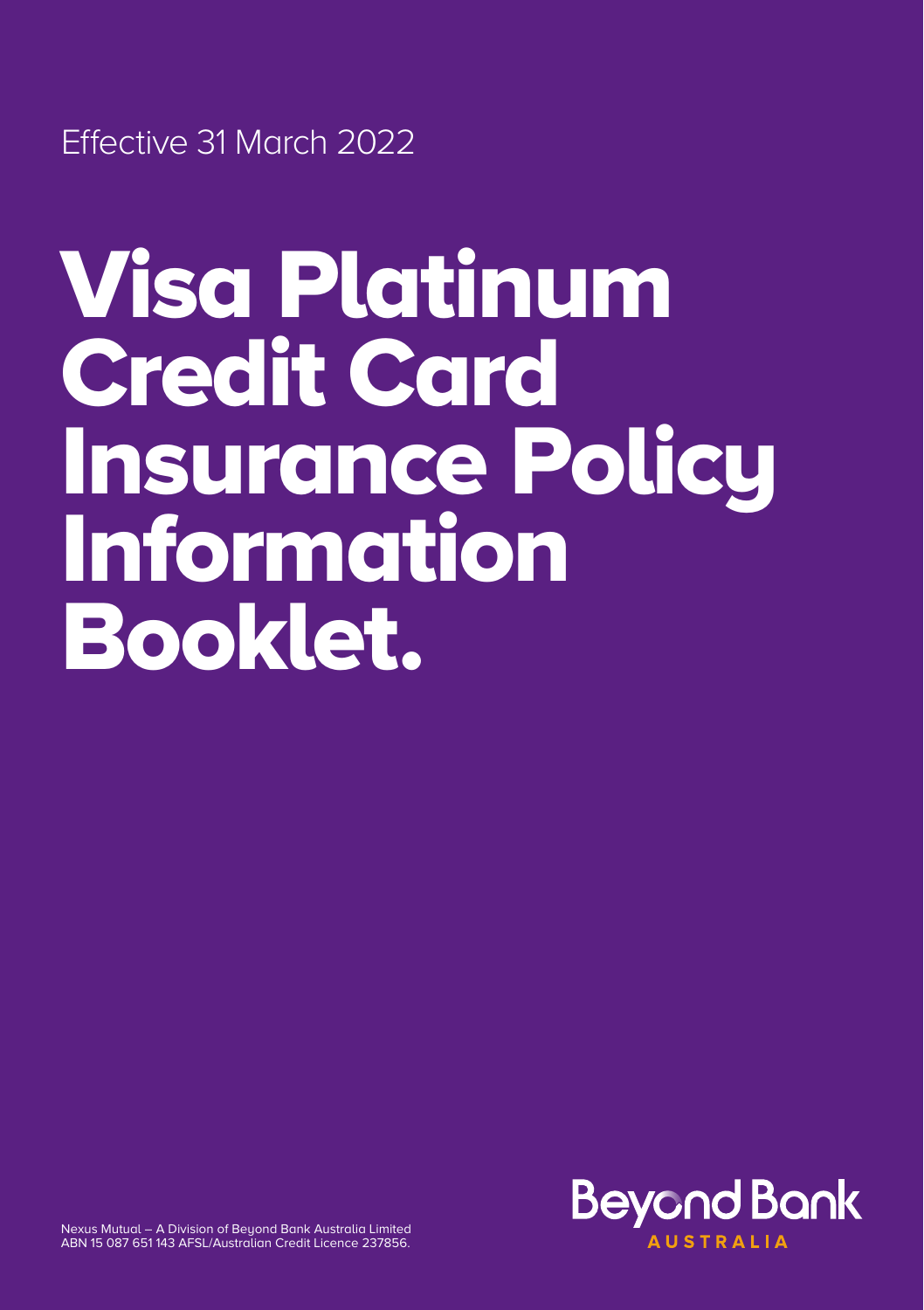# **Contents**

| <b>General Terms and Conditions</b>                    | 4  |
|--------------------------------------------------------|----|
| <b>Terms and Conditions</b>                            | 4  |
| Eligibility for cover under this Policy                | 5  |
| Cover Sections, Benefits and Benefit Limits            | 5  |
| Exclusions within this Policy                          | 6  |
| Special Exclusion (COVID-19)                           | 6  |
| <b>Automatic End Date Extension</b>                    | 6  |
| <b>Excess</b>                                          | 6  |
| <b>Pre-Existing Medical Conditions</b>                 | 8  |
| Pregnancy                                              | 8  |
| <b>Excluded Sports and Activities</b>                  | 9  |
| <b>Travelling Against Medical or Government Advice</b> | 9  |
| Return Trips Only                                      | 9  |
| Fraud                                                  | 10 |
| Goods and Services Tax                                 | 10 |
| Australian Law                                         | 10 |
| <b>Australian Currency</b>                             | 10 |
| Termination                                            | 10 |
| About Chubb Insurance Australia Limited                | 11 |
| <b>General Enquiries</b>                               | 11 |
| Chubb Assistance (In the event of an Emergency)        | 11 |
| <b>Eligibility for Insurance Table</b>                 | 12 |
| Definitions                                            | 14 |
| Coverage Summary                                       | 20 |
| <b>Schedule of Benefits</b>                            | 26 |
| Section A - Trip Cancellation and Amendment Cover      | 30 |
| Section B - Overseas Medical Emergency Expenses Cover  | 33 |
| Section C - Accidental Death Cover                     | 35 |
| Section D - Transport Accident Cover                   | 36 |
| Section E - Loss of Income Cover                       | 37 |
| Section F - Resumption of Long Overseas Trip Cover     | 38 |
|                                                        |    |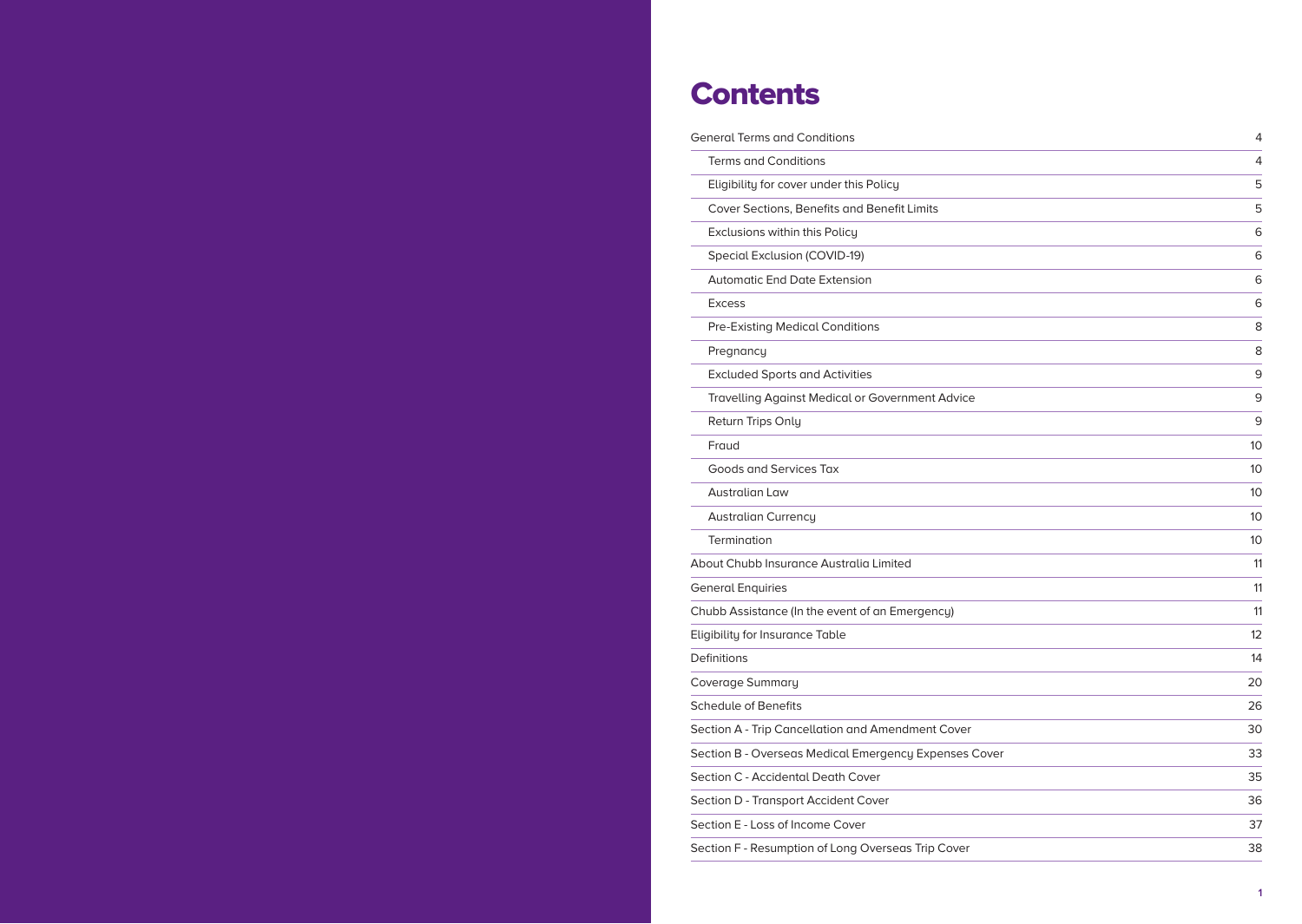| Section G - Trip Delay Cover                                       | 39 |
|--------------------------------------------------------------------|----|
| Section H - Personal Baggage, Valuables, Money and Documents Cover | 41 |
| Section I - Hijack Cover                                           | 44 |
| Section J - Kidnap Cover                                           | 45 |
| Section K - Personal Liability Cover                               | 46 |
| Section L - Rental Vehicle Excess Cover                            | 46 |
| Section M - Card Purchase Cover                                    | 48 |
| Section N - Buyer's Advantage Cover                                | 50 |
| <b>General Exclusions Applicable to All Sections</b>               | 53 |
| How do I make a claim?                                             | 54 |
| <b>Privacy Statement</b>                                           | 56 |
| Why We collect Your Personal Information                           | 56 |
| How We obtain Your Personal Information                            | 56 |
| When do We disclose Your Personal Information?                     | 56 |
| Your decision to provide Your Personal Information                 | 57 |
| Access to and correction of Your Personal Information              | 57 |
| How to Make a Complaint                                            | 57 |
| <b>Complaints and Dispute Resolution Process</b>                   | 58 |
| <b>Complaints and Customer Resolution Service</b>                  | 58 |
| <b>Contact Details</b>                                             | 58 |
| Process                                                            | 58 |
| Our response                                                       | 58 |
| <b>External Dispute Resolution</b>                                 | 59 |
| <b>General Insurance Code of Practice</b>                          | 60 |
| Sanctions                                                          | 60 |

# Travel Tips

These travel tips are intended as general information only and do not take into consideration Your personal circumstances. Chubb does not accept any liability arising from any reliance upon these travel tips.

**Confirm whether you meet the eligibility requirements for cover before going on a Trip.**

**Register Your Trip with DFAT.**

**Pack a sufficient supply of Your regular medications in Your carry-on luggage. This way, if Your luggage is lost or delayed You won't have any concern over taking Your medication as required.**

**Check the travel advice issued by Department of Foreign Affairs and Trade (DFAT) for Your travel destination and the countries You plan to visit on Your Trip.**

**Find out the emergency services contact numbers for the destination(s) and any other countries You are travelling to. Record the numbers for police, ambulance, Your travel insurance provider and the nearest Australian Embassy.**

**Visit Your Doctor and Dentist for a general check-up before You leave Home. Ask about any vaccinations relevant to Your destination and any other countries You intend to visit during Your Trip. Ensure Your regular vaccinations, such as the flu shot and tetanus shot, are up to date. Get Your Doctor to print a list of all Your current medications, their generic names, dosages and frequency taken. Print a spare copy and keep it separate from Your main luggage.**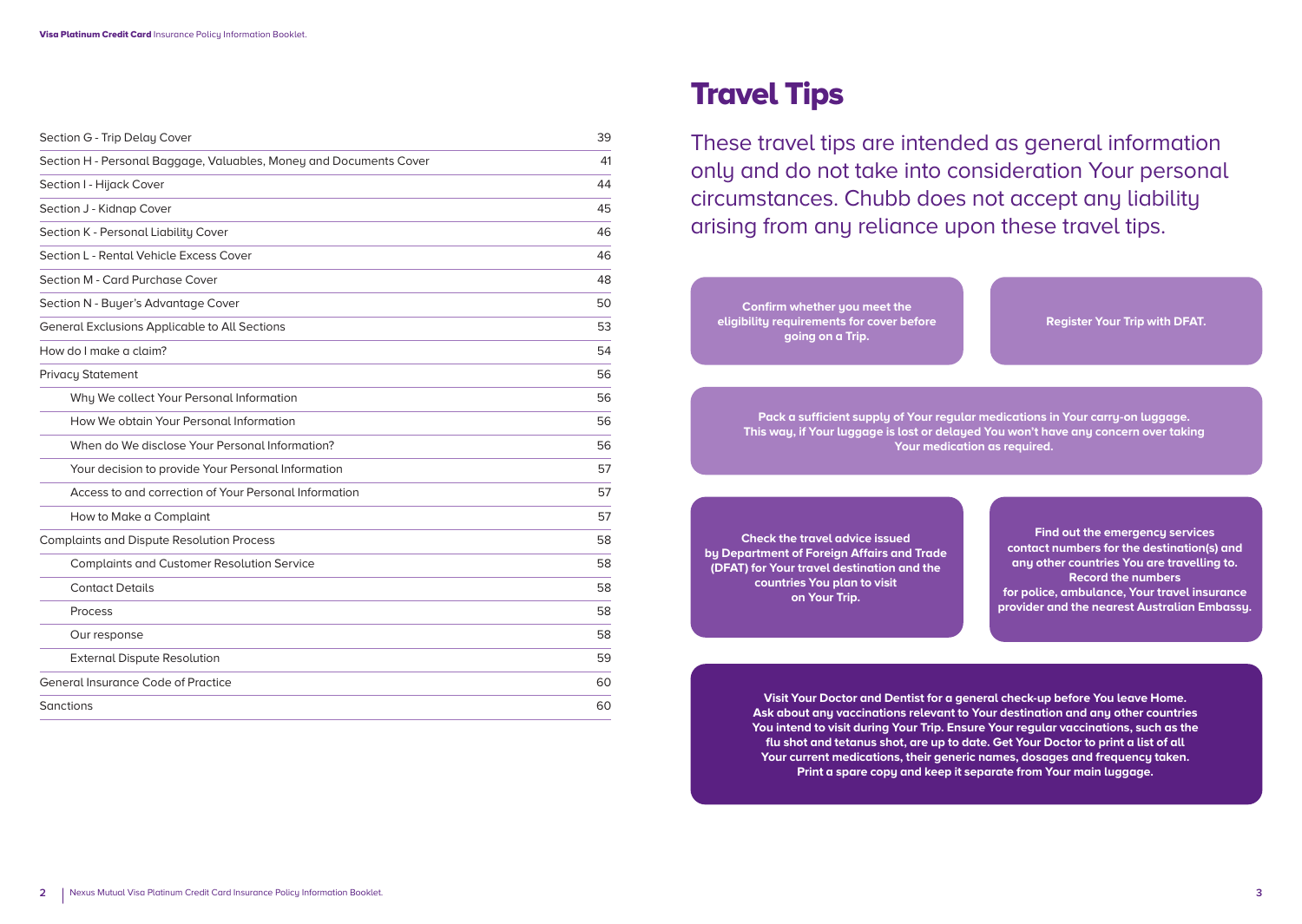# General Terms and Conditions

**This Policy is effective from 31/03/2022**  Policy Number: 09NACNXS01

### Terms and Conditions

This Policu sets out important information about the insurance benefits available to eligible Card Members, Additional Card Members, their Spouses and Dependent Children. The Policy explains the nature of the arrangements and their relevant benefits and risks. If You feel that this product does not meet Your specific needs and intended coverage, this Policu may not be right for You. You may need to buy separate or additional insurance if You do not satisfy the eligibility requirements or if this Policu does not cover You or the things You need cover for.

This document provides general advice only. It does not take into account Your individual objectives, financial situation or needs. You need to decide if the limits, type and level of cover are appropriate for You.

There is no obligation to accept any of the benefits of this Policy. However, if You wish to make a claim under the cover provided within this Policy, You will be bound by the definitions, terms and conditions, exclusions and claims procedures set out in this document.

#### **Master Policu with Chubb**

Cuscal Limited ABN 95 087 822 455 AFSL 244116 of 1 Margaret Street, Sudney NSW 2000 ("Cuscal") is the insured under a master policy ("Policy").

Under the Policy entered into between Cuscal and Chubb You get automatic access, where You have met the eligibility requirements set out in the Eligibility for Insurance table, to the benefits detailed in this Policy provided by Chubb as the insurer. You are not charged by Chubb for these benefits and can access the relevant benefits if You are a Card Member.

#### Section 48 of the Insurance Contracts Act

Access to this insurance is provided to You solely bu reason of the statutoru operation of section 48 of the Insurance Contracts Act 1984 (Cth). You are not a contracting insured (i.e. You cannot

varu or cancel the cover – only Cuscal can do this) and You do not enter into any agreement with Us. Cuscal is not the insurer, does not guarantee or hold this right on trust for You and does not act as Chubb's agent (that is, on behalf of Chubb). Neither Cuscal or Nexus Mutual nor any of its related corporations are Authorised Representatives (under the Corporations Act 2001 (Cth)) of Chubb or any of its related companies.

#### No Advice

Cuscal and Nexus Mutual are not authorised to provide any advice, recommendations or opinions about this insurance on behalf of Chubb. No advice is provided by Chubb on whether this insurance is appropriate for Your needs, financial situation or objectives. You should read this Policu carefully and contact Chubb if assistance is required.

#### Updating this Policy

Information in this Policy may be updated where necessary. A copy of any updated information is available to You at no cost bu visiting the website at **www.beyondbank.com.au**. Cuscal or Nexus Mutual will advise You when there is an update to this Policy.

#### Other Insurance

The insurance cover described in this Policu is provided for Your benefit under the Policy entered into between Chubb and Cuscal. If You are entitled to receive a benefit or make a claim under another policy (for example a home and contents policy, an alternative mobile phone policy or individual travel insurance in respect of the same loss as Your claim under this Policy, then Chubb is not liable to provide indemnity under this Policy until the amount of any indemnity under the other policy is exhausted. Therefore, any insurance cover under this Policy in respect of the same loss shall only be excess insurance cover over and above the applicable policy. This clause does not apply to Section C – Accidental Death Cover or Section D – Transport Accident Cover.

#### Important information about this Policy

As a Card Member, You are entitled to insurance coverage and services under this Policy when You have one of the following cards and meet all the eligibility criteria (see the Eligibility for Insurance Table):

#### Nexus Mutual Visa Platinum Credit Card

This Policy has been designed to offer two (2) main insurance coverage and services. These include:

- 1. Travel insurance
- 2. Retail item protection

For travel insurance, the product and service has been designed to cover eligible\* Card Members:

- That have an in-force Nexus Mutual Card (meaning it is not cancelled, suspended or terminated;
- That do not have a Pre-Existing Medical Condition;
- Who are seventy-nine (79) years of age or younger before making a Relevant Travel Purchase;
- Who are not travelling more than:
	- Fourteen (14) consecutive days for a Domestic Return Trip
	- One hundred and eighty (180) consecutive days for an Overseas Return Trip;
- Who are a Resident of Australia;
- Who start and end their Trip from Australia.

**\*Please refer to the Eligibility for Cover Table for a list of eligibility criteria**

#### Remember to check this Policy

Please familiarise Yourself with this Policy. We want to ensure You are clear about what it covers and what it does not cover or excludes. If You are unclear about anuthing in this document, please call 1800 717 614 and Our insurance team will be happy to assist You with any enquiries.

It's important to check this Policy from time to time, particularly before You go away to remind yourself of what is and isn't covered. Some things You might consider doing whilst travelling might

be not covered (for example, jet skiing, bungee jumping or hiring a scooter if You don't have a motorcycle license). You also need to make sure You take care with Your belongings, make sure You keep valuable possessions on You and never leave Your luggage Unattended (for example, in a car overnight). This insurance isn't designed to cover carelessness or high-risk activities, so be a sensible and prudent traveller.

**If You need to make a claim, keep supporting documents and proof of any loss, including all police reports, sales receipts and charge card statements showing any purchases made.**

A copy of any updated information is available to You at no cost by visiting the website at: www.beuondbank.com.au

This Policy replaces and supersedes any Policy previously issued prior to the effective date.

### Eligibility for cover under this Policy

This Policy is available to Card Members for the above mentioned Cards who meet the eligibility criteria. In order to meet the eligibility criteria, among other things, You need to use Your Nexus Mutual Card in accordance with the Eligibility for Insurance table below. Not all cover sections have the same eligibility criteria, so it is important You understand when benefits under this Policy become available to You.

IMPORTANT: You will only have access to the insurance benefits under this Policu if You satisfu the eligibility criteria as set out within this Policy.

**See the Eligibility for Insurance table for details of when You are eligible for cover.**

# Cover Sections, Benefits and Benefit Limits

The cover We offer will be dependent on Your Trip (overseas or domestic). The cover sections, benefits and benefits limits will vary based on Your Trip.

Not all benefits listed within each cover section are available for a Trip. Please refer to the Schedule of Benefits Table within this Policy to confirm the cover and limits offered for Your Trip.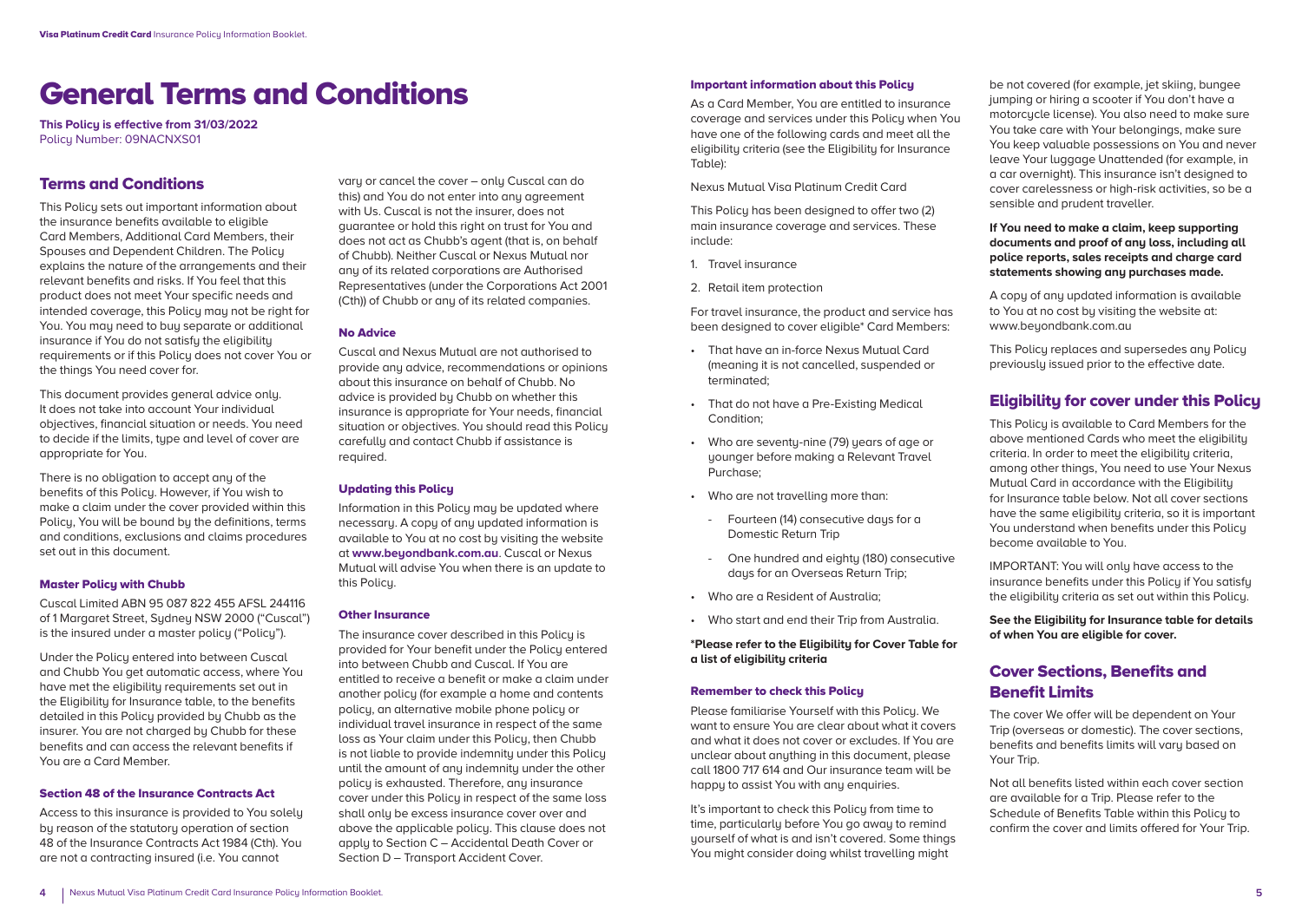The Schedule of Benefits provides the limit(s) we will pay to each of the cover sections for a Trip. It includes maximum amounts payable under each section together with any applicable sub-limit, waiting period and the Excess that applies.

### Exclusions within this Policy

As with all insurance, there are certain exclusions that apply. Some exclusions only apply to certain benefits under the Policy, while other exclusions apply to all claims. You should read the following:

- General Exclusions which apply to all claims.
- The Special Exclusion (COVID-19) which applies to all claims.
- Each cover section includes information about what We cover and any terms and conditions and exclusions that apply to the cover section.

To ensure You understand when We will pay for a claim, You should read each section carefully, including each benefit covered under 'What We Cover' together with any 'Terms and Conditions' and 'Exclusions applicable ..' under each cover section.

### Special Exclusion (COVID-19)

This Policy does not cover, and We will not (under any sections) pay for claims of any kind directly arising from, relating to or in any way connected with the Coronavirus Disease 19 (COVID-19) (or any mutation or variation thereof) and/or its outbreak.

To the extent that any term or condition in the Policy may be inconsistent with this exclusion, this exclusion shall prevail.

### Automatic End Date Extension

In the event that You are prevented from completing the return leg of a Trip as a result of an unavoidable delay from a Licensed Airplane, Ship, Bus or Train, We will automatically provide an extension of cover for up to three (3) days for You to return to Australia.

In the event You are hospitalised as a result of an Injury or Illness covered under this Policy, during Your Overseas Return Trip, the following cover sections

- (B) Overseas Medical Emergency Expenses Cover;
- (C) Accidental Death Cover;
- (G) Personal Baggage, Valuables, Money and Documents Cover;
- (H) Hijack Cover;
- (I) Kidnap Cover; and
- (J) Personal Liability Cover;

will automatically extend beyond the return date until one of the following first occurs:

- a) after twelve (12) from the date of the Injury or Illness; or
- b) upon Your return to Australia; or
- c) You have been declared fit to travel by a treating Doctor or when recommended by Chubb Assistance's medical officer to return to Australia but You decide to remain overseas.

#### **Excess**

#### An Excess is applied for each Covered Person, for each Event.

If a claim is covered, the Excess is first deducted from the amount We will pay and before any relevant depreciation and limits have been applied to the claim amount.

The Excess amount is specified in the Schedule of Benefits.

An Excess may also be a waiting period, which is the amount of time You have to wait until the benefit may become payable.

#### **Example**

**The below examples are provided for illustrative purposes only. Each claim will be assessed individually, based on the facts relative to the specific claim**

| <b>Example A - Excess Applied:</b>                                                                                                                                                                                                                                                                                                                                                                                                                                                                                                                                                                                                                                                                                           | <b>Example B - Excess and</b><br>depreciation applied:                                                                                                                                                                                                                                                                                                                                                                                                                                                                                                                                                                                                                                                                                                                                                                                                                                                                                                                                                                                                                                            | <b>Example C - Excess and</b><br>depreciation applied to more<br>than one Event:                                                                                                                                                                                                                                                                                                                                                                                                                                                                                                                                                                                                                                                                                                                                                                                                                                                                                                                         |
|------------------------------------------------------------------------------------------------------------------------------------------------------------------------------------------------------------------------------------------------------------------------------------------------------------------------------------------------------------------------------------------------------------------------------------------------------------------------------------------------------------------------------------------------------------------------------------------------------------------------------------------------------------------------------------------------------------------------------|---------------------------------------------------------------------------------------------------------------------------------------------------------------------------------------------------------------------------------------------------------------------------------------------------------------------------------------------------------------------------------------------------------------------------------------------------------------------------------------------------------------------------------------------------------------------------------------------------------------------------------------------------------------------------------------------------------------------------------------------------------------------------------------------------------------------------------------------------------------------------------------------------------------------------------------------------------------------------------------------------------------------------------------------------------------------------------------------------|----------------------------------------------------------------------------------------------------------------------------------------------------------------------------------------------------------------------------------------------------------------------------------------------------------------------------------------------------------------------------------------------------------------------------------------------------------------------------------------------------------------------------------------------------------------------------------------------------------------------------------------------------------------------------------------------------------------------------------------------------------------------------------------------------------------------------------------------------------------------------------------------------------------------------------------------------------------------------------------------------------|
| Anna books accommodation<br>to the Sunshiny caravan<br>park. Her Trip with the family<br>is in summer, which is 3<br>months away. A week before<br>the start of the family Trip,<br>her son has an accident at<br>school and breaks his leg.<br>Unfortunately, he needs<br>surgery and the Doctor<br>confirms its best to be at<br>home for the recovery.<br>Anna paid \$1,200 for the<br>accommodation. The Excess<br>is \$250.<br>a) Deduct the Excess of<br>\$250<br>b) Check the total cover<br>limits and sub limits<br>in Schedule of Benefits.<br>The amount claimable is<br>below these limits<br>Calculation for the amount<br>payable:<br>$(-Excess) +accommodation =$<br>amount payable<br>$(-250) + 1,200 = 950$ | Jane travels to Brazil and while<br>in Brazil her laptop is stolen. She<br>reports the theft to the police and<br>provides Us with the required<br>documentation. Jane paid<br>\$6,000 for her laptop 12 months<br>prior to this Event. Jane's Excess<br>is \$250.<br>a) Deduct the Excess of \$250<br>b) Establish original purchase<br>price of the laptop: \$6,000<br>c) Apply depreciation <sup>*</sup> :<br>• 2.5% per month for 12<br>months = 30% depreciation.<br>$\cdot$ 30% of \$6,000 = \$1,800<br>total depreciation.<br>d) Establish current value of<br>the laptop by subtracting<br>depreciation from the<br>purchase price of the laptop<br>$\cdot$ \$6,000 - \$1,800 = \$4,200<br>e) Check the total and per item<br>limit shown in the Schedule of<br>Benefits and select the lower<br>of current value of the laptop<br>or the item limit. If the per item<br>limit is \$2,500 which is lower<br>than the current value \$4,200,<br>hence We take the lower<br>$number = $2,500$<br>Calculation for the amount<br>payable:<br>$(-Excess) +$ limit per item =<br>amount payable | Rob and his wife travelled to<br>France for 14 days. On the 4th<br>day of their trip, Rob slips down<br>the stairs at the hotel. Thankfully<br>it's not a major injury, but he<br>did twist his ankle and needs<br>to seek medical attention. He<br>was billed \$500 for the doctor's<br>appointment including some<br>scans and medication. On the<br>8th day, Rob had his laptop<br>stolen which is worth \$1,000.<br>Unfortunately, on the last day of<br>their trip, Rob's wife then lost her<br>smartphone. When they return to<br>Australia. Rob submitted a claim<br>for the 3 Events.<br>As Rob and his wife had 3 Events<br>during their trip to France, an<br>excess would be applied to<br>each of the Events (and Covered<br>Persons).<br>Claim 1: (-\$250) excess + \$500<br>Medical costs = \$250 claim<br>payment<br>Claim 2: (-\$250) excess + \$1000<br>laptop - $$150$ depreciation =<br>\$600 claim payment<br>Claim 3: (-\$250) excess + 900<br>smartphone = $$650$ claim<br>payment |

**\*For depreciation details, please review Section H - Personal Baggage, Valuables, Money and Documents Cover**

 $(-250) + 2,500 = 2,250$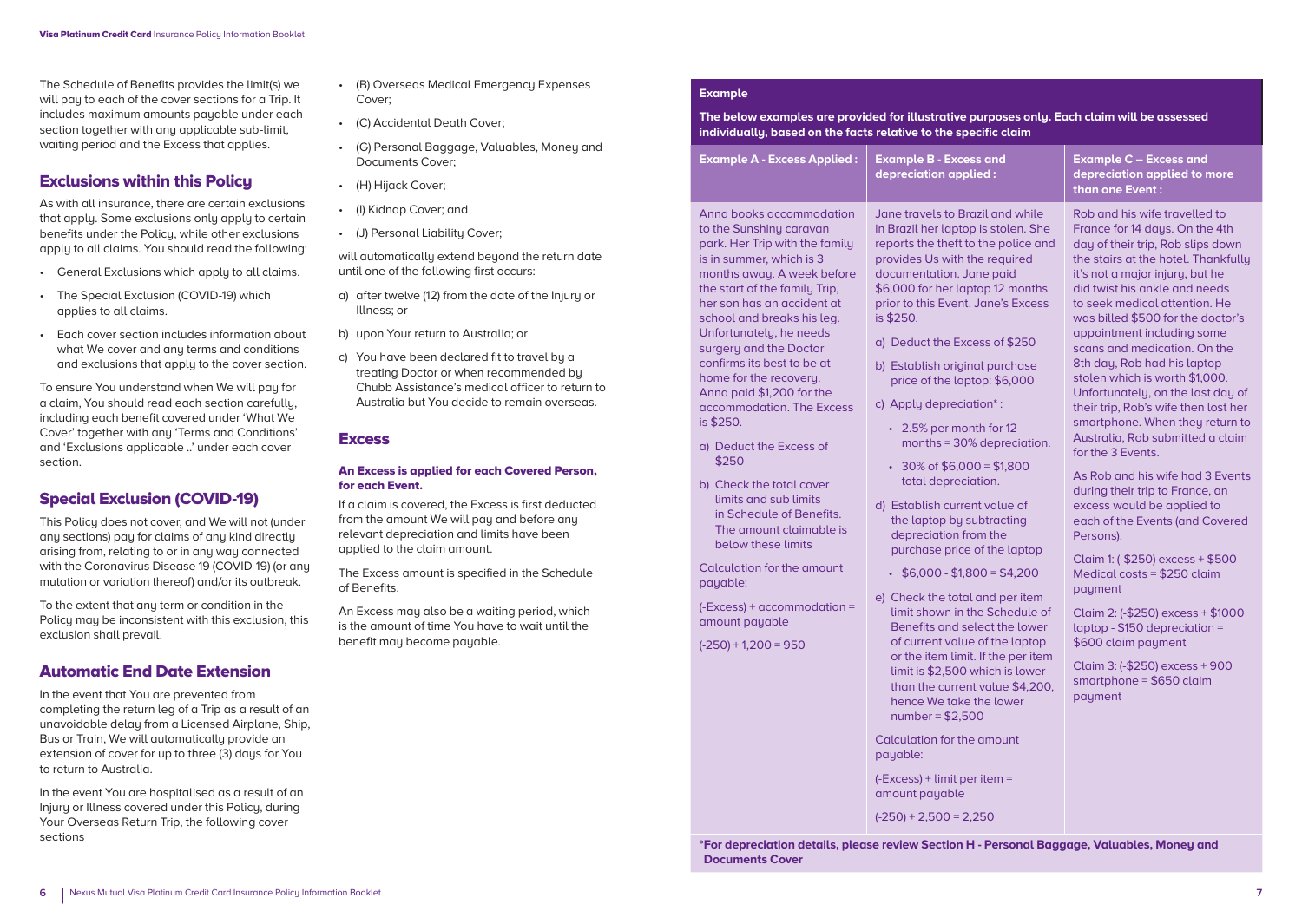### Pre-Existing Medical Conditions

This policy **does not cover** any Pre-Existing Medical Conditions under Sections A – L (below). If You have Pre-Existing Medical Conditions, this cover may not be right for You. Before You make Your Relevant Travel Purchase, You should consider whether a medical condition is considered pre-existing based on the Pre-Existing Medical Condition definition within this Policy.

#### Aggregate Limit of Liability – Section C – Accidental Death Cover and Section D – Public Transport Accident Cover only

- 1. Except as stated, Our total liability for all claims arising under the Group Policy in respect of any one (1) Injury or series of Injuries arising out of any one (1) Event during the Period of Insurance is limited to AU\$2,000,000 (the Aggregate Limit of Liability).
- 2. In the event that claims are made under the Group Policy which exceed the Aggregate Limit of Liability, then the amount by which such claims exceed the limit will be proportionally reduced.

This means that if as a result of one (1) Event a number of Card Members were injured, We would pay each on a proportional basis (using the Schedule of Benefits amounts) up to a total of AU\$2,000,000. For example, if ten (10) Card Members lost their lives in the same bus crash We calculate the benefits payable as follows:

We take the total aggregate exposure (AU\$2,000,000) and divide it by the total benefit amount (AU\$2,500,000) to determine the percentage (90%) to proportionally reduce. In this case the total benefits for each Card Member works out to be AU\$200,000.

### **Pregnancy**

It's important to understand how pregnancy affects Your coverage under this Policy. Whilst Your retail item benefits are unaffected, some of Your travel insurance benefits are limited as summarised below.

From the date You make Your Relevant Travel Purchase, You will not be covered for costs associated with the actual birth of Your child or any pregnancy related medical conditions You are suffering from. For more information see – When are You Not Covered? (below)

#### When does the travel insurance cover You, if You are pregnant?

If You are or become pregnant after You make Your Relevant Travel Purchase (and You meet the eligibility criteria for Travel Insurance Cover), You are covered for claims that arise from Your Pregnancy, under:

- 1. Section B Overseas Medical Emergency Expenses Cover when You are on an Overseas Return Trip, if:
	- a) You have a sudden and unexpected Injury or Illness, which occurs before the end of the 23rd week of Your pregnancy; and
	- b) is not otherwise excluded within this Policy.
- 2. Section A Trip Cancellation and Amendment Cover; if You have a sudden and unexpected Injuru or Illness:
	- a) that prevents You going on the Trip or continuing the Trip, and
	- b) which is confirmed by medical evidence provided by a treating Doctor, and
	- c) is not otherwise excluded within this Policy.

#### How is the number of weeks of pregnancy calculated?

The number of weeks of Your pregnancy is calculated from the last known date of Your menstrual period or calculated from staging ultrasound.

#### When are You not covered if You are pregnant?

You are not covered for any costs arising from or related to:

- a) any Pre-Existing Medical Condition.
- b) any past medical condition(s) relating to a previous pregnancy or if You have experienced pregnancy complications prior to You making Your Relevant Travel Purchase.
- c) any costs under Section B- Overseas Medical Emergency Expenses Cover after the end of the 23rd week of Your pregnancy.
- d) for any costs under Section B Overseas Medical Emergency Expenses Cover arising from childbirth or the health of a newborn child. This exclusion applies irrespective of the stage of pregnancy at which the child is born. Meaning a new born (whether premature or otherwise) is not considered a Covered Person under the Policy if the child was born on the Trip.
- e) for any costs under Section B -Overseas Medical Emergency Expenses Cover arising from or relating to an abortion, unless this is to save the life of the mother following an Injury or Illness.
- f) for any costs under Section B Overseas Medical Emergency Expenses Cover arising from fertility treatment or treatment associated with an assisted reproduction program including but not limited to, in vitro fertilisation (IVF).

#### Excluded Sports and Activities

Not everything You do on your Trip will be covered by this Policy. This includes

- some popular holiday activities such as bungee jumping, jet skiing, horse riding or trekking (with climbing equipment or when You ascend more than 3,000 metres from sea level).
- a sporting event where You may be eligible to receive a fee, including prize money.

Please see the definition of 'Excluded Sports and Activities' for a full list of activities and sports which are not covered under this Policu.

# Travelling Against Medical or Government Advice

If You are advised not to travel or not to go on a particular Trip (for example, to a specific destination), You must comply with that advice. You will not be covered under Sections A – L of this Policu if You start a Trip against the following advice:

- i. a treating Doctor advises You not to travel; or
- 11. an Australian State or Territory or the Australian Federal Government or an Australian government agency (such as DFAT) advises You not to travel (for example, through border closures or 'Do Not Travel' travel advisories). This exclusion applies even if You have been granted a travel exemption by an Australian State or Territory, the Australian Federal Government or an Australian government agency (such as DFAT) to travel.

If You are advised not to travel **after** You have made Your Relevant Travel Purchase, You may be entitled to cancel or change Your Trip and make a claim under Section A - Trip Cancellation and Amendment cover (subject to the terms and conditions of this Policu).

# Return Trips Only

You are only eligible for cover under sections A-L of this Policy for return Trips i.e. trips that begin and end from Your Home or Work in Australia. It does not cover one-way trips. If You have not made Your Relevant Travel Purchase prior to Your Trip departure, You are not eligible for cover under this Policy. Please refer to the Eligibility for Insurance Table for more information.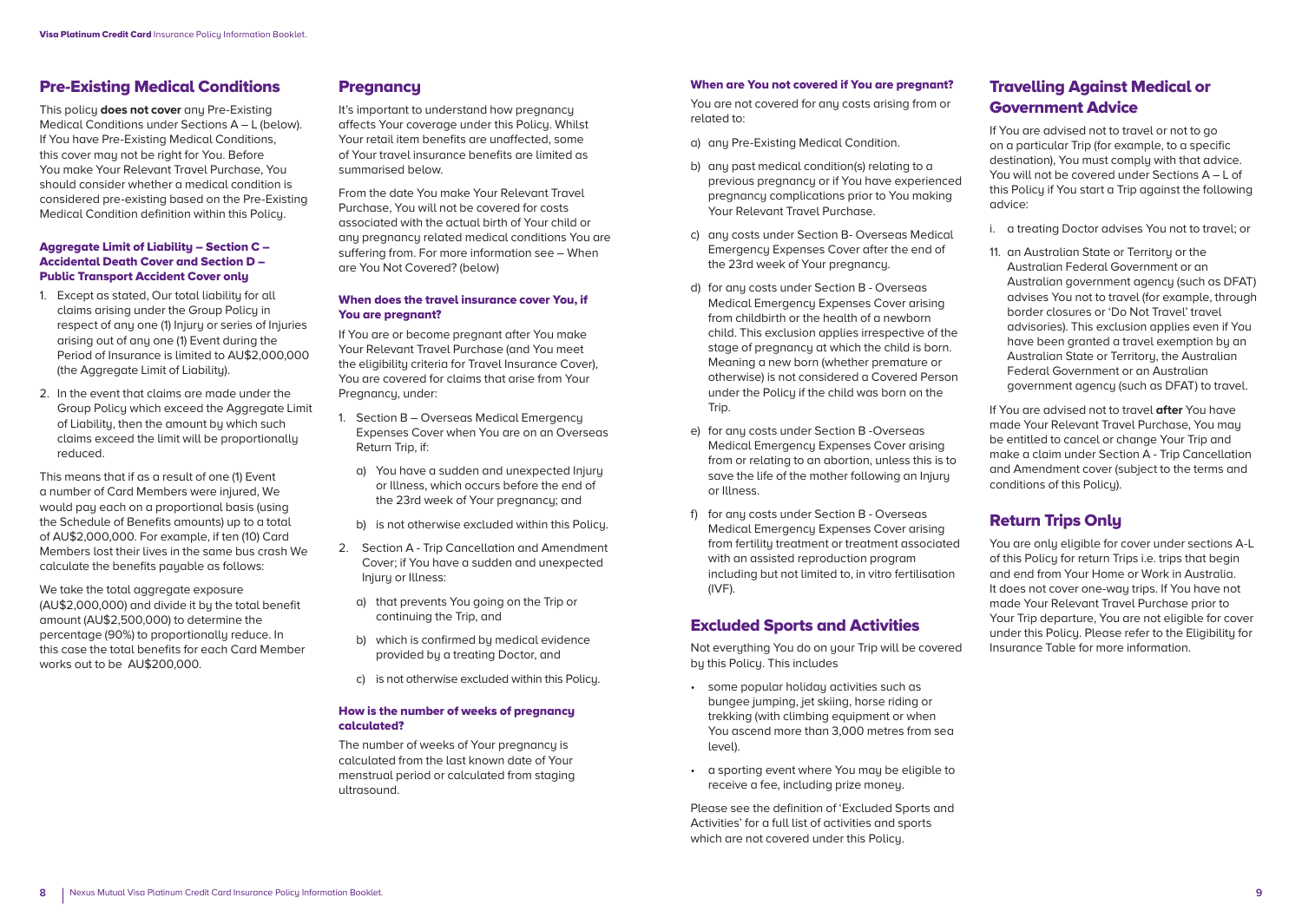# Fraud

Chubb considers it important for customers to take insurance fraud seriously. Creation or submission of false documents, or exaggerating a genuine claim is considered insurance fraud. Such behaviour has a negative impact on the cost of insurance for all customers.

We utilise Our dedicated special investigations unit at Chubb to detect and investigate selected claims daily. When the evidence supports it, Chubb will report suspect claims to the police and dedicate resources to assisting any potential criminal prosecutions.

### Goods and Services Tax

If We agree to pay a claim under this Policy, We will base any claim payment on the Goods and Services Tax (G.S.T.) inclusive costs (up to the relevant Policy limit).

### Australian Law

Your Policu is governed bu the laws of the State or Territoru of where Your Home is. Any dispute or action in connection with Your Policy shall be conducted and determined in the courts of the State or Territory of Australia where Your Home is.

# Australian Currency

All payments by You to Us and Us to You under Your Policy must be in Australian currency.

### **Termination**

Cover is terminated at the earlier of the following:

- cancellation of Your Nexus Mutual Card account; or
- termination of this Policy.

Upon termination of this Policu, the insurance benefits will no longer be available to Card Members after the termination date, except that if You have satisfied the eligibility criteria prior to the termination of the Policu, cover is still available with respect to the cover section(s) that You are eligible for. Nexus Mutual will notify You if the Policu is terminated.

# About Chubb Insurance Australia Limited

Chubb Insurance Australia Limited (ABN 23 001 642 020, Australian Financial Service (AFS) Licence No. 239687) (Chubb) is the insurer and issuer of this product. In this document, "We", "Us", "Our" means Chubb.

Chubb is an Australian financial services licensee (Licensee) authorised to deal in and provide advice in relation to general insurance products. Our contact details are:

#### **ABN:** 23 001 642 020

**AFS Licence Number:** 239687

**Head Office:** Grosvenor Place, Level 38, 225 George Street, Sydney NSW 2000

**Postal address:**  GPO Box 4907, Sydney NSW 2001

**O** 1800 717 614

- **F** +61 2 9335 3497
- **E** travel.au@chubb.com

# General Enquiries

If You have any questions about Your Policy, You can either:

**Email** Chubb at travel.au@chubb.com

**Write** to Chubb at GPO Box 4907, Sydney NSW 2001

**Call** Chubb on 1800 717 614 (Monday to Friday 8:30am-5:00pm AEST)

# Chubb Assistance (In the event of an Emergency)

#### Emergency assistance around the world

In the event of a medical or similar emergency whilst overseas simply phone +61 2 8907 5666 to get immediate help in locating medical assistance in Your local area.

For all non-emergency matters, contact Chubb Customer Service on 1800 717 614.

Where Your claim is excluded or falls outside the Policu coverage, the provision of emergency assistance by Chubb Assistance will not in itself be an admission of liability.

Considerable effort is made to locate, assess and reassess medical facilities and other services worldwide. However, the medical standards, sanitary conditions, reliability of telephone systems and facilities for medical services differ from countru to countru and accordingly, it is not always possible to have control over these factors. In the circumstances, responsibility for any loss, medical complication or death resulting from any factor reasonably beyond Our control, cannot be accepted by Chubb Assistance or Us.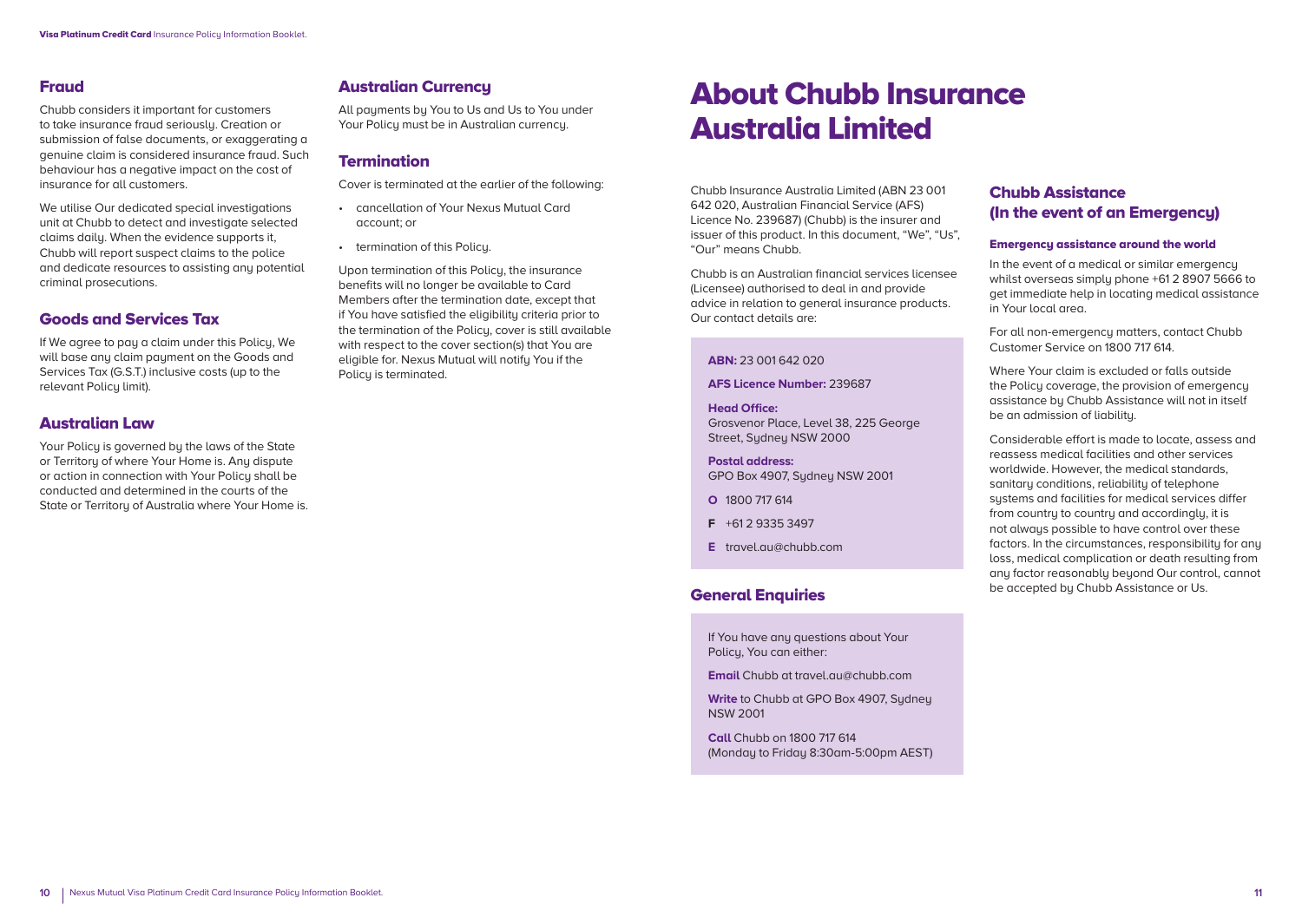# Eligibility for Insurance Table

| <b>Cover Section</b>                                                              | <b>Eligibility Criteria</b><br>To be eligible for the benefits under the cover section(s) of the Policy, the<br>following eligibility criteria needs to be met:                                                                                                                                                                                                                                                                                                                                                                                                                                                                                                                                                                                                                                                                                                                                                                                                                                                           | When are the benefits available<br>under this Policy?                                                                                                                                | When are no benefits available under this Policy?                                                                                                                                                                                                                                                                                                                                                                                                                                                                                                                                         |
|-----------------------------------------------------------------------------------|---------------------------------------------------------------------------------------------------------------------------------------------------------------------------------------------------------------------------------------------------------------------------------------------------------------------------------------------------------------------------------------------------------------------------------------------------------------------------------------------------------------------------------------------------------------------------------------------------------------------------------------------------------------------------------------------------------------------------------------------------------------------------------------------------------------------------------------------------------------------------------------------------------------------------------------------------------------------------------------------------------------------------|--------------------------------------------------------------------------------------------------------------------------------------------------------------------------------------|-------------------------------------------------------------------------------------------------------------------------------------------------------------------------------------------------------------------------------------------------------------------------------------------------------------------------------------------------------------------------------------------------------------------------------------------------------------------------------------------------------------------------------------------------------------------------------------------|
| <b>Travel</b><br><b>Insurance Cover</b><br><b>(Sections</b><br>$A$ to $K$ )       | 1. You are a Covered Person.<br>2.<br>You are a Resident of Australia.<br>3.<br>You are either:<br>going on a Domestic Return Trip, and prior to the Trip departure date You:<br>(a)<br>i. spend \$500 or more on accommodation; or<br>ii. pay the full amount of Your return Scheduled Flight or Scheduled Cruise<br>ticket:<br>by charging the payment to the Card Member's Nexus Mutual Visa<br>Platinum Credit Card to meet (i) or (ii) above; or<br>(b) going on an Overseas Return Trip and prior to the Trip departure date You<br>pay the full amount of Your return Scheduled Flight or Scheduled Cruise<br>ticket by charging the payment to the Card Member's Nexus Mutual Visa<br><b>Platinum Credit Card:</b><br>The Nexus Mutual Visa Platinum Credit Card is in force (meaning it is not<br>cancelled, suspended or terminated) when You meet condition 3.<br>You are seventy-nine (79) years of age or younger when You first become<br>4.<br>eligible for this cover by meeting conditions 1 to 4 above. | If You have satisfied the eligibility<br>criteria, You will have cover for the<br><b>Domestic Return Trip or Overseas</b><br>Return Trip that eligibility condition 3<br>applies to. | There is no cover under this Policy if:<br>You do not meet the eligibility criteria;<br>1 <sub>1</sub><br>Your trip does not meet the definition of Domestic Return<br>2.<br>Trip or Overseas Return Trip;<br>3. You only pay for a one-way Scheduled Flight or<br><b>Scheduled Cruise ticket:</b><br>Your Nexus Mutual Visa Platinum Credit Card has been<br>$\mathbf{4}$ .<br>cancelled, suspended or terminated;<br>5. The Policy is terminated.<br>Please also refer to the Terms, Conditions and Exclusions<br>within this section and the General Exclusions within this<br>Policy. |
| <b>Rental Vehicle</b><br><b>Excess Cover</b><br>(Section L)                       | You are a Covered Person.<br>1 <sup>1</sup><br>2.<br>You are a Resident of Australia.<br>3.<br>You hire a Rental Vehicle for less than thirty (30) days and pay the entire<br>cost including the comprehensive vehicle insurance using the Card<br>Member's Nexus Mutual Visa Platinum Credit Card<br>4. The Nexus Mutual Visa Platinum Credit Card is in force (meaning it is not<br>cancelled, suspended or terminated) when You meet condition 2.<br>5.<br>You are seventy-nine (79) years of age or younger when You first become<br>eligible for this cover by meeting conditions 1 to 4 above.                                                                                                                                                                                                                                                                                                                                                                                                                      | If You have satisfied the eligibility<br>criteria, You will have cover for the<br>excess applicable to the Rental<br>Vehicle that eligibility condition 3<br>applies to.             | There is no cover under this Policy if:<br>1. You do not meet the eligibility criteria;<br>2. Your Nexus Mutual Visa Platinum Credit Card Card has<br>been cancelled, suspended or terminated;<br>3. The Policy is terminated.<br>Please also refer to the Terms, Conditions and Exclusions<br>within this section and the General Exclusions within this<br>Policy.                                                                                                                                                                                                                      |
| <b>Card Purchase</b><br>(Section M),<br><b>Buyer's Advan-</b><br>tage (Section N) | You are a Covered Person.<br>1 <sup>1</sup><br>2.<br>You are a Resident of Australia.<br>3.<br>You purchase an Eligible Item and pay the entire cost using the Card Mem-<br>ber's Nexus Mutual Visa Platinum Credit Card.<br>4. The Nexus Mutual Visa Platinum Credit Card is in force (meaning it is not<br>cancelled, suspended or terminated) when You meet condition 3.                                                                                                                                                                                                                                                                                                                                                                                                                                                                                                                                                                                                                                               | If You have satisfied the eligibility<br>criteria, You will have cover for the<br>Eligible Item that eligibility condition<br>3 applies to.                                          | There is no cover under this Policy if:<br>1. You do not meet the eligibility criteria;<br>2. Your Nexus Mutual Visa Platinum Credit Card Card has<br>been cancelled, suspended or terminated;<br>3. the Policy is terminated.<br>Please also refer to the Terms, Conditions and Exclusions<br>within each cover section as well as the General Exclusions<br>within this Policy.                                                                                                                                                                                                         |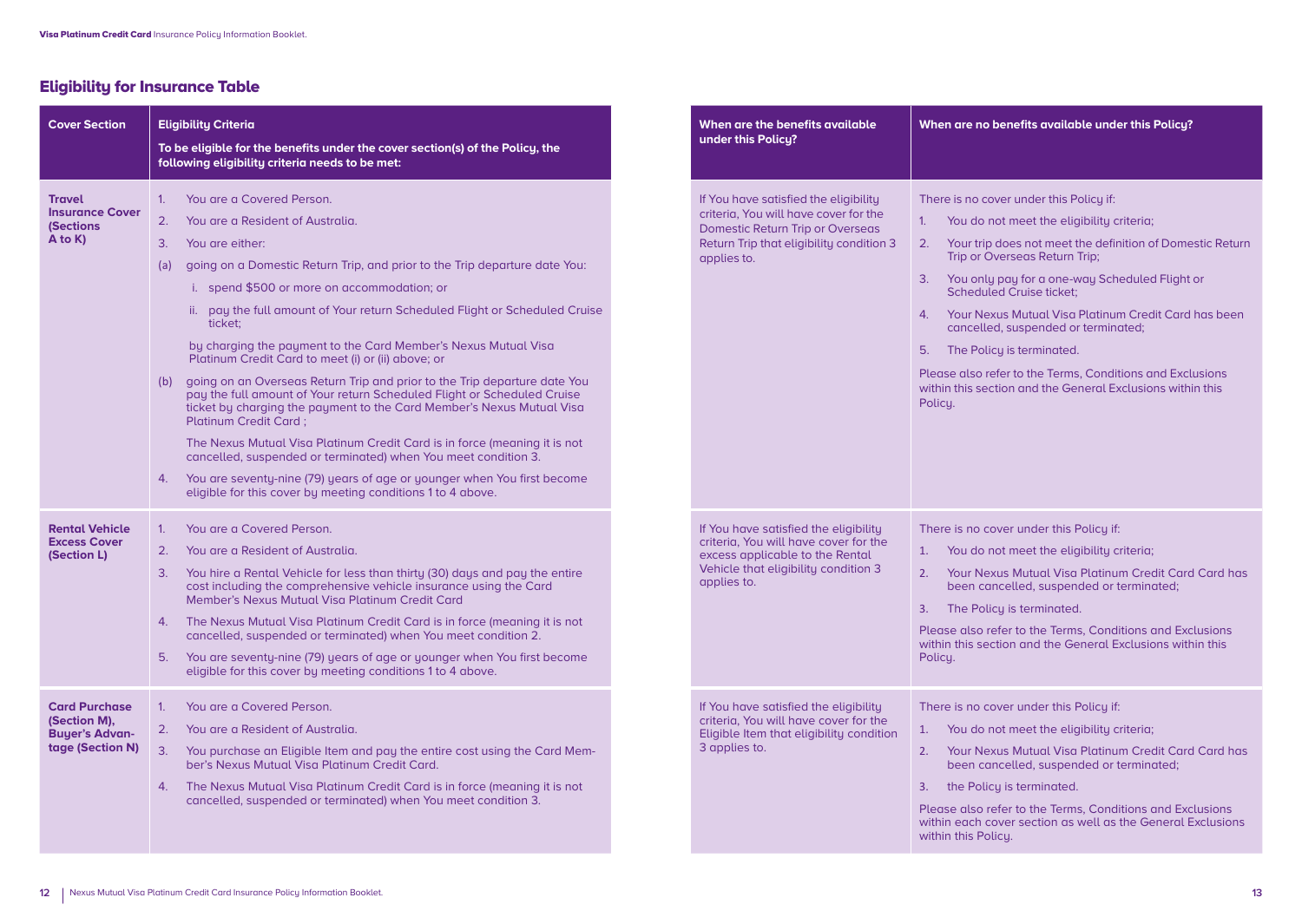The following words when used with capital letters in this document have the meaning given below. Wherever these words are used in plural in this Policu, they have the same meaning as the singular form shown below.

**Accidental Death** means death occurring as a result of an Injury.

**Additional Card Member** means a person who holds an additional Nexus Mutual Card which attaches to the Card Member and may have previously been referred to as a supplementary card member.

**Appointed Claims Handler** means Chubb or its claims handling agent and/or representative.

**Card Member** means the person who is the primary account holder of an issued Nexus Mutual Card.

**Chubb** means Chubb Insurance Australia Limited (ABN 23 001 642 020, AFS Licence No. 239687) of Grosvenor Place, Level 38, 225 George Street, SYDNEY NSW 2000.

**Chubb Assistance** means the service provider acting on behalf of Chubb to provide emergency assistance.

**Close Relative** means spouse, de-facto, parent, parent-in-law, step-parent, child, brother, halfbrother, step-brother, brother-in-law, sister, half-sister, step-sister, sister-in-law, daughterin-law, son-in-law, niece, nephew, uncle, aunt, grandparent or grandchild.

#### **Covered Person** means

- 1. the Card Member; and
- 2. their Spouse; and
- 3. their legally Dependent Child(ren); or
- 4. an Additional Card Member

who meets the eligibility criteria as specified in the Eligibility for Insurance Table.

**Cuscal** means Cuscal Limited ABN 95 087 822 455 AFS Licence No. 244116 of 1 Margaret Street Sydney NSW 2000, the holder of the Policy.

**Dentist** means a legally registered dental medical practitioner who is not You or Your Close Relative.

**Dependent Child(ren)** means any child (including step child or legally adopted child) of a Card Member or Spouse who is primarily dependent upon the Card Member or Spouse for maintenance and support, and who is:

- a) eighteen (18) years of age or younger; or
- b) twenty-four (24) years of age or younger and is a full-time student of an accredited institution of higher learning; or
- c) of any age permanently mentally or physically incapable of self-support, as confirmed by medical evidence from a Doctor and who is permanently living with the Card Member or Spouse.

**Doctor** means a legally registered medical practitioner who is not You or Your Close Relative.

**Documents** means, travel tickets, passports, visas and driving licence.

**Domestic Return Trip** means a trip within Australia having at least one (1) overnight stay at Your destination which is more than 150km radius from Your Home:

#### starting:

a) when You leave Your Home or Your Work (whichever occurs last) to travel to Your destination, and

ending the earlier of:

- b) when You return Home or Your Work (whichever occurs first); or
- c) when Your Trip exceeds fourteen (14) consecutive days.

#### **Eligible Item** means an item:

- 1. that is purchased from a retailer solely for personal use; and
- 2. that is new and has not been used in any way at the time of purchase; and
- 3. the cost of which has been charged to Your Nexus Mutual Card;

**Definitions**<br>**Event(s)** means an occurrence that could give rise to a claim for a benefit under Your Policy. Any one occurrence or series of occurrences attributable to one source or originating cause is deemed to be one Event.

> **Excess** means the amount first payable by each Covered Person for each claimable Event, when indicated. This means that if such claim is covered, the Excess will be deducted before any relevant depreciation and limits have been applied to the amount being claimed. For example, if the excess is \$250 and Your claim is accepted, and You are claiming \$500 (where no depreciation is applied), the calculation is:  $(-250)$  (the excess) +  $500 = 250$ .

**Excluded Sports and Activities** means boxing; cave diving; horse jumping; horse riding; hunting and hunting on horseback; professional sports; canuoning; caving; diving; mountain-climbing; steeple chasing; any form of motor racing, speed, performance or endurance tests; abseiling; American football; bob sleigh; bungee jumping; base jumping, canoeing; clay pigeon shooting; deep sea fishing; go-karting; hang gliding; heliskiing; hockey; hot air ballooning; ice hockey; jet biking and jet skiing; martial arts; micro-lighting; mountain biking off tarmac; mountaineering; parachuting; paragliding; parascending; paraskiing; polo; quad biking; rock climbing; SCUBA diving deeper than thirty (30) metres; skidoo; ski-jumping; ski-racing; ski-stunting; tour operator safari (where You or any tourist will be carrying guns); trekking requiring climbing equipment and/or ascending above 3,000 metres from sea level; war games/paint ball; white water rafting; yachting more than twenty (20) nautical miles from the nearest coastline.

**Forcible Entry** means unlawful entry by forcible and violent means, as evidenced by a broken window, damaged or picked lock, broken hinge or door handle.

**Group Policy** means the group policy of insurance held by **Cuscal**, the holder of the Policy as detailed in the Important Information section of this Policy.

**Hijack** means, whilst You are on a Licensed Airplane, Ship, Bus or Train Trip, the unlawful seizure of or wrongful exercise of control of the aircraft or other Licensed Airplane, Ship, Bus or Train in which You are travelling, or the crew thereof. Hijacking, Hijacked and Hijackers have the same corresponding meaning.

**Home** means Your usual place of residence in Australia (where You live).

**Illness** means a sickness or disease which requires treatment by a Doctor or a Dentist. An Illness is not a Pre-Existing Medical Condition and is not an Injury.

**Injury** means an accidental bodily injury resulting solely and directly from:

- a) a sudden, external and identifiable Event that happens by chance and could not have been expected from the perspective of the Covered Person; and
- b) which occurs independently of any Illness or any other cause; and
- c) causes a loss within twelve (12) months of the accident.

It does not mean an Illness or any Pre-Existing Medical Condition.

**Insolvency** means bankruptcy, provisional liquidation, liquidation, insolvency, appointment of a receiver or administrator, entry into a scheme of arrangement, statutory protection stopping the payment of debts or the happening of anything of a similar nature under the laws of any jurisdiction.

**Kidnap** means the illegal taking, seizing or detaining and holding of You in captivity for the purpose of demanding payment of monies to secure Your release. Kidnapping, Kidnapped and Kidnappers have the same corresponding meaning.

**Licensed Airplane, Ship, Bus or Train** means an air, land, water or rail passenger transport that operates to a published timetable or schedule and is available to the public. It does not mean privately hired, rented or chartered air, land or water transport (such as a taxi, Uber, Limousines, helicopter, private jet or plane).

**Long Overseas Trip** means an Overseas Return Trip with an itinerary of 15 days or more.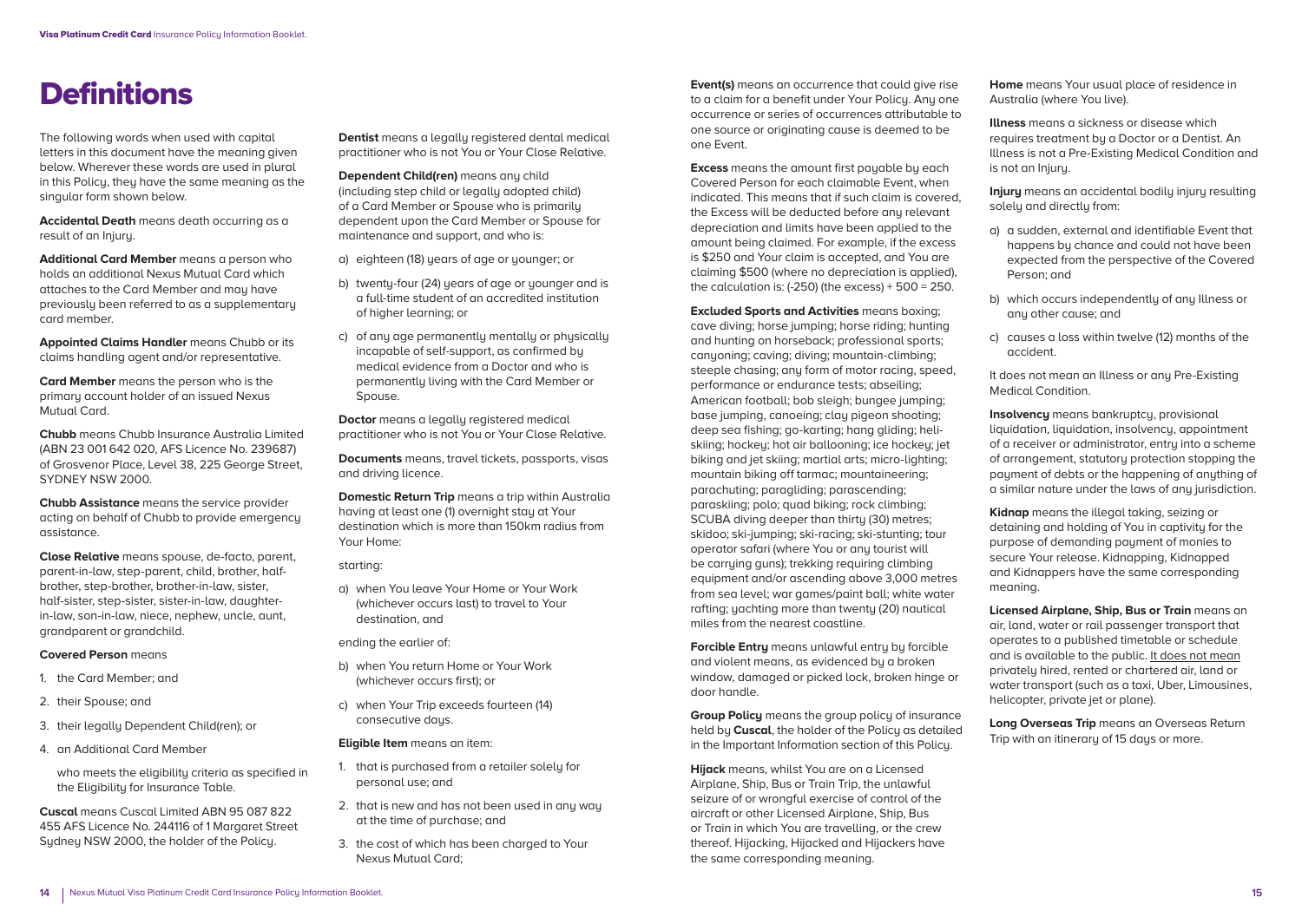**Manual Work** means paid work which involves the installation, assembly, maintenance or repair of electrical, mechanical or hydraulic plant (other than in a purely managerial, supervisory, sales or administrative capacity). It also means manual labour of any kind including, but not restricted to, hands-on work such as a plumber, electrician, lighting or sound technician, carpenter, painter, decorator or builder.

**Medical Emergency** means an Injury, sudden and unforeseen Illness or dental issue, suffered by You while on an Overseas Return Trip (except when in Australia), which results in Your immediate need for Treatment which cannot be reasonably delayed without causing discomfort or risk of potential aggravation of the Illness, issue or pain until Your return to Australia and where the Treatment is deemed necessary by a local treating Doctor who has assessed You for Treatment or by Chubb Assistance.

**Money** means currency, travellers cheques, hotel and other redeemable holiday vouchers and petrol coupons. It does not mean cruptocurrency.

#### **Monthly Salary** means:

- 1. for an employed person: Your regular monthly pre-tax base salary paid every calendar month excluding bonus, commission, overtime or any other variable income; or
- 2. for a self-employed person: monthly pretax income derived from personal exertion, after deduction of all expenses incurred in connection with the derivation of that income, averaged over the period of twelve (12) months immediately preceding the loss of income or over such shorter period as they have been self-emploued.

**Natural Disaster** means volcanic eruption, flood (more than 20,000 square metres of normally dry land), tsunami, earthquake, landslide, hurricane, tornado or bushfire. It does not mean any infectious or contagious disease or virus regardless of transmission (including pandemic or epidemic).

**Nexus Mutual** means Nexus Mutual - A Division of Beyond Bank Australia Limited, ABN 15 087 651 143 AFSL/Australian Credit Licence 237856 of 100 Waymouth Street. Adelaide South Australia 5000

**Overseas Return Trip means a trip where Your** destination is outside of Australia:

#### starting:

- a) when You leave Your Home or Your Work (whichever occurs last) to travel to the airport to flu on Your Scheduled Flight; or
- b) when You leave Your Home or Your Work (whichever occurs last) to travel to a harbour port to board a Scheduled Cruise; and

ending the earlier of:

- c) when You return to Your Home or Your Work (whichever occurs first) having travelled from the airport or harbour port; or
- d) when Your Trip exceeds one hundred and eighty (180) consecutive days.

**Pair or Set** means a number of items used together, associated as being similar or corresponding (including attached and unattached accessories) and being regarded as one (1) unit.

**Permanent Disablement** means a loss caused by an Injury which results in the:

- (i) complete and permanent severance of a foot at or above the ankle joint; or
- (ii) complete and permanent severance of a hand at or above the wrist; or

(iii) irrecoverable loss of the entire sight of an eue.

**Personal Baggage** means items of necessity, ornament or personal convenience for Your individual use during the Trip, including clothing, toiletries, and personal effects worn or carried by You within a suitcase (or similar). **It does not include Valuables.**

**Policy** means this document which details the insurance benefits available to You under the Group Policy including all relevant terms, conditions and exclusions.

**Pre-Existing Medical Condition** means any physical defect, medical or dental condition, illness, injury or disease that:

- 1. within the two (2) years prior to You making Your Relevant Travel Purchase:
	- a) requires either of the following:
		- i. ongoing medication for treatment or risk factor control;
		- ii. prescribed medication from a Doctor;
		- iii. check-ups, consultations, reviews or progress advice (other than those recommended by a Doctor to review a previous condition that is considered by a Doctor prior to You making Your Relevant Travel Purchase to be cured or in complete remission); or
		- iv. surgery; or
	- b) is either:
		- i. under investigation;
		- ii. pending diagnosis or test results;
		- iii. chronic or arthritic; or
- 2. within the three (3) years prior to You making Your Relevant Travel Purchase involves:
	- a) any of the following body parts:
		- i. heart;
		- ii. brain (other than a mental health related condition);
		- iii. liver;
		- iv. back / spine;
		- v. kidneys;
		- vi. cardiovascular or circulatory or respiratory system; and
	- b) where such medical condition either
		- i. involved a hospital emergency visitation or being an inpatient in hospital; or
		- ii. required or requires surgery, a specialist appointment or consultation; or
		- iii. requires:
			- i. ongoing medication for treatment or risk factor control; or
- ii. prescribed medication from a Doctor; or
- iii. check-ups, consultations, reviews or progress advice (other than those recommended by a Doctor to review a previous condition that is considered by a Doctor prior to You making Your Relevant Travel Purchase, to be cured or in complete remission); or
- c) is currentlu either:
	- i. under investigation; or
	- ii. pending diagnosis or test results; or
- 3. within the five (5) years prior to You making Your Relevant Travel Purchase was cancer; or
- 4. within the three (3) months immediately prior to You making Your Relevant Travel Purchase led to the manifestation of symptoms where a reasonable person in the circumstances would be expected to be aware of or a reasonable person under the circumstances would have foreseen.

**Public Place** means, but is not limited to, shops, buses, planes, trains, taxis, airports, bus depots, hotel foyers, restaurants, cafes, beaches, entertainment venues and any place that is accessible by the public.

#### **Relevant Travel Purchase** means:

- 1. if You are going on a Domestic Return Trip, prior to the Trip departure date You:
	- a) spend \$500 or more on accommodation; or
	- b) pay the full amount of Your return Scheduled Flight or Scheduled Cruise Ticket,

 by charging the payment to the Card Member's Nexus Mutual Visa Platinum Credit Card and/or using Nexus Mutual Points to meet 1(a) or (b); or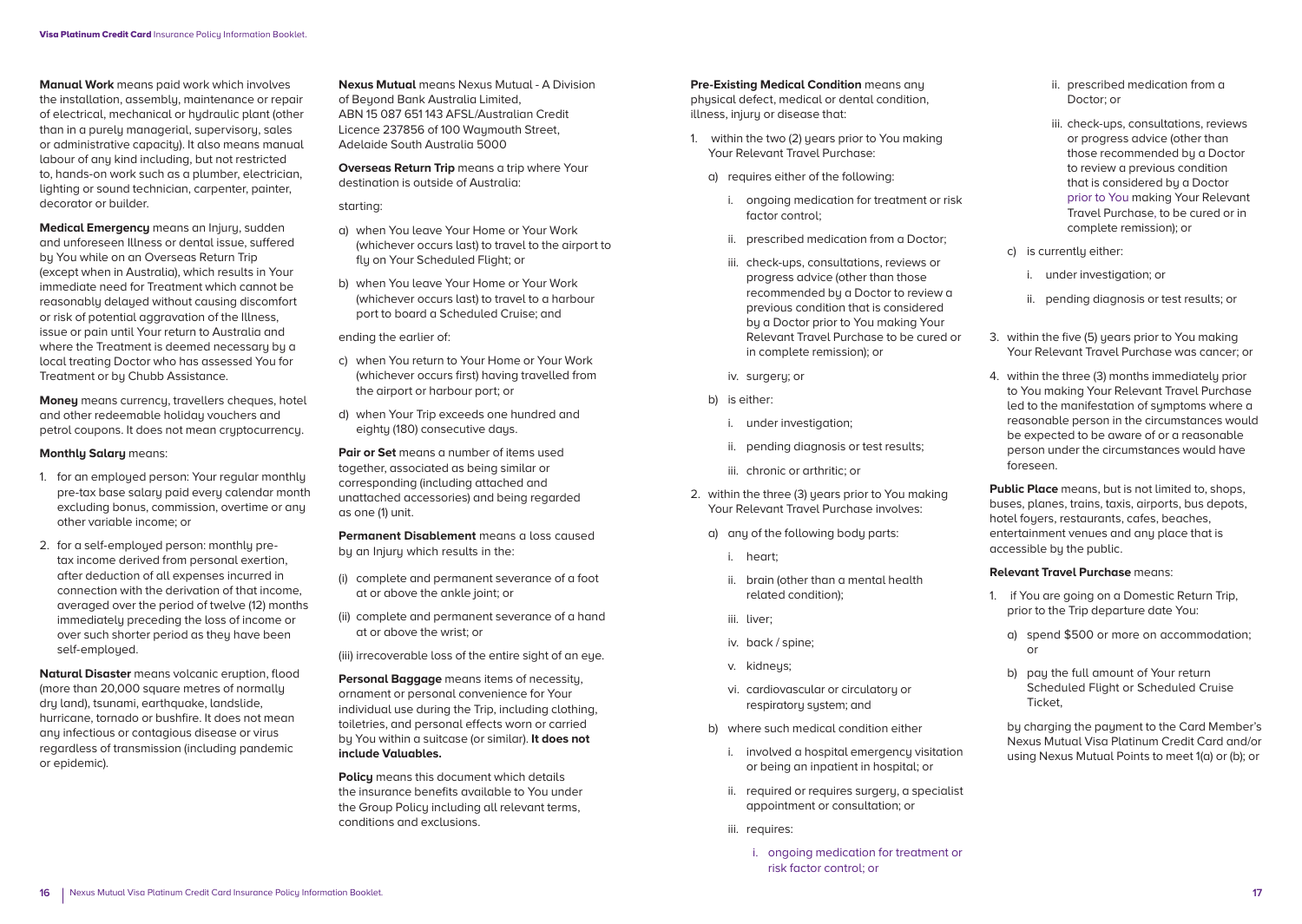2. if You are going on an Overseas Return Trip, prior to the Trip departure date You pay the full amount of Your return Scheduled Flight or Scheduled Cruise ticket by charging the payment to the Card Member's Nexus Mutual Visa Platinum Credit Card and/or using Nexus Mutual Points.

**Rental Agreement** means the contract of hire between the Rental Company and You in respect of a Rental Vehicle.

**Rental Company** means a company or agency that is fully licensed with the regulatory authority of the country, state or local authority where the Rental Vehicle is collected**.** 

**Rental Vehicle** means any sedan, station wagon, hatchback or sports utility vehicle (SUV) rented under a Rental Agreement on a daily or weekly basis from a Rental Company. It does not mean trucks, mini buses, buses, trailers, caravans, campervans, motorcucles, mopeds, motorbikes, motor homes, scooters or bicucles.

**Rental Vehicle Deductible** means the amount (insurance excess) payable by You for each and every claim when You have purchased the comprehensive vehicle insurance proposed by the Rental Company.

**Repatriation/Evacuation** means Your:

- 1. transportation to the nearest hospital, if transportation is not provided free of charge in the country of incident; or
- 2. evacuation to the nearest adequately equipped hospital in the event that local medical facilities consider they cannot adequately treat You or where Chubb Assistance's medical officer considers local medical facilities to be inadequate; or
- 3. repatriation directly to Australia when permitted by the local treating Doctor or when recommended by Chubb Assistance's medical officer; or
- 4. return to Australia after hospitalisation, provided that You are deemed to be medically fit for travel bu a treating Doctor or bu Chubb Assistance's medical officer, and that Your original means of transportation cannot be used. **Resident of Australia** means an Australian citizen, holder of an Australian

permanent residency visa, partner/spouse visa, Australian skilled migrant visa (including 457 and Temporary Skill Shortage (TSS) visa), or a student visa:

- a) with a right to entru into Australia in accordance with their citizenship, residency or visa;
- b) with access to long-term medical care in Australia;
- c) who has a permanent Australian residential address; and
- d) who currently resides in Australia.

**Scheduled Airline** means airline passenger transport that operates to a published timetable or schedule and is available to the general public. It does not mean privately hired, rented or chartered air transport (such private jet or plane or helicopter).

**Scheduled Cruise** means passenger transport that operates to a published timetable or schedule and is available to the general public. It does not mean privately hired, rented or chartered sea transport (such as water taxi, private boat, cruising on a cargo ship).

**Scheduled Flight** means a flight in an aircraft on a Scheduled Airline.

**Schengen Visa** means You holding a valid visa that enables You to enter, freely travel within, and leave any of the Schengen member countries within Furope.

**Secure Area** means the locked dashboard, alove compartment, boot or luggage compartment of a motor vehicle including the locked luggage compartment of a hatchback or station wagon, the fixed storage units of a motorised or towed caravan, or a locked luggage box locked to a roof rack locked to the vehicle, providing that, in each case, all items are out of sight.

**Special Event** means a wedding, funeral, pre-paid conference, pre-paid sporting event, pre-paid concert or festival, which before You left Australia You had planned to attend.

**Spouse** means the Card Member's husband, wife, fiancé, or de facto partner who travels with the Card Member on each part of the Trip.

**Terrorism** means activities against persons, organisations or property of any nature:

- a) that involves the following or preparation for the following:
	- i. use of, or threat of, force or violence;
	- ii. commission of, or threat of, force or violence; or
	- iii. commission of, or threat of, an act that interferes with or disrupts an electronic, communication, information, or mechanical system; and
- b) when one (1) or both of the following applies;
	- i. the effect is to intimidate or coerce a government of the civilian population or any segment thereof, or to disrupt any segment of the economy; and/or
	- ii. it appears that the intent is to intimidate or coerce a government, or to further political, ideological, religious, social or economic objectives or to express (or express opposition to) a philosophy or ideology.

**Temporary Total Disablement** means the temporary inability of You to engage in Your usual occupation or business duties, while You are under the regular care of and acting in accordance with the instructions or advice of a Doctor. If self-employed, Temporary Total Disablement must prevent You from helping, managing or carrying out any part of the day-today running of a business**.**

**Terminal Illness** means a medical condition for which a terminal prognosis has been given by a qualified Doctor and which is likely to result in death.

**Travelling Companion** means a person travelling with You on a Trip which has the same travel itinerary as You.

**Treatment** means surgical or medical procedures performed by a Doctor or qualified Dentist where the sole purpose of which is to cure or relieve Illness or Injury.

#### **Trip** means:

- 1. a Domestic Return Trip; or
- 2. an Overseas Return Trip.

**Unattended** means when Your Personal Baggage, Valuables, Money or Documents or an Eligible Item are not:

- a) worn or carried by You; or
- b) under Your observation within three (3) metres of You.

**Usual Work** means permanent full or part time employment, including self-employment, which you are engaged in prior to Your Trip starting and that You intend to return to at the end of Your Trip.

**Valuables** means jewellery; furs; articles containing precious metals or precious stones; watches: binoculars; audio equipment or devices; photographic and electronic equipment or devices; Smartphones; personal organisers and games consoles; laptops and external computer devices (including all printers, modems, external hard drives and similar).

**We/Our/Us** means Chubb.

**Work** means Your usual place of work within Australia having a fixed physical address.

**You/Your** means a Covered Person.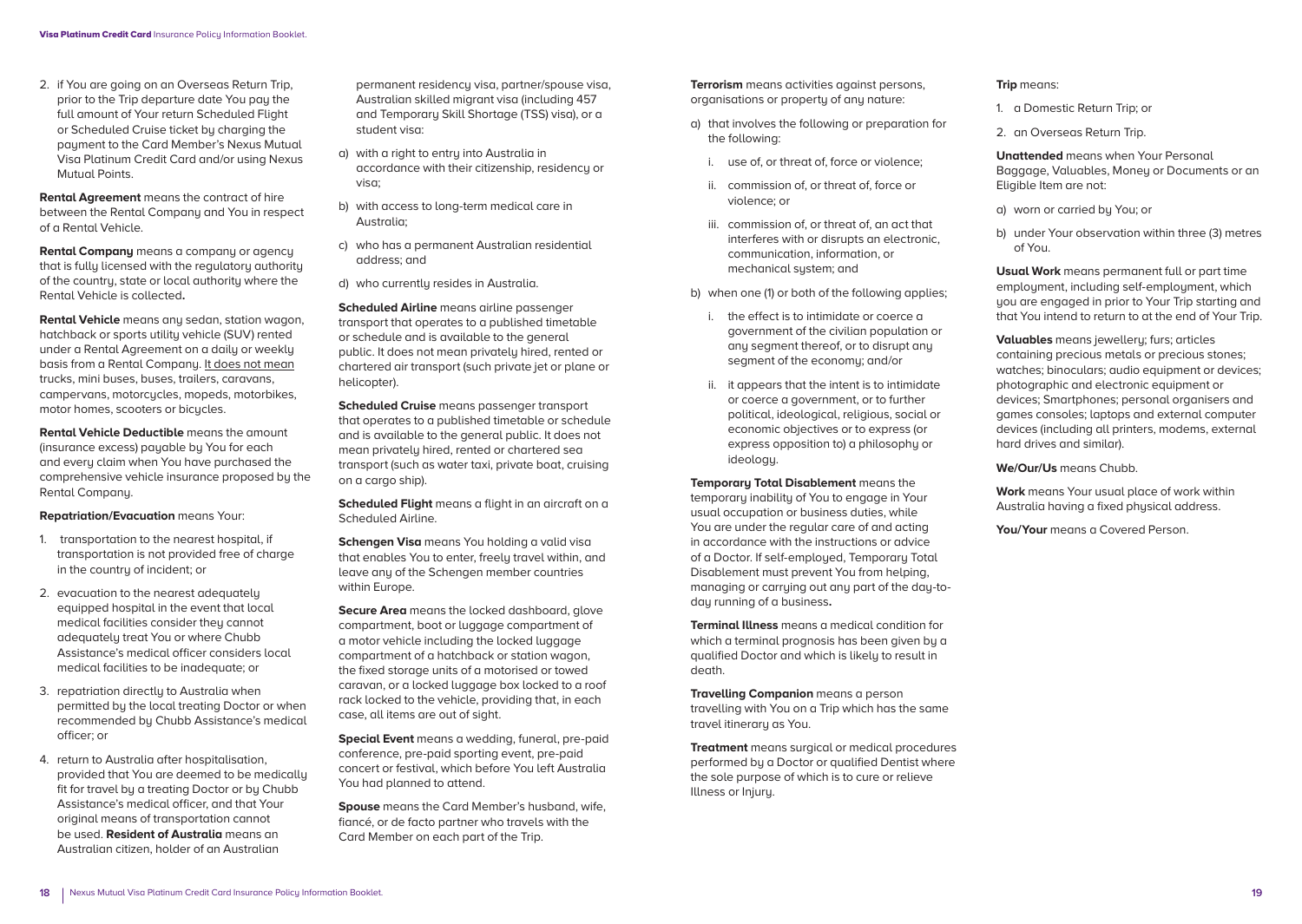# Coverage Summary

The coverage summary table below can be used as a quick reference to understand key coverage elements to each cover section. For a full understanding of what is covered, when You are covered and where cover does not apply, please refer to the individual section including the General Exclusions within this Policy. The benefits provided are subject to the terms, conditions and exclusions contained within this Policy.

| <b>Section A</b><br>You or any other person having a<br><b>Trip Cancellation and Amendment Cover</b><br>change of mind and deciding not to<br>Provides cover for non-refundable deposits,<br>start a Trip, continue with the Trip or any<br>excursion costs and unused travel and<br>other disinclination to travel<br>accommodation costs You have paid in                                                                                                                                                                                                                                                                                                                                                                                                                                                                                                                                                                                                                                                                                                                                                                                                                                                                                                                                                                                                                                                                                                                                                                                                                                                                                                                                                                                                                                                                                                                                                                                                                                                                                                                                                                                                                    |  |
|--------------------------------------------------------------------------------------------------------------------------------------------------------------------------------------------------------------------------------------------------------------------------------------------------------------------------------------------------------------------------------------------------------------------------------------------------------------------------------------------------------------------------------------------------------------------------------------------------------------------------------------------------------------------------------------------------------------------------------------------------------------------------------------------------------------------------------------------------------------------------------------------------------------------------------------------------------------------------------------------------------------------------------------------------------------------------------------------------------------------------------------------------------------------------------------------------------------------------------------------------------------------------------------------------------------------------------------------------------------------------------------------------------------------------------------------------------------------------------------------------------------------------------------------------------------------------------------------------------------------------------------------------------------------------------------------------------------------------------------------------------------------------------------------------------------------------------------------------------------------------------------------------------------------------------------------------------------------------------------------------------------------------------------------------------------------------------------------------------------------------------------------------------------------------------|--|
| advance in the event You cancel, curtail or<br>You or a Travelling Companion or Close<br>$\bullet$<br>change Your Trip for the following reasons:<br><b>Relative having Pre-Existing Medical</b><br>Conditions.<br><b>You or Your Travelling Companion</b><br>$\bullet$<br>being, in the opinion of a treating<br>Losses arising from the death, serious<br>Doctor, unfit to begin or continue<br>injury or acute Illness of any Close<br>Your Trip due an Injury, suffering an<br>Relative who is eighty (80) years of age<br>unforeseen Illness or dying before or<br>or older before You make Your Relevant<br>during Your Trip;<br>Travel Purchase<br>Your Close Relative, or a Close Relative<br>$\bullet$<br>Close Relative who is not a Resident of<br>of a Travelling Companion, having an<br>Australia.<br>Injury, suffering an unforeseen Illness or<br>circumstances where Cancellation,<br>dying before or during Your Trip;<br>$\bullet$<br><b>Curtailment or Trip Change was</b><br>a Natural Disaster has caused<br>$\bullet$<br>foreseeable, avoidable, unnecessary<br>devastation to the destination You were<br>or within Your control at the time of<br>intending to travel;<br>making a Relevant Travel Purchase (for<br>Cancellation) or before starting a Trip<br>an Australian State, Territory, or the<br>$\bullet$<br>(for Curtailment or Trip Change);<br>Australian Federal Government or an<br>Australian government agency (such<br>Additional costs incurred due to<br>as DFAT - Department of Trade and<br>Your failure to notify the carrier or<br>Foreign Affairs) have upgraded a travel<br>travel agent as soon as reasonably<br>warning to 'Do Not Travel' or have<br>practicable that Your Trip is to be<br>issued an official written statement<br>cancelled or curtailed.<br>advising You not to travel or have<br>closed its borders, to the destination<br>You were intending to travel, and the<br>government warning was published<br>after You:<br>- made Your Relevant Travel Purchase<br>in the case of a claim for Cancellation,<br><b>or</b><br>- started Your Trip in the case of a claim<br>for Curtailment and Trip Change. |  |

|                  | <b>What is covered?</b><br>Non-refundable deposits, excursion costs<br>and unused travel and accommodation<br>costs You have paid in advance.                                                                                                                                                                                                                                         |                                                                                                                                                                                                                                                                                                                                                                                                                                                                                                                                                                                                                                                                                                                                                   |
|------------------|---------------------------------------------------------------------------------------------------------------------------------------------------------------------------------------------------------------------------------------------------------------------------------------------------------------------------------------------------------------------------------------|---------------------------------------------------------------------------------------------------------------------------------------------------------------------------------------------------------------------------------------------------------------------------------------------------------------------------------------------------------------------------------------------------------------------------------------------------------------------------------------------------------------------------------------------------------------------------------------------------------------------------------------------------------------------------------------------------------------------------------------------------|
| <b>Section B</b> | <b>Overseas Medical Emergency Expenses</b><br>Cover<br>Provides cover for Repatriation/<br>Evacuation, cost of overseas emergency<br>medical Treatment, emergency dental<br>Treatment and reasonable extra<br>accommodation costs in the event of a<br>Medical Emergency while You are on Your<br>Trip and transportation of Your remains or<br>burial expenses following Your death. | Your Pre-Existing Medical Conditions.<br>$\bullet$<br>• You are eighty (80) years of age or<br>older before You make Your Relevant<br><b>Travel Purchase.</b><br>Your participation in Excluded Sports<br>and Activities (for example, horse riding,<br>deep sea fishing, bungee jumping,<br>jet skiing, hot air ballooning and rock<br>climbing). Check the definition of<br><b>Excluded Sports and Activities in the</b><br>Definitions section for the full list of<br>excluded activities.<br>Medical costs if You do not make<br>reasonable attempts to contact Chubb<br>Assistance before seeking emergency<br>medical treatment, or You chose to<br>seek treatment from a medical service<br>provider not approved by Chubb<br>Assistance. |
| <b>Section C</b> | Cover in the event an accidental Injury<br>$\bullet$ .<br>results in Your death whilst on an<br>Overseas Return Trip.                                                                                                                                                                                                                                                                 | <b>Accidental Death Cover</b><br>Your death if it occurs in Australia;<br>death caused by illness or natural<br>$\bullet$<br>causes.<br>Loss arising from COVID-19 or any other<br>$\bullet$<br>epidemic, pandemic or outbreak of an<br>infectious disease or virus                                                                                                                                                                                                                                                                                                                                                                                                                                                                               |
| <b>Section D</b> | <b>Transport Accident Cover</b><br>Provides cover for Accidental Death or<br>Permanent Disablement arising:<br>While riding as a passenger on a<br>$\bullet$<br>Licensed Airplane, Ship, Bus or Train<br>From exposure and disappearance.                                                                                                                                             | Privately hired, rented or chartered<br>transport.<br>We will only pay one benefit type (i-vii<br>in the Schedule of Benefits) for each<br>Event, even if multiple benefit types<br>apply. If multiple benefit types apply,<br>We will pay the benefit type with the<br>highest benefit amount.                                                                                                                                                                                                                                                                                                                                                                                                                                                   |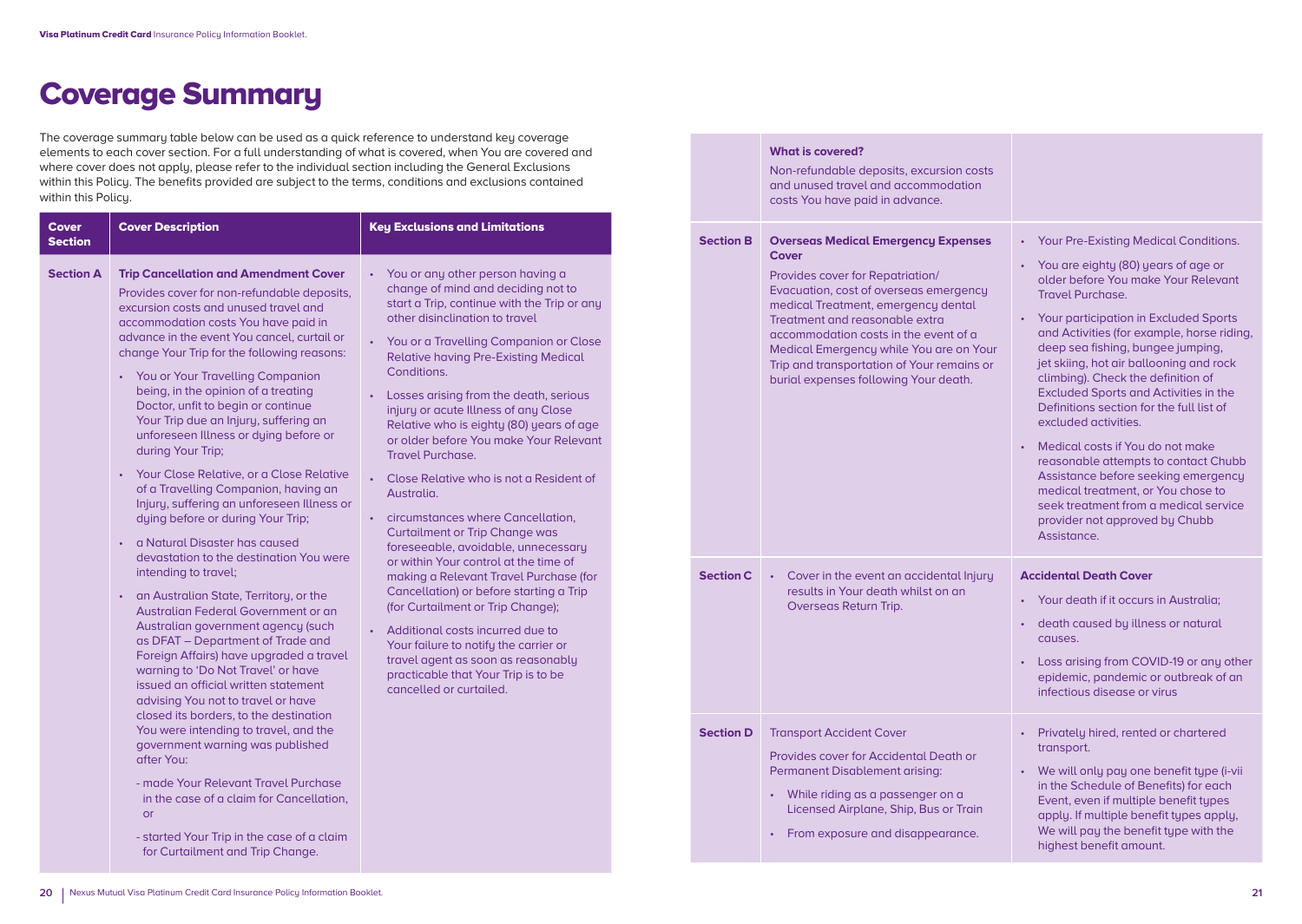# Coverage Summary

| <b>Section E</b> | <b>Loss of Income Cover</b><br>Provides cover for loss of Your Monthly<br>Salary if You are employed or self-<br>employed and during an Overseas Return<br>Trip suffer an Injury which results in<br>Temporary Total Disablement and a loss<br>of Your Monthly Salary for thirty (30) days<br>or more.                                                                                                                              | Any future income You expect or could<br>$\bullet$<br>receive as part of any bonus or bonus<br>structure, salary increase, salary<br>sacrifice scheme or employee benefit<br>scheme (such as shares).                                                                                                                                                                                                                                                                                                                                                                                                                                                                                                                            |
|------------------|-------------------------------------------------------------------------------------------------------------------------------------------------------------------------------------------------------------------------------------------------------------------------------------------------------------------------------------------------------------------------------------------------------------------------------------|----------------------------------------------------------------------------------------------------------------------------------------------------------------------------------------------------------------------------------------------------------------------------------------------------------------------------------------------------------------------------------------------------------------------------------------------------------------------------------------------------------------------------------------------------------------------------------------------------------------------------------------------------------------------------------------------------------------------------------|
| <b>Section F</b> | <b>Resumption of an Overseas Return Trip</b><br><b>Cover</b><br>Provides cover for costs to resume Your<br>Overseas Return Trip (when You have<br>more than fourteen (14) days from the<br>return date of Your Overseas Return Trip)<br>after it has been interrupted following the<br>death, imminent death, serious accident<br>leading to hospitalisation or acute Illness<br>leading to hospitalisation of a Close<br>Relative. | You must resume Your Overseas Return<br>Trip within thirty (30) days of returning<br>to Australia and have more than<br>fourteen (14) days remaining from the<br>return date of Your Overseas Return<br>Trip.<br>Close Relative who is eighty (80) years<br>$\bullet$<br>of age or older before You make Your<br><b>Relevant Travel Purchase.</b><br>Close Relative who is not a Resident of<br>Australia.<br>Costs where there was a reasonable<br>likelihood that a return Home may be<br>necessary or a reasonable person<br>under the circumstances would have<br>foreseen prior to making the Relevant<br>Travel Purchase, arranging, rearranging<br>the Trip may lead to Your return Home<br>from an Overseas Return Trip. |
| <b>Section G</b> | <b>Trip Delay Cover</b><br>Provides cover on a Trip for:<br>Delayed flight departure of six (6) hours<br>or more, flight cancellation, denied<br>flight boarding, missed flight connection<br>twelve (12) hour Personal Baggage<br>$\bullet$ .<br>delay checked on Scheduled Flight.<br>The amount of cover varies for each<br>benefit.                                                                                             | Personal Baggage or extended<br>$\bullet$<br>Personal Baggage delay in an airport<br>You first departed from in Your Home<br>State or Territory in Australia.<br>The purchase of clothing and toiletries<br>$\bullet$<br>which are not reasonably necessary for<br>your Trip.<br>You do not make contact with the<br>transport provider or carrier as soon<br>as practicable to notify them of the<br>missing Personal Baggage and obtain<br>a property irregularity report, or provide<br>evidence why a property irregularity<br>report could not be obtained.                                                                                                                                                                 |

| <b>Section H</b>                     | Personal Baggage, Valuables, Money<br>and Documents Cover<br>Provides cover for damaged, destroyed,<br>lost, stolen Personal Baggage, Valuables,<br>Money and Documents during Your Trip.                                                                                                                                                                                                                                                                                                                                                                                                   | Valuables and/or Money that are left<br>$\bullet$<br>Unattended in a motor vehicle.<br>Items left Unattended in a Public Place.<br>$\bullet$<br>(unless You have no option other than<br>to leave the items Unattended due<br>to an emergency medical, security or<br>evacuation situation).<br>claims where You do not obtain a report<br>$\bullet$<br>from local police, the carrier, tour or<br>transport operator or accommodation<br>provider and You have not taken<br>reasonable steps to obtain one either.<br>Deductions will be applied for<br>$\bullet$<br>depreciation (wear and tear). |
|--------------------------------------|---------------------------------------------------------------------------------------------------------------------------------------------------------------------------------------------------------------------------------------------------------------------------------------------------------------------------------------------------------------------------------------------------------------------------------------------------------------------------------------------------------------------------------------------------------------------------------------------|-----------------------------------------------------------------------------------------------------------------------------------------------------------------------------------------------------------------------------------------------------------------------------------------------------------------------------------------------------------------------------------------------------------------------------------------------------------------------------------------------------------------------------------------------------------------------------------------------------|
| <b>Section I</b><br><b>Section J</b> | <b>Hijack Cover</b><br>Provides cover for the cost of Your<br>Close Relatives to travel and stay at the<br>place of the Hijack in the event of Your<br>Licensed Airplane, Ship, Bus or Train being<br>subjected to Hijack during Your Trip and if<br>You are detained in excess of twenty-four<br>(24) hours.<br><b>Kidnap Cover</b><br>Provides cover for the cost of Your Close<br>Relatives to travel to and stay at the place<br>of the Kidnap whilst You are held captive if<br>You are Kidnapped whilst on a Trip and if<br>You are kidnapped in excess of twenty-four<br>(24) hours. | We will not act as Your negotiator or<br>$\bullet$<br>intermediary or advise You or any other<br>person in dealing with the hijackers.<br>Hijacking from a member of Your<br>family, Close Relative or Travelling<br>Companion.<br>We will not act as Your negotiator or<br>$\bullet$<br>intermediary or advise You or any other<br>person in dealing with the kidnappers.<br>Kidnapping from a member of Your<br>$\bullet$<br>family, Close Relative or Travelling<br>Companion.                                                                                                                   |
| <b>Section K</b>                     | <b>Personal Liability Cover</b><br>Provides cover for reimbursement of costs<br>associated with Your legal liability for<br>damage or Injury to any person (other than<br>a member of Your family, a Close Relative<br>or a Travelling Companion) or damage or<br>accidental loss to property which occurs<br>whilst you are on a Trip.                                                                                                                                                                                                                                                     |                                                                                                                                                                                                                                                                                                                                                                                                                                                                                                                                                                                                     |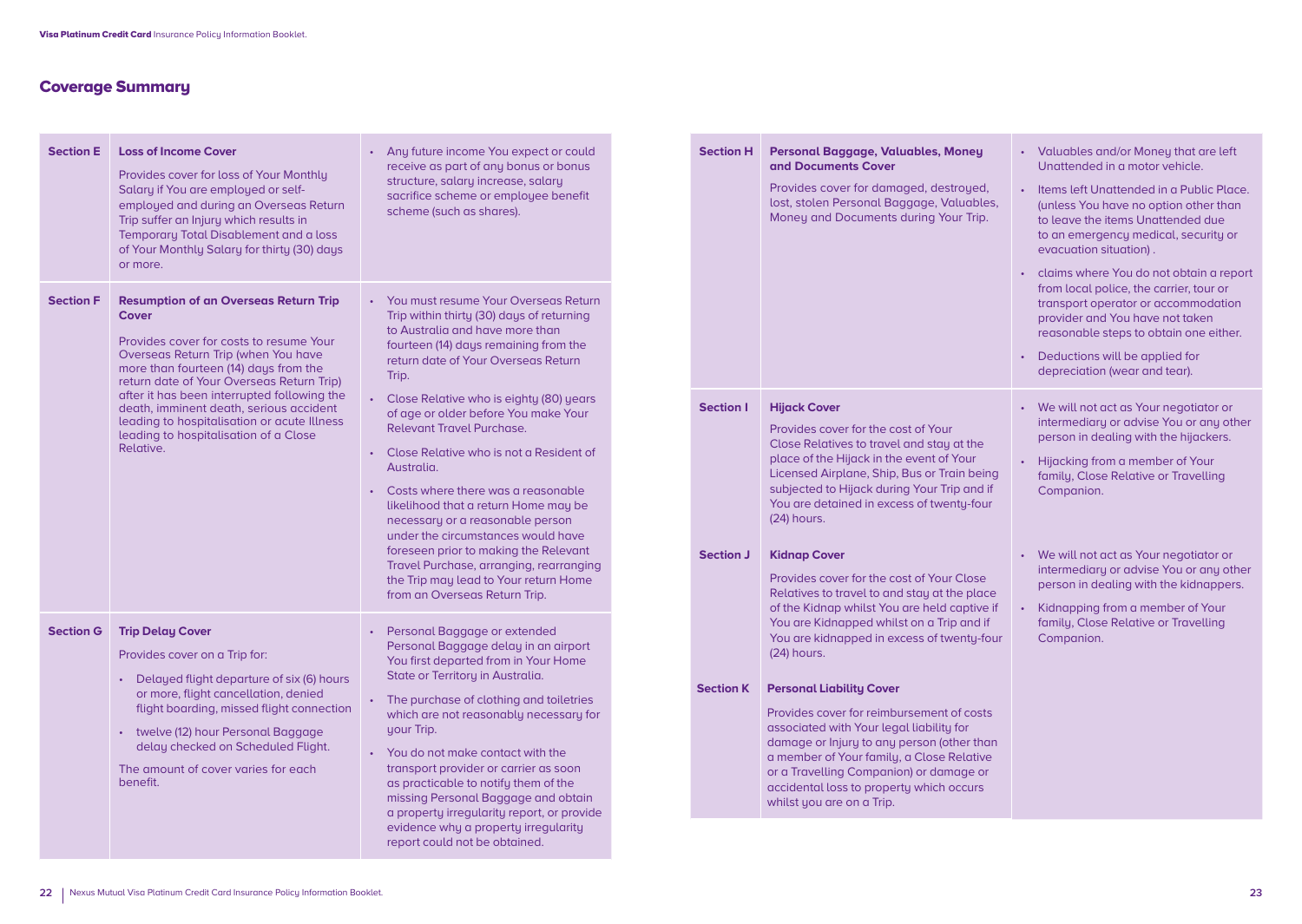# Coverage Summary

| <b>Section K</b> | <b>Personal Liability Cover</b>                                                                                                                                                                                                                                                                      | You intentionally incurring any liability.                                                                                                                                                                                                                                                    |  |  |
|------------------|------------------------------------------------------------------------------------------------------------------------------------------------------------------------------------------------------------------------------------------------------------------------------------------------------|-----------------------------------------------------------------------------------------------------------------------------------------------------------------------------------------------------------------------------------------------------------------------------------------------|--|--|
|                  | Provides cover for reimbursement of costs<br>associated with Your legal liability for<br>damage or Injury to any person (other than<br>a member of Your family, a Close Relative<br>or a Travelling Companion) or damage or<br>accidental loss to property which occurs<br>whilst you are on a Trip. | Injury to any person who is a member<br>of Your family, a Close Relative,<br>a Travelling Companion or any<br>person under a contract of service or<br>apprenticeship with You.<br>Any damage or Injury out of the<br>ownership, possession, control or use by                                |  |  |
|                  |                                                                                                                                                                                                                                                                                                      | You or on Your behalf of:                                                                                                                                                                                                                                                                     |  |  |
|                  |                                                                                                                                                                                                                                                                                                      | a) mechanically propelled vehicles<br>(including scooters), aircraft<br>(including drones), hovercraft<br>or watercraft (other than non-<br>mechanically propelled watercraft<br>less than ten (10) metres in length);<br>b) firearms<br>c) animals (other than horses and<br>domestic pets). |  |  |
| <b>Section L</b> | <b>Rental Vehicle Excess Cover</b>                                                                                                                                                                                                                                                                   | The rental of trucks, mini buses,                                                                                                                                                                                                                                                             |  |  |
|                  | Provides cover for the excess for which You<br>would be liable to pay when You hire a<br>Rental Vehicle for less than thirty (30) days<br>and Your Rental Vehicle is:                                                                                                                                | buses, trailers, caravans, campervans,<br>motorcycles, mopeds, motorbikes, motor<br>homes, scooters or bicycles                                                                                                                                                                               |  |  |
|                  |                                                                                                                                                                                                                                                                                                      | • Operation of the Rental Vehicle<br>which violates the terms of the Rental                                                                                                                                                                                                                   |  |  |
|                  | a) damaged in a motor vehicle collision; or                                                                                                                                                                                                                                                          | Agreement;                                                                                                                                                                                                                                                                                    |  |  |
|                  | b) damaged by fire; or<br>c) maliciously damaged; or<br>d) stolen;<br>whilst in Your control or custody.                                                                                                                                                                                             | • Where You are not a nominated driver<br>or specified driver under the Rental<br>Agreement;                                                                                                                                                                                                  |  |  |
|                  |                                                                                                                                                                                                                                                                                                      | • Where You do not have an appropriate<br>and a valid driving licence giving You<br>legal rights to drive;                                                                                                                                                                                    |  |  |
|                  |                                                                                                                                                                                                                                                                                                      | • Any costs arising from or related to<br>anyone who is not a Covered Person;                                                                                                                                                                                                                 |  |  |
|                  |                                                                                                                                                                                                                                                                                                      | • You must pay for the comprehensive<br>vehicle insurance option on the Rental<br>Vehicle.                                                                                                                                                                                                    |  |  |
|                  |                                                                                                                                                                                                                                                                                                      |                                                                                                                                                                                                                                                                                               |  |  |

| <b>Section M</b> | <b>Card Purchase Cover</b><br>Provides cover for theft or damage to an<br>Eligible Item within ninety (90) days of<br>purchase.                                | An Eligible Item left Unattended in a<br>Public Place<br>An Eligible Item left Unattended in a<br>motor vehicle except where they are<br>locked in a Secure Area which has been<br>accessed by Forcible Entry. |
|------------------|----------------------------------------------------------------------------------------------------------------------------------------------------------------|----------------------------------------------------------------------------------------------------------------------------------------------------------------------------------------------------------------|
| <b>Section N</b> | <b>Buyer's Advantage Cover</b><br>Provides cover to the Card Member for the<br>breakdown or defect of an Eligible Item<br>during the Buyer's Advantage Period. | Items purchased from a retailer outside<br><b>Australia</b><br>Any costs other than for parts and/or<br>۰<br>labour costs resulting from a covered<br>breakdown or defect.                                     |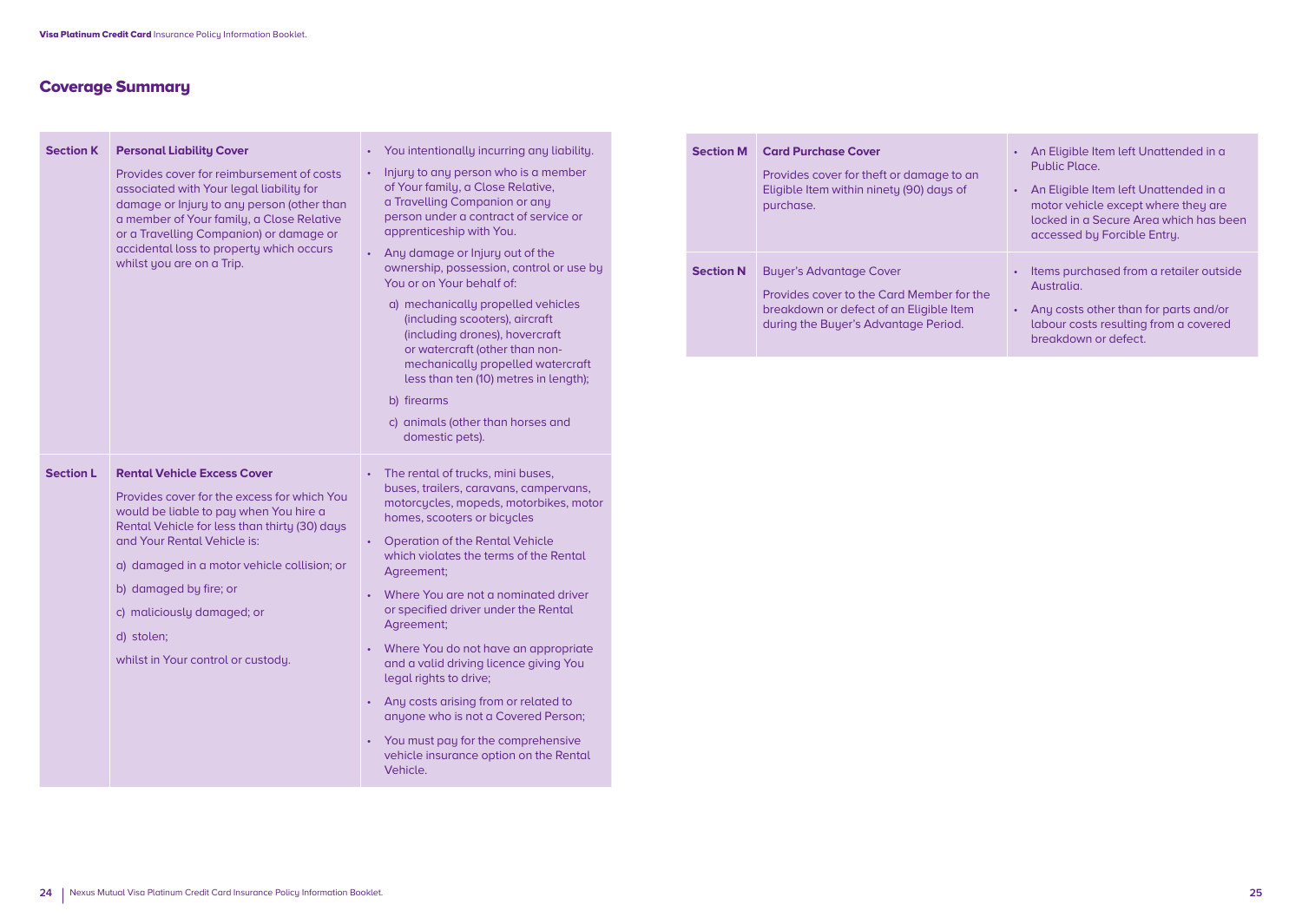# Schedule of Benefits

Please note that amounts quoted are in Australian dollars.

| <b>Travel Insurance</b> |                                                                                                                               |                                                                            |                                                            |                                             |                                                              |                                             |                |
|-------------------------|-------------------------------------------------------------------------------------------------------------------------------|----------------------------------------------------------------------------|------------------------------------------------------------|---------------------------------------------|--------------------------------------------------------------|---------------------------------------------|----------------|
| Section of              | <b>Cover</b>                                                                                                                  |                                                                            | <b>Benefit Limits</b>                                      |                                             |                                                              | <b>Excess</b>                               |                |
| <b>Cover</b>            |                                                                                                                               |                                                                            | <b>Overseas Return Trip</b>                                |                                             | <b>Domestic Return Trip</b>                                  |                                             | <b>Applies</b> |
| <b>Section A</b>        | <b>Trip Cancellation and Amendment Cover (section limit)</b>                                                                  |                                                                            | Up to \$20,000                                             |                                             | Up to \$2,000                                                |                                             |                |
|                         | b. Travel agent commission (sub limit)                                                                                        |                                                                            |                                                            | Up to \$750 or 15%, whichever is the lesser |                                                              | Up to \$500 or 15%, whichever is the lesser |                |
|                         | c. Additional transportation and accommodation (sub limit)                                                                    |                                                                            |                                                            | Up to \$500                                 |                                                              | <b>Not Covered</b>                          |                |
|                         | <b>Overseas Medical Emergency Cover</b>                                                                                       |                                                                            |                                                            |                                             |                                                              |                                             |                |
|                         | 1. In the event of a medical emergency (section limit)                                                                        |                                                                            | Up to \$560,000<br><b>Not Covered</b>                      |                                             |                                                              |                                             |                |
|                         | 2. Emergency Dental (sub Limit)                                                                                               |                                                                            | Up to \$1,250                                              |                                             |                                                              |                                             |                |
|                         | 3. Repatriation/Evacuation (sub limit)                                                                                        |                                                                            | Up to \$250,000                                            |                                             |                                                              |                                             | \$250          |
|                         | 4. Incidental expenses each 24 hours (sub limit)                                                                              |                                                                            | Up to \$50 per 24h up to a maximum of \$3000               |                                             |                                                              |                                             |                |
| <b>Section B</b>        | 5. Extra accommodation (room only) (sub limit)                                                                                |                                                                            | Up to \$200 per 24h up to a maximum of \$4,000             |                                             |                                                              |                                             |                |
|                         | 6.a) Return economy airfare (sub limit)                                                                                       |                                                                            | Up to \$1,000                                              |                                             | <b>Not Covered</b>                                           |                                             |                |
|                         | 6.b) Extra accommodation (room-only) (sub limit)                                                                              |                                                                            | Up to \$150 per 24h up to a maximum of \$2,100             |                                             |                                                              |                                             |                |
|                         | 2. In The Event Of Your death (Repatriation/Funeral/Burial Costs)                                                             |                                                                            | Up to \$15,000                                             |                                             | Up to \$15,000                                               |                                             |                |
|                         | In the event of Your death in a Schengen member state                                                                         |                                                                            | Up to 30,000 EUR                                           |                                             | Not covered                                                  |                                             | Nil            |
| <b>Section C</b>        | <b>Accidental Death Cover</b>                                                                                                 |                                                                            | <b>Card Member/Additional</b><br><b>Card Member/Spouse</b> | <b>Dependent Child</b>                      | <b>Card Member/ Additional</b><br><b>Card Member/ Spouse</b> | <b>Dependent Child</b>                      |                |
|                         | 1. Accidental Death due to Injury                                                                                             |                                                                            | \$20,000                                                   | \$10,000                                    | <b>Not Covered</b>                                           |                                             | Nil            |
|                         | <b>Transport Accident Cover</b>                                                                                               | <b>Benefit Type</b>                                                        | <b>Card Member/Spouse</b>                                  | <b>Dependent Child</b>                      | <b>Card Member /Spouse</b>                                   | <b>Dependent Child</b>                      |                |
|                         |                                                                                                                               | i. Accidental Death                                                        | \$250,000                                                  | \$50,000                                    | \$250,000                                                    | \$50,000                                    |                |
|                         |                                                                                                                               | <b>Permanent Disablement</b>                                               |                                                            |                                             |                                                              |                                             |                |
|                         | 1. Accidental Death or Permanent Disablement arising<br>while travelling as a passenger in a Licensed Airplane,               | ii. Loss of both hands or both feet                                        | \$125,000                                                  | \$35,000                                    | \$125,000                                                    | \$35,000                                    | Nil            |
| <b>Section D</b>        | Ship, Bus or Train                                                                                                            | iii. Loss of one (1) hand and one (1) foot                                 | \$125,000                                                  | \$35,000                                    | \$125,000                                                    | \$35,000                                    |                |
|                         | 2. Accidental Death or Permanent Disablement arising                                                                          | iv. Loss of entire sight of both eyes                                      | \$125,000                                                  | \$35,000                                    | \$125,000                                                    | \$35,000                                    |                |
|                         | from exposure<br>3. Accident Death arising from disappearance whilst<br>travelling on a Licensed Airplane, Ship, Bus or Train | v. Loss of entire sight of one (1) eye and one<br>(1) hand or one (1) foot | \$125,000                                                  | \$35,000                                    | \$125,000                                                    | \$35,000                                    |                |
|                         |                                                                                                                               | vi. Loss of one (1) hand or one (1) foot                                   | \$75,000                                                   | \$15,000                                    | \$75,000                                                     | \$15,000                                    |                |
|                         |                                                                                                                               | vii. Loss of the entire sight of one (1) eye                               | \$75,000                                                   | \$15,000                                    | \$75,000                                                     | \$15,000                                    |                |
| <b>Section E</b>        | <b>Loss of Income (section limit)</b>                                                                                         |                                                                            | \$13,000                                                   |                                             |                                                              |                                             |                |
|                         | Monthly Salary (up to 5 months)                                                                                               |                                                                            | Up to \$2,600 per month                                    |                                             | <b>Not Covered</b>                                           |                                             | 30 days        |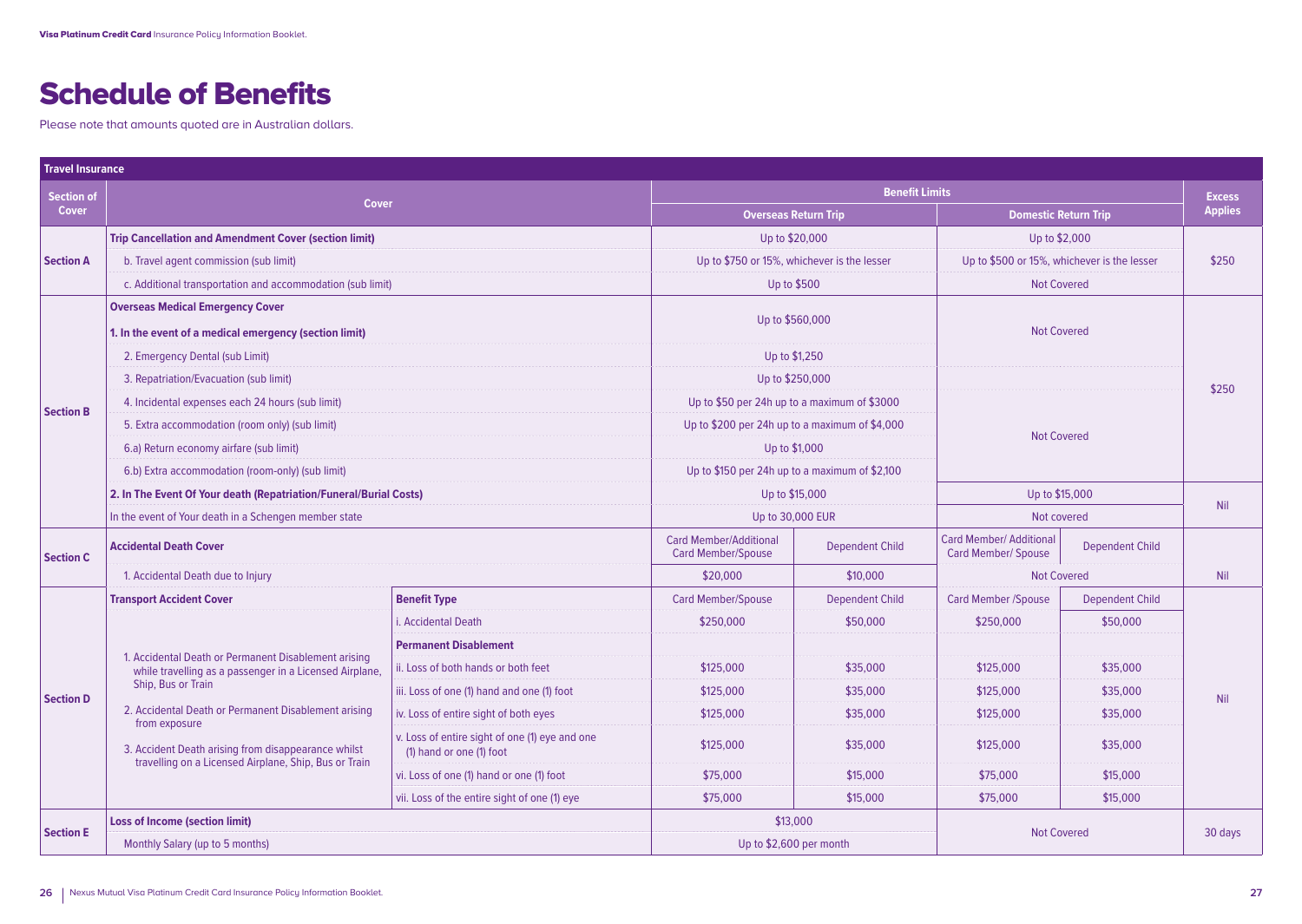# Schedule of Benefits

|                                   | <b>Resumption of Long Overseas Trip Cover</b>                                      |                                                                                                        |                                             |                          |  |
|-----------------------------------|------------------------------------------------------------------------------------|--------------------------------------------------------------------------------------------------------|---------------------------------------------|--------------------------|--|
| <b>Section F</b>                  | 1) Returning to Australia for a Close Relative                                     | Up to \$3,000                                                                                          | <b>Not Covered</b>                          | \$250                    |  |
|                                   | 2) Returning to Australia for a Close Relative with a Pre-Existing Condition       | Up to \$2,000                                                                                          |                                             |                          |  |
|                                   | <b>Trip Delay Cover</b>                                                            |                                                                                                        |                                             |                          |  |
|                                   | 1. Delayed, cancelled, overbooked or missed onward flight                          | Up to \$250                                                                                            | Up to \$100                                 |                          |  |
|                                   | 2. Extended Delayed, cancelled, overbooked or missed onward flight                 | Up to \$250 per 24h to a maximum of \$1000                                                             | Up to \$100 per 24h to a maximum of \$300   |                          |  |
| <b>Section G</b>                  | 3. Delay of Personal Baggage checked-in on Scheduled Flight                        | Up to \$400                                                                                            | Up to \$100                                 | <b>Nil</b>               |  |
|                                   | 4. Extended Delay of Personal Baggage checked-in on Scheduled Flight               | Up to \$400 per 24h to a maximum of \$2,000                                                            | Up to \$100 per 24h to a maximum of \$300   |                          |  |
|                                   | 5. Delayed arrival to a Special Event                                              | Up to \$750                                                                                            | Not covered                                 |                          |  |
|                                   | Personal Baggage, Valuables, Money and Documents Cover (section limit)             | Up to \$15,000                                                                                         | Up to \$2,000                               |                          |  |
|                                   | a. Money and Documents (sub limit)                                                 | Up to \$500                                                                                            | Up to \$250                                 |                          |  |
|                                   | b. Maximum total of all Valuables (including sub limits i. to iv.);                | Up to \$13,000                                                                                         | Up to \$1,500                               |                          |  |
|                                   | i. One (1) Smartphone (sub limit);                                                 | Up to \$2,000                                                                                          | included in above limit                     |                          |  |
| <b>Section H</b>                  | ii. One (1) laptop (sub limit);                                                    | Up to \$5,000                                                                                          | included in above limit d                   | \$250                    |  |
|                                   | iii. One (1) camera (including lenses and accessories) (sub limit);                | Up to \$5,000                                                                                          | included in above limit                     |                          |  |
|                                   | iv. Any other Valuable item (sub-limit)                                            | Up to \$2,000                                                                                          | included in above limit                     |                          |  |
|                                   | c. any single item or Pair or Set of items (sub limit);                            | Up to \$2,000                                                                                          | Up to \$500                                 |                          |  |
|                                   | Hijack Cover (section limit is an aggregate limit for all Your Close Relatives)    | Up to \$10,000                                                                                         | Up to \$10,000                              |                          |  |
| <b>Section I</b>                  | a. return economy airfare                                                          | Up to \$2,000                                                                                          | Up to \$800                                 | Nil                      |  |
|                                   | b. Extra accommodation (room-only) for each twenty-four (24) hour period           | Up to \$300 per 24h to a maximum of \$4,200                                                            | Up to \$150 per 24h to a maximum of \$1,050 |                          |  |
|                                   | Kidnap Cover (section limit is an aggregate limit for all Your Close Relatives)    | Up to \$10,000                                                                                         | Up to \$10,000                              |                          |  |
| <b>Section J</b>                  | a. return economy airfare                                                          | Up to \$2,000                                                                                          | Up to \$800                                 |                          |  |
|                                   | b. Extra accommodation (room-only) for each twenty-four (24) hour period           | Up to \$300 per 24h to a maximum of \$4,200                                                            | Up to \$150 per 24h to a maximum of \$1,050 | Nil                      |  |
| <b>Section K</b>                  | <b>Personal Liability Cover</b>                                                    | Up to \$2,500,000                                                                                      | Up to \$1,000,000                           | \$250                    |  |
| <b>Section L</b>                  | <b>Rental Vehicle Excess Cover</b>                                                 | Up to \$5,000                                                                                          | Up to \$1,250                               | \$250                    |  |
| <b>Retail Item Protection</b>     |                                                                                    |                                                                                                        |                                             |                          |  |
| <b>Section of</b><br><b>Cover</b> | <b>Cover</b>                                                                       | <b>Benefit Limit</b>                                                                                   |                                             | <b>Excess</b><br>applies |  |
| <b>Section M</b>                  | <b>Card Purchase Cover (section limit)</b><br>Per Eligible Item                    | Up to \$100,000 in any one (1) three hundred and sixty-five (365) day period<br>Up to \$2,000 per item |                                             | \$250                    |  |
| <b>Section N</b>                  | <b>Buyer's Advantage Cover (section limit)</b><br>Per Eligible Item                | Up to \$7,500 in any one (1) three hundred and sixty-five (365) day period<br>Up to \$7,500            |                                             | \$250                    |  |
|                                   | *actual costs for up to twelve (12) months from the date of the Injury or Illness. |                                                                                                        |                                             |                          |  |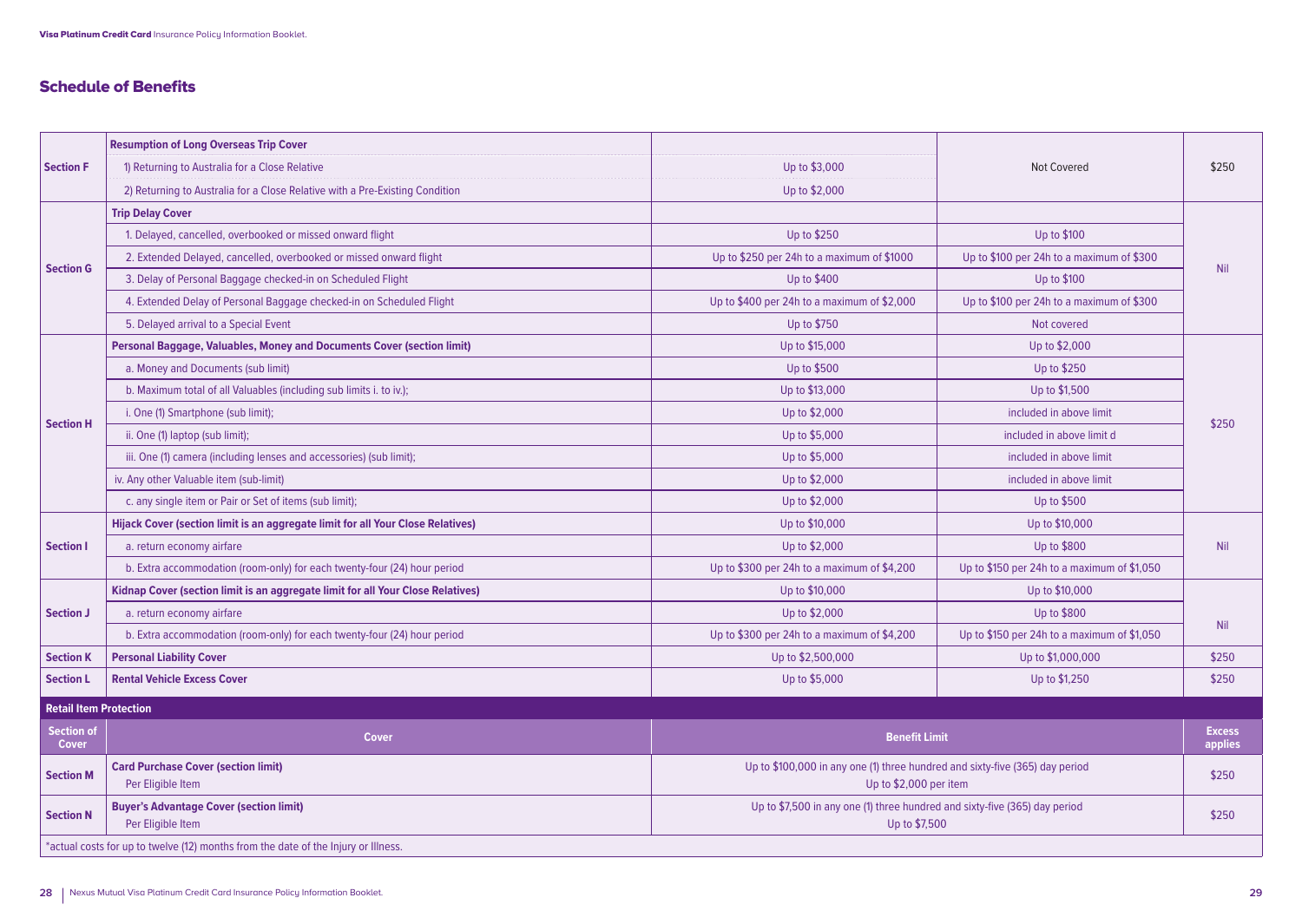# Section A: Trip Cancellation and Amendment Cover

This benefit is only available when You meet the eligibility criteria set out in the Eligibility for Insurance Table.

Please refer to the Schedule of Benefits within this Policu to confirm the available cover under this section.

#### Specific Definitions under Trip Cancellation Cover and Amendment Cover

**Cancellation** means You do not start Your Trip at all. Cancel has the same meaning as Cancellation.

**Curtailment** means You have started Your Trip and You have had to return to Your Home in Australia. Curtail has the same meaning as Curtailment.

**Natural Disaster** means volcanic eruption, flood (more than 20,000 square metres of normally dry land), tsunami, earthquake, landslide, hurricane, tornado or bushfire. It does not mean any infectious or contagious disease or virus regardless of transmission (including pandemic or epidemic).

**Trip Change** means where You have started Your Trip and You must make changes to Your planned Trip, but do not have to return Home any earlier than intended.

# What We Cover

If You have a necessary and unavoidable Cancellation, Curtailment or Trip Change due to one of the following unforeseen specified Events:

- 1. You or Your Travelling Companion, as confirmed in writing by a treating Doctor, being unfit to begin or continue Your Trip due an Injury, suffering an unforeseen Illness or duing provided Your Travelling Companion is 90 years of age of younger before You make Your Relevant Travel Purchase;
- 2. Your Close Relative, or a Close Relative of a Travelling Companion, where the Close Relative
- a. is seventu-nine (79) years of age or younger before You make Your Relevant Travel Purchase; and
- b. Is a Resident of Australia;

 having an Injury, suffering an unforeseen Illness (as confirmed in writing by a treating Doctor) or their death (as confirmed by a death certificate;

- 3. Your redundancy which qualifies for redundancu payments under current legislation;
- 4. You being in the Australian armed services (military, naval or air service) or emergency services (police, fire, ambulance) and Your leave is revoked;
- 5. You being called for jury service or being subpoenaed as a witness other than in a professional or advisory capacity;
- 6. a Special Event You were attending has been cancelled, or postponed
- 7. Your paid transport has been cancelled by your transport provider as a result of:
	- a. riot, strike, civil commotion;
	- b. adverse weather (including a Natural Disaster);
	- c. mechanical breakdown of the transport You planned to travel on;

 provided that there had been no published official warning, prior to Your Relevant Travel Purchase, that any such Event had occurred or was likely to occur;

- 8. there is a Natural Disaster, or a Natural Disaster has recently happened or is reasonably expected to happen on the direct route to Your destination or at Your destination of Your Trip, provided that there had been no published official warning, prior to Your Relevant Travel Purchase, that any such Event had occurred or was likely to occur;
- 9. a Natural Disaster at Your Home in Australia or the imminent danger of a Natural Disaster to Your Home;

10. where:

- a. the Australian Federal Government or an Australian government agency (such as DFAT – Department of Trade and Foreign Affairs) have upgraded a travel advisory warning, advising You to 'Do Not Travel' or that borders are closed, for the destination You planned to travel to; or
- b. an Australian State or Territory Government or government agency have issued an official written statement advising You not to travel to Your destination, or that borders are closed for the destination You have planned to travel to;

and the warning was published after You:

- I. made Your Relevant Travel Purchase in the case of a claim for a Cancellation; or
- II. start Your Trip in the case of a claim for a Curtailment or Trip Change;

 We will pay up to the maximum relevant cover section limit inclusive of sub-limits as shown in the Schedule of Benefits for:

- a. the non-refundable and unused:
	- i. deposits that You have paid in advance;
	- ii. excursion costs that You have paid in advance;
	- iii. travel and accommodation costs that You have paid in advance;
- b. the non-refundable travel agents' commission;
- c. any other reasonable additional travel or accommodation expenses for a Trip Change or Curtailment;

 however, where You have incurred both additional travel or accommodation expenses as well as forfeited expenses, only the greater of each expense is payable under this Policy.

 For example, if You forfeited pre-paid accommodation for a particular night, but also incur additional accommodation expenses for the same night, only the highest amount will be payable.

# Terms and Conditions applicable to Trip Cancellation and Amendment **Cover**

- 1. Claims for Injury or Illness will require confirmation in writing by a treating Doctor confirming the Injury or Illness. If a written confirmation is not provided, You must provide evidence that You have taken reasonable steps to obtain the written confirmation, such as emails, call logs or other reasonable evidence.
- 2. Claims for death will require death certificate confirming death. If a death certificate is not provided, You must provide evidence that You have taken reasonable steps to obtain the death certificate, such as emails, call logs or other reasonable evidence.
- 3. You must take reasonable steps to recover any refund, credit note or voucher You are entitled to. Where You have received or been offered a refund, credit note or voucher for the cost of a booking, whether partially or in full, the amount offered or received is to be considered refundable. You are only eligible for cover under this cover section for non-refundable and unused costs.

#### Exclusions applicable to Trip Cancellation and Amendment Cover

### **Please also refer to the General Exclusions applicable to All Sections within this Policy**

We will not pay for or reimburse any costs arising from or relating to:

- 1. You or any other person having a change of mind and deciding not to start a Trip, continue with the Trip or any other disinclination to travel.
- 2. Pre-Existing Medical Conditions (whether Yours, Your Travelling Companion's or a Close Relative) except when You make a Cancellation, Curtailment or Trip Change due to the death of a Travelling Companion or Close Relative and provided the death was not as a result of a Terminal Illness
- 3. The death, Injury, unforeseen Illness of any Close Relative or Travelling Companion who is eighty (80) years or older before You make Your Relevant Travel Purchase.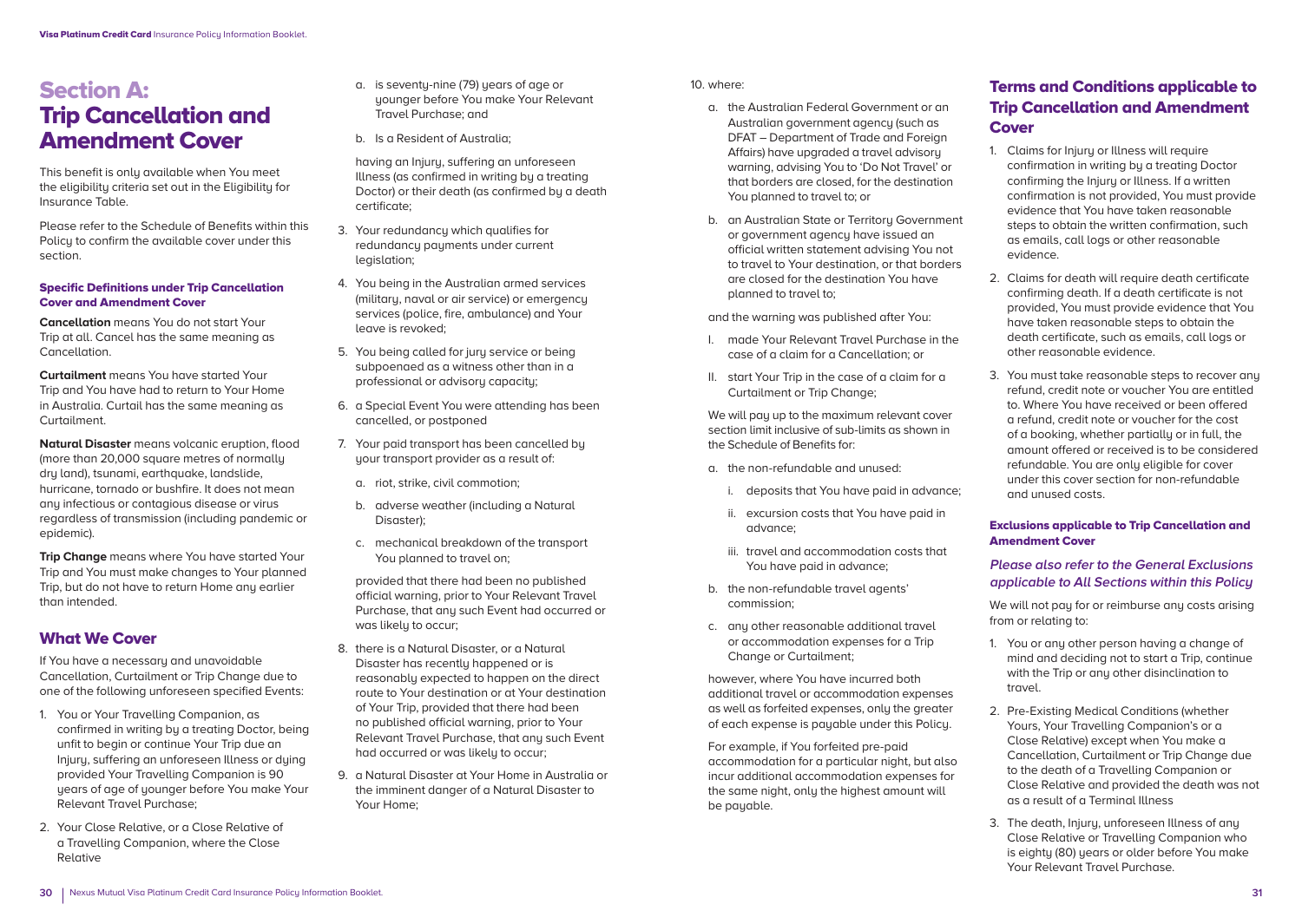- 4. Close Relatives who are not Resident(s) of Australia.
- 5. Any costs where a refund, credit-note or voucher has been received or offered for the cost of the booking.
- 6. Additional costs incurred due to Your failure to notify the carrier or travel agent as soon as reasonably practicable that Your Trip is to be cancelled or curtailed.
- 7. Any government regulation, conditions, prohibition or restriction, including but not limited to:
	- a. Your failure to hold or obtain a valid passport, visa, or other required documentation prior to commencing Your Trip;
	- b. Mandatoru quarantine:
	- c. Travel advisories or border closures which occurred before You:
		- i. made Your Relevant Travel Purchase in the case of a claim for Cancellation; or
		- ii. started Your Trip in the case of a claim for a Curtailment or Trip Change;
- 8. Where you do not meet the vaccination protocols required by a transport provider or an Australian State, Territory or the Australian federal government or the government of any destination You had planned to travel to before they allow You to board a Licensed Airplane, Ship, Bus or Train.
- 9. Your failure to check-in at the required time for any flight, sea crossing, train or bus journey which is within Your control
- 10. Cancellation caused by Your work commitments, or amendment of Your entitlement bu Your emplouer, unless You are a member of the Australian armed services (military, naval or air service) or emergency services (police, fire, ambulance) and the expense or cost was incurred as a result of Your leave being revoked.
- 11. Travel or accommodation costs for anyone that is not a Covered Person.
- 12. Costs incurred in respect of any medical condition where You are unable to supply a medical certificate from the Your treating Doctor confirming Cancellation, Curtailment or Trip Change was necessary and unavoidable. If a written confirmation is not provided, You must provide evidence that You have taken reasonable steps to obtain the written confirmation, such as emails, call logs or other reasonable evidence.
- 13. Your financial circumstances or any contractual or business obligation.
- 14. The failure of Your travel agent to pass on monies to operators or to deliver promised services.
- 15. A cancellation due to a lack in the number of persons required to commence any tour, conference, accommodation or travel arrangements or due to the negligence (such as failed booking) of a wholesaler or operator.
- 16. The refusal, failure or inability of any person, company or organisation, including but not limited to a travel agent, tour operator, accommodation provider, airline or other carrier, vehicle rental agency or any other travel or tourism services provider to provide services or accommodation due to their Insolvency or the Insolvency of any person, company or organisation they deal with.
- 17. additional transportation or accommodation expenses which are payable under another section or benefit of this Policu:
- 18. any circumstances that were foreseeable. avoidable, unnecessary or within Your control:
	- a. at the time You made Your Relevant Travel Purchase in the case of Cancellation, or
	- b. before You start Your Trip in the case of Curtailment or Trip Change;

19. any costs whereby,

a. prior to Your Relevant Travel Purchase in the case of a claim for Cancellation; or

b. prior to You starting Your Trip in the case of a claim for Curtailment or Trip Change, an Australian State, Territory, or the Australian Federal government or an Australian government agency (such as DFAT) issued a travel advisory warning, advising You to 'Do Not Travel' or that borders are closed, for the destination You planned to travel to.

#### Excess applicable to Trip Cancellation and Amendment Cover

As noted in the Schedule of Benefits.

# Section B Overseas Medical Emergency Expenses **Cover**

This benefit is only available when you meet the Eligibility Criteria set out in the Eligibility for Insurance Table

**Please refer to the Schedule of Benefits within this Policy to confirm the available cover under this section.**

# What We Cover

#### 1. In the event of a Medical Emergency – Overseas Return Trip only

 If during Your Overseas Return Trip (except when You are in Australia), You have a Medical Emergency resulting from an Injury or Illness, which is not a Pre-Existing Medical Condition, We will pay or reimburse the reasonable expenses for:

- 1. Your emergency medical Treatment and hospital costs;
- 2. Your emergency dental Treatment to natural teeth;
- 3. Your Repatriation/Evacuation costs if approved by Chubb Assistance following consultation with the treating Doctor.
- 4. Your incidental expenses, such as food and toiletries expenses, which You may incuras a result of being hospitalised as an inpatient for each complete twenty-four (24) hour period;
- 5. Reasonable extra accommodation costs (room-only) for You and any person who stays or travels with You to provide support or care, as reasonably agreed by Chubb Assistance, ;
- 6. If You are travelling alone, We will pay the reasonable costs for:
	- a) a return economy airfare; and
	- b) extra accommodation (room-onlu);

 for Your friend or Close Relative to stay with You as reasonablu agreed by Chubb Assistance.

The maximum We will pay or reimburse under the Overseas Medical Emergency Expenses Cover is the maximum relevant cover section limit inclusive of sub-limits as shown in the Schedule of Benefits. However, We will stop pauing costs and expenses prior to that limit being reached if until one of the following first occurs:

- (i) twelve (12) months has elapsed since the date of the Injury or Illness; or
- (ii) You return to Australia; or
- (iii) You have been declared fit to travel by a treating Doctor or when recommended by Chubb Assistance's medical officer to return to Australia, but You decide to remain overseas.

#### 2. In the event of Your death

 If during Your Trip, in the event of Your death, Chubb Assistance will organise, arrange and pay the reasonable costs up to the maximum relevant cover section limit inclusive of sublimits as shown in the Schedule of Benefits for:

- a) transportation of Your remains to an airport of Your Home State or Territory in Australia; or
- b) cremation and subsequent transportation of Your remains to an airport of Your Home State or Territory in Australia; or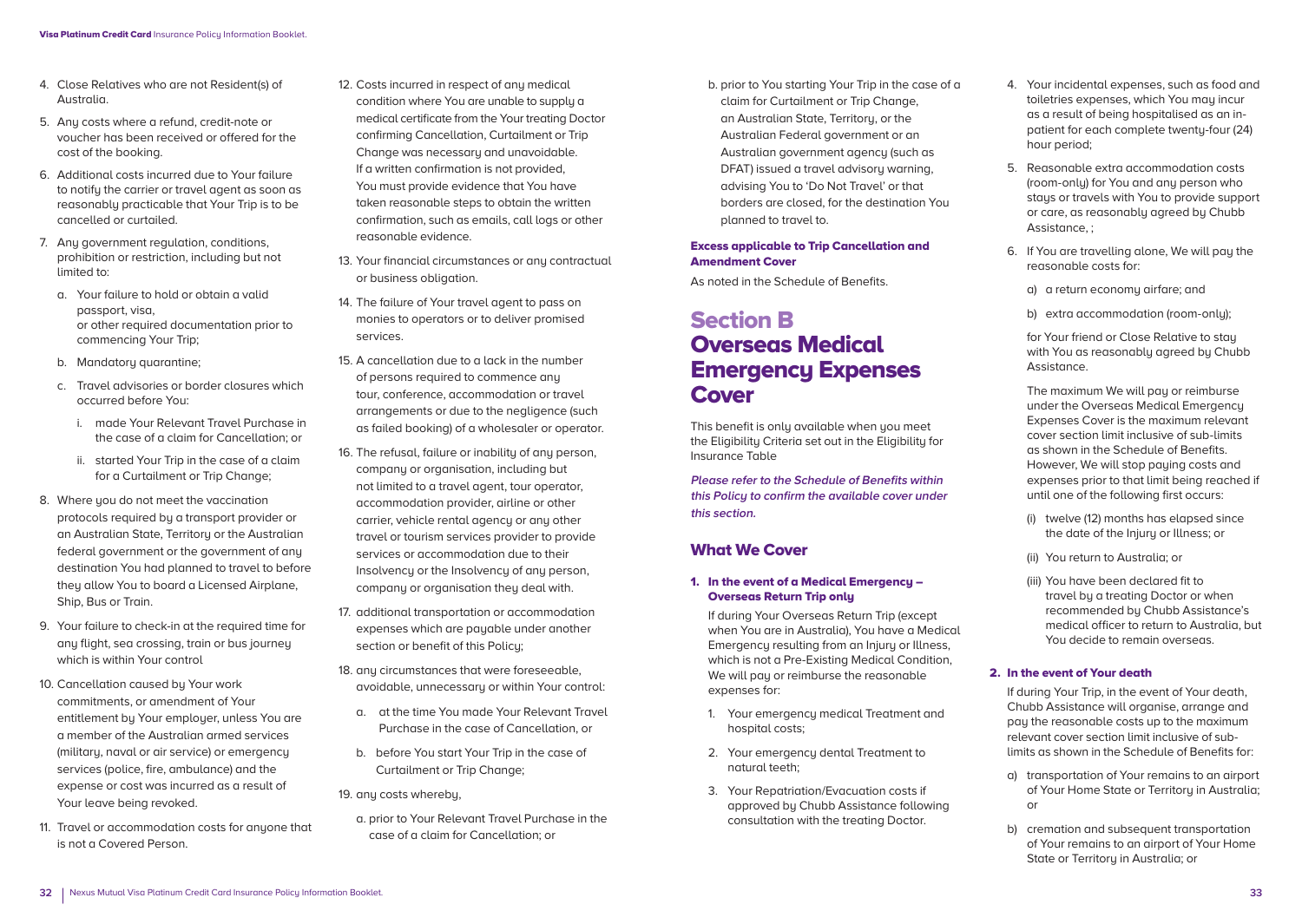c) local (in the countru of Your death) burial.

 If You hold a valid Schengen Visa and in the event of Your death in a Schengen member state during Your Overseas Return Trip, the maximum amount We will pay in total will not exceed 30,000EUR for expenses incurred in that Schengen member state for Your burial or cremation.

# Terms and Conditions applicable to Overseas Medical Emergency Expenses Cover

- 1. You must be seventy-nine (79) years of age or younger before You make Your Relevant Travel Purchase.
- 2. We shall not be liable to pay or reimburse You for any medical Treatment, hospital costs, dental Treatment or any other ancillary Treatment (i.e. physiotherapy) that are incurred in Australia.
- 3. You must take all reasonable measures to avoid or minimise any claim, to follow all applicable care and safety procedures notified to You by a treating Doctor or Chubb Assistance's medical officer, to obtain help or assistance as soon as reasonably possible and avoid danger, except in an attempt to save human life.
- 4. You must make all reasonable attempts to call (demonstrated in call logs) Chubb Assistance before seeking overseas Emergency Medical Treatment. If Your medical condition prevents You from calling, if possible, someone else should call on Your behalf, such as a relative, Travelling Companion, nurse or Doctor. If You do not make reasonable attempts to call Chubb Assistance before seeking emergency medical Treatment, or You chose to seek treatment from a medical service provider not approved by Chubb Assistance, You may be responsible for Your medical expense costs to the extent that those medical expenses could otherwise have been reduced through preferred medical providers arranged by Chubb Assistance.
- 5. In the event of an overseas Medical Emergency, We will arrange Your transportation to the nearest hospital or evacuate You to the nearest adequately

equipped hospital in the event that local medical facilities consider they cannot adequately treat You or where Chubb Assistance's medical officer considers local medical facilities to be inadequate.

- 6. We will repatriate You directly to Australia when permitted by the local treating Doctor or when recommended bu Chubb Assistance's medical officer or return You to Australia after Your hospitalisation, provided that You are deemed to be medically fit for travel by a treating Doctor or by Chubb Assistance's medical officer, and that Your original means of transportation cannot be used. If You chose to be repatriated or evacuated without first discussing this with Chubb Assistance, You may be responsible for any costs to the extent that those Repatriation/Evacuation costs could otherwise have been reduced through preferred medical providers arranged by Chubb.
- 7. To understand the extent of Your Injury or Illness and what treatment or Repatriation/ Evacuation, if any, is required, we may seek a second independent Doctor or Dentist to review and confirm what medical treatment, expenses or Repatriation/Evacuation is appropriate.

#### Exclusions under Overseas Medical Emergency Expenses Cover

Please also refer to the General Exclusions applicable to All Sections within this Policy.

We will not pay for or reimburse any costs arising from or relating to:

- 1. Your Pre-Existing Medical Condition(s);
- 2. Any medical Treatment, hospital costs, dental Treatment or any other ancillary Treatment (i.e. physiotherapy) that are incurred within the territorial waters of Australia;
- 3. Costs are incurred twelve (12) months after the date of the Injury or Illness first occurs;
- 4. Your failure to make any reasonable attempt to contact Chubb Assistance where You were reasonably able to do so;
- 5. Your participation in Excluded Sports and Activities;
- 6. Any costs where You are participating in a sporting event where You receive, or You are eligible to receive, an appearance fee, wage, salary or prize money in excess of \$1,000. Participation includes training for, coaching or otherwise competing in that sporting event;
- 7. dental treatment caused by or related to the deterioration and/or decay of teeth or associated tissue;
- 8. dentures, crowns and orthodontics;
- 9. routine medical or dental Treatment or prenatal visits;
- 10. the continuation or follow-up of Treatment or prescription medication (including medication and ongoing immunisations) started prior to Your Overseas Return Trip;
- 11. Treatment performed by Close Relatives, except in a life-threatening emergency.;
- 12. You remaining overseas after Chubb Assistance confirms, based on medical evidence from the treating Doctor, that You are fit to travel and can return to Australia;
- 13. an Overseas Return Trip involving pre-planned Treatment, or for the purpose of obtaining Treatment, and Treatment for cosmetic reasons. Unless Chubb Assistance's medical officer agrees that such Treatment is necessary as a result of any covered accident;
- 14. You engaging in Manual Work;
- 15. any costs whereby, prior to starting Your Overseas Return Trip, an Australian State, Territory, or the Australian Federal government or an Australian government agency (such as DFAT) have issued a travel advisory warning, advising You to 'Do Not Travel' or that borders are closed, for the destination You planned to travel to. This exclusion applies even if You have been granted a travel exemption by an Australian State or Territory, the Australian Federal Government or an Australian government agency (such as DFAT) to travel;

#### Excess applicable to Overseas Medical Emergency Expenses Cover

As noted in the Schedule of Benefits.

# Section C Accidental Death Cover

This benefit is only available when you meet the eligibility criteria set out in the Eligibility for Insurance Table.

**Please refer to the Schedule of Benefits within this Policy to confirm the available cover under this section.**

# What We Cover

#### 1. Accidental Death due to Injury

If during Your Overseas Return Trip, You suffer an accidental Injury that results in Your death within twelve (12) months of the date of the accidental Injury, We will pay Your estate the applicable benefit amount up to the maximum relevant cover section limit inclusive of sub-limits as shown in the Schedule of Benefits.

If You are eligible for the higher Accidental Death benefit under Section D - Transport Accident Cover, the above benefit cannot also be claimed.

# Terms and Conditions applicable to Accidental Death Cover

- 1. Benefits will be paid in Australian dollars to Your estate.
- 2. Claims for Accidental Death will require death certificate confirming cause of death.
- 3. If You are also entitled to make a claim from Us under a separate insurance policy on another Nexus Mutual card, We will only make 1 payment in relation to the accident and loss in question. In that instance, We will pay the highest benefit amount applicable.

#### Exclusions applicable to Accidental Death Cover

Please also refer to the General Exclusions applicable to All Sections within this Policy.

We will not pay for or reimburse any costs arising from or relating to:

1. Your death or disappearance if it occurs within Australia.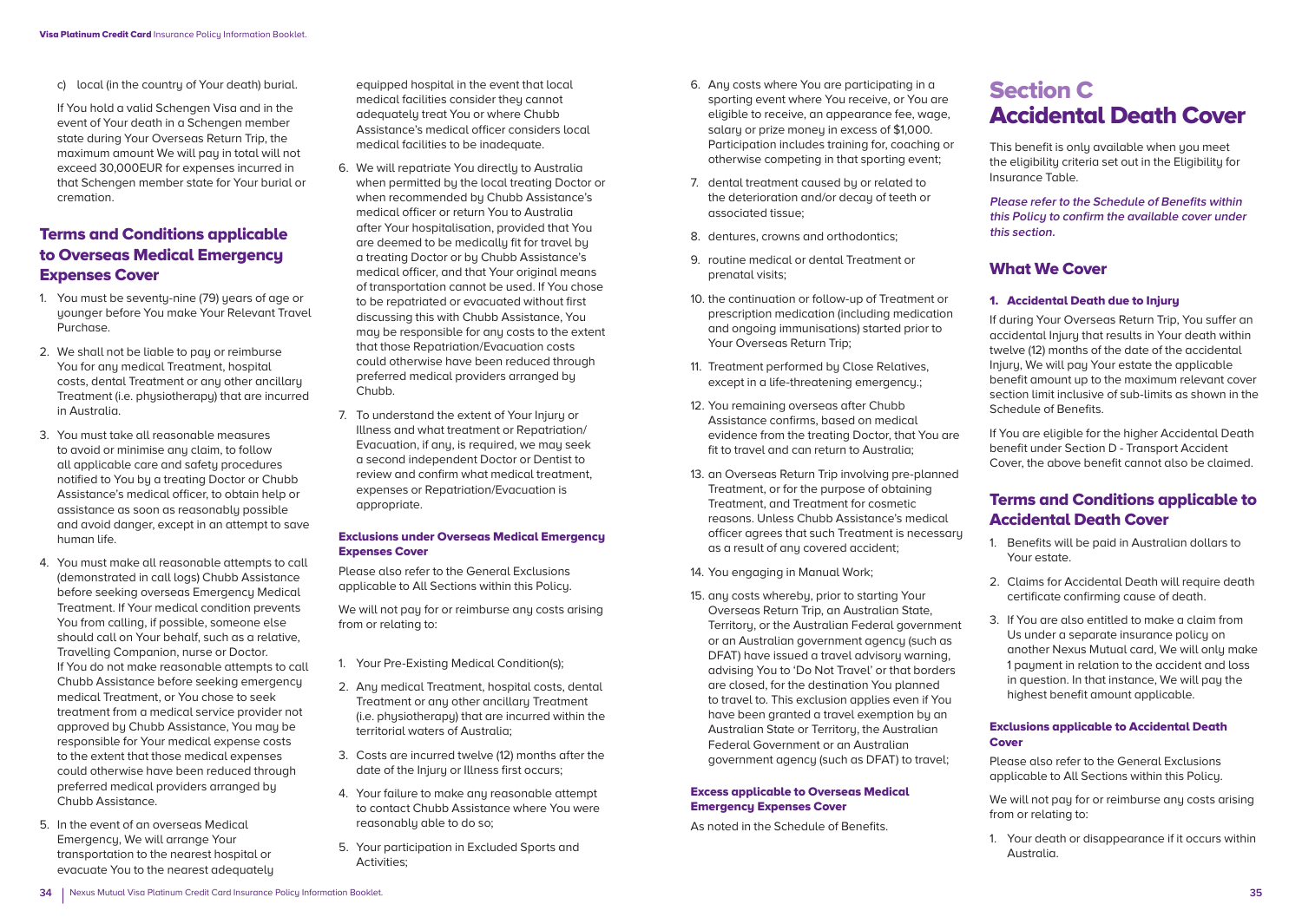- 2. The Accidental Death of a person that is not a Covered Person;
- 3. Costs where a claim has been paid under any other section under this Policu for the same Event

#### Excess applicable to Accidental Death Cover

As noted in the Schedule of Benefits.

# Section D Transport Accident Cover

This benefit is only available when you meet the eligibility criteria set out in the Eligibility for Insurance Table.

**Please refer to the Schedule of Benefits within this Policy to confirm the available cover under this section.**

### What We Cover

#### 1. Accidental Death or Permanent Disablement arising while riding as a passenger in a Licensed Airplane, Ship, Bus or Train

 If during Your Trip, You sustain an Injury that results in an Accidental Death or Permanent Disablement as described within the Schedule of Benefits as a result of:

- travelling as a passenger on a Licensed Airplane, Ship, Bus or Train
- boarding or disembarking from a Licensed Airplane, Ship, Bus or Train
- being struck by a Licensed Airplane, Ship, Bus or Train,

 We will pay the corresponding benefit amount noted in the Schedule of Benefits.

#### 2. Accidental Death or Permanent Disablement arising from exposure

 If during Your Trip, You sustain an Injury due to exposure to excessive weather conditions that results in an Accidental Death or Permanent Disablement as described within the Schedule of Benefits due to the disappearance, sinking or wrecking of the Licensed Airplane, Ship, Bus or Train on which You were travelling on,

We will pay the applicable benefit amount noted in the Schedule of Benefits.

3. Accidental Death arising from disappearance while travelling on Licensed Airplane, Ship, Bus or Train

 If during Your Trip, You disappear due to the disappearance, sinking or wrecking of the Licensed Airplane, Ship, Bus or Train on which You were travelling, and Your body has not been found within 12 months, We will pay the corresponding benefit amount noted in the Schedule of Benefits

# Terms and Conditions applicable to Transport Accident Cover

- 1. Benefits will be paid in Australian dollars to You, and in the case of Your Accidental Death, to Your estate.
- 2. We will only pay one benefit type (i-vii in the Schedule of Benefits) for each Event, even if multiple benefit types apply. If multiple benefit tupes apply. We will pay the benefit type with the highest benefit amount.
- 3. Claims for Permanent Disablement will require confirmation in writing by a treating Doctor as soon as reasonably possible. Medical certificates must be provided at your own cost.
- 4. Claims for Accidental Death will require death certificate confirming cause of death.
- 5. If You are also entitled to make a claim under the insurance cover provided by Us under another Nexus Mutual issued card account, We will only make one (1) payment in relation to the accident and loss in question. In that instance, We will pay the Event with the highest benefit.

#### Exclusions applicable to Transport Accident **Cover**

Please also refer to the General Exclusions applicable to all Sections within this Policy.

We will not pay for or reimburse any costs arising from or relating to:

1. Travelling on privately hired, rented or chartered transport;

2. The Accidental Death or Permanent Disablement of a person that is not a Covered Person.

#### Excess applicable to Transport Accident Cover

As noted in the Schedule of Benefits.

# Section E Loss of Income Cover

This benefit is only available when you meet the eligibility criteria set out in the Eligibility for Insurance Table.

**Please refer to the Schedule of Benefits within this Policy to confirm the available cover under this section.**

# What We Cover

#### Temporary Total Disablement – Loss of Income **Cover**

If You are employed or self-employed at the time You are on Your Overseas Trip, and during the course of Your Overseas Return Trip, You suffer an Injury which:

- a) was not a Pre-Existing Medical Condition; and
- b) leads to Temporary Total Disablement , as confirmed by Your treating Doctor; and
- c) causes the loss of Your entire regular Monthly Salary lasting thirty (30) days or longer

We will pay for any one (1) Injury, Your Monthly Salary up to the maximum relevant cover section limit inclusive of sub-limits as shown in the Schedule of Benefits for a maximum period of five (5) months.

# Terms and Conditions applicable to Loss of Income Cover

- 1. You must see a Doctor. The first day of Your Temporary Total Disablement is the date from which Your treating Doctor confirms You were unable to work.
- 2. You must provide Us with the treating Doctor's certificate confirming Your continuing Temporary Total Disablement at the end of the first thirtu (30) days and/or as soon

as reasonably practicable after thirty (30) days and after every subsequent thirty (30) day period or within a reasonable time if We request it. Medical certificates must be provided at Your cost.

- 3. We will pay one (1) monthly benefit on or after the thirty-first (31st) day and will continue to pay for each complete calendar month, or until You are no longer suffering Temporary Total Disablement as deemed to be medically fit by a treating Doctor or by Chubb Assistance's medical officer.
- 4. After the first thirty (30) days of Temporary Total Disablement, if Temporary Total Disablement is less than a complete calendar month, We will pay a benefit of one-thirtieth (1/30th) of the monthly benefit for each subsequent day of Temporary Total Disablement.
- 5. In the event of claims for separate periods of Temporary Total Disablement resulting from the same or different conditions or causes, We will only pay a Temporary Total Disablement monthly benefit if You have been in employment or self-employed and engaged in Your usual employment duties for ninety (90) consecutive days between each period of Temporary Total Disablement.
- 6. If two (2) periods of Temporary Total Disablement resulting from the same condition or cause are separated by less than ninety (90) days, We will treat this as one (1) claim. Therefore, the first thirtu (30) days will not apply to the second period of Temporary Total Disablement. However, We will not pay for any days when You did not suffer Temporary Total Disablement.

#### Exclusions applicable to Loss of Income Cover

Please also refer to the General Exclusions applicable to All Sections within this policy.

We will not pay for or reimburse any costs arising from or relating to:

1. Any income where Your employment ends with the employer. Meaning: if Your employment ends before the Temporary Total Disablement then this cover does not apply or if Your employment ends after the Temporary Total Disablement, We will only pay up until the point Your employment ended;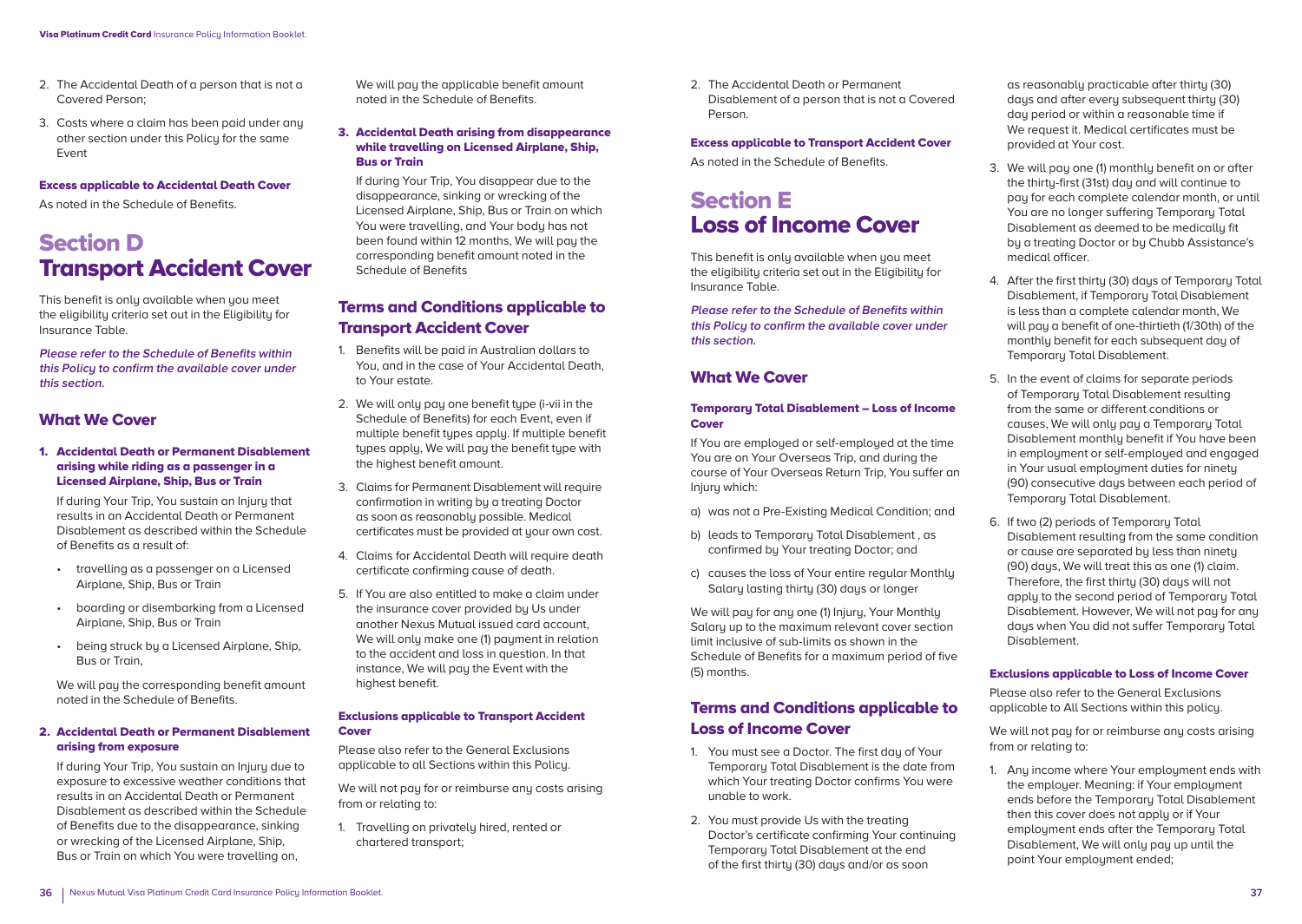- 2. Any future income You expect or could receive as part of any bonus or bonus structure, salary increase, salary sacrifice scheme or employee benefit scheme (such as shares);
- 3. Any Pre-Existing Medical Conditions.

#### Excess applicable to Loss of Income Cover

As noted in the Schedule of Benefits.

# Section F Resumption of Long Overseas Trip Cover

This benefit is only available when you meet the eligibility criteria set out in the Eligibility for Insurance Table.

**Please refer to the Schedule of Benefits Table within this Policy to confirm the available cover under this section.**

### What We Cover

1. Returning to Australia for a Close Relative

 If during Your Overseas Return Trip, You need to immediately return to Australia due to a Close Relative's:

- 1. death;
- 2. serious injury leading to the hospitalisation; or
- 3. acute Illness leading to the hospitalisation;

 which was not as a result of a Pre-Existing Medical Condition and where the Close Relative is:

- a) seventy-nine (79) years of age or younger before You make Your Relevant Travel Purchaser; and
- b) a Resident of Australia;

 We will pay or reimburse the costs of a Scheduled Flight of equal class, seat or cost for You to resume Your Overseas Return Trip if:

i. You resume Your Overseas Return Trip within thirtu (30) daus of returning to Australia; and

ii. You have more than fourteen (14) days remaining on Your Overseas Return Trip;

 up to the maximum relevant cover section limit inclusive of sub-limits as shown in the Schedule of Benefits.

#### 2. Returning to Australia for a Close Relative with a Pre-Existing Medical Condition

 If during Your Overseas Return Trip, You need to immediately return to Australia due to a Close Relative's:

1. death;

 which was as a result of a Pre-Existing Medical Condition and where the Close Relative is:

- a) seventy-nine (79) years of age or younger before You make Your Relevant Travel Purchase; and
- b) a Resident of Australia;

 We will pay or reimburse the costs of a Scheduled Flight of equal class, seat or cost for You to resume Your Overseas Return Trip if:

- i. You resume Your Overseas Return Trip within thirty (30) days of returning to Australia; and
- ii. You have more than fourteen (14) days remaining on Your Overseas Return Trip;

 up to the maximum relevant cover section limit inclusive of sub-limits as shown in the Schedule of Benefits.

# Terms and Conditions applicable to Resumption of Long Overseas Trip Cover

- 1. We will deduct any airline refunds or travel credits You receive from the amount We pay or reimburse.
- 2. We will deduct any airfares reimbursed under Section A - Trip Cancellation and Amendment Cover.
- 3. We will only pay or reimburse for airfares that are of equal class, seat or cost to that of the original booking.
- 4. The resumption of Your Overseas Return Trip must be in the country You left to return Home or the country You would be in had Your return Home not occurred based on the original travel schedule.
- 5. You must resume Your Trip within thirty (30) days of returning to Australia.
- 6. You must have more than fourteen (14) days remaining on Your Overseas Return Trip.
- 7. We will only pay if the death, imminent death, serious accident or acute Illness of a Close Relative occurred after You make Your Relevant Travel Purchase.

#### Exclusions applicable to Resumption of Long Overseas Trip Cover

Please also refer to the General Exclusions applicable to All Sections within this Policy

We will not pay for or reimburse any costs arising from or relating to:

- 1. the death, serious injury or acute illness of any Close Relative
	- a. who is eighty (80) years of age or older before You made Your Relevant Travel Purchase; or
	- b. that occurred before You made Your Relevant Travel Purchase;.
- 2. any Terminal Illness of a Close Relative which was diagnosed before You made Your Relevant Travel Purchase;
- 3. Close Relatives who are not Resident(s) of Australia;
- 4. any transportation costs within Australia;
- 5. airfare costs to resume Your Overseas Return Trip where You have made a Claim under Section A - Trip Cancellation and Amendment Cover;
- 6. circumstances where there was a reasonable likelihood that a return Home may be necessary or a reasonable person under the circumstances would have foreseen prior to making the Relevant Travel Purchase or booking, arrangement or rearrangement the Overseas Return Trip, may lead Your return Home from an Overseas Return Trip;
- 7. any airfares for which have not been booked and paid for before You started Your Overseas Return Trip;
- 8. costs where a claim has been paid under any other section within this Policu for the same Event.

#### Excess applicable to Long Overseas Trip Cover

As noted in the Schedule of Benefits.

# Section G **Trip Delay Cover**

This benefit is only available when you meet the eligibility criteria set out in the Eligibility for Insurance Table.

**Please refer to the Schedule of Benefits within this Policy to confirm the available cover under this section.**

### What We Cover

#### 1) Delayed, cancelled, overbooked or missed onward flight

If during Your Trip, Your Scheduled Flight is:

- a) delayed or cancelled for six (6) hours or more; or
- b) You are denied boarding of the aircraft due to over-booking, and no alternative flight is made available to You within six (6) hours of the scheduled departure time of such flight: or
- c) Your onward connecting Scheduled Flight is missed at the transfer point due to the late arrival of Your incoming connecting Scheduled Flight, and no alternative onward flight is made available to You within six (6) hours of the actual arrival time of the incoming flight;

We will reimburse You for additional hotel accommodation (room only) up to the maximum relevant cover section limit inclusive of sublimits as shown in the Schedule of Benefits.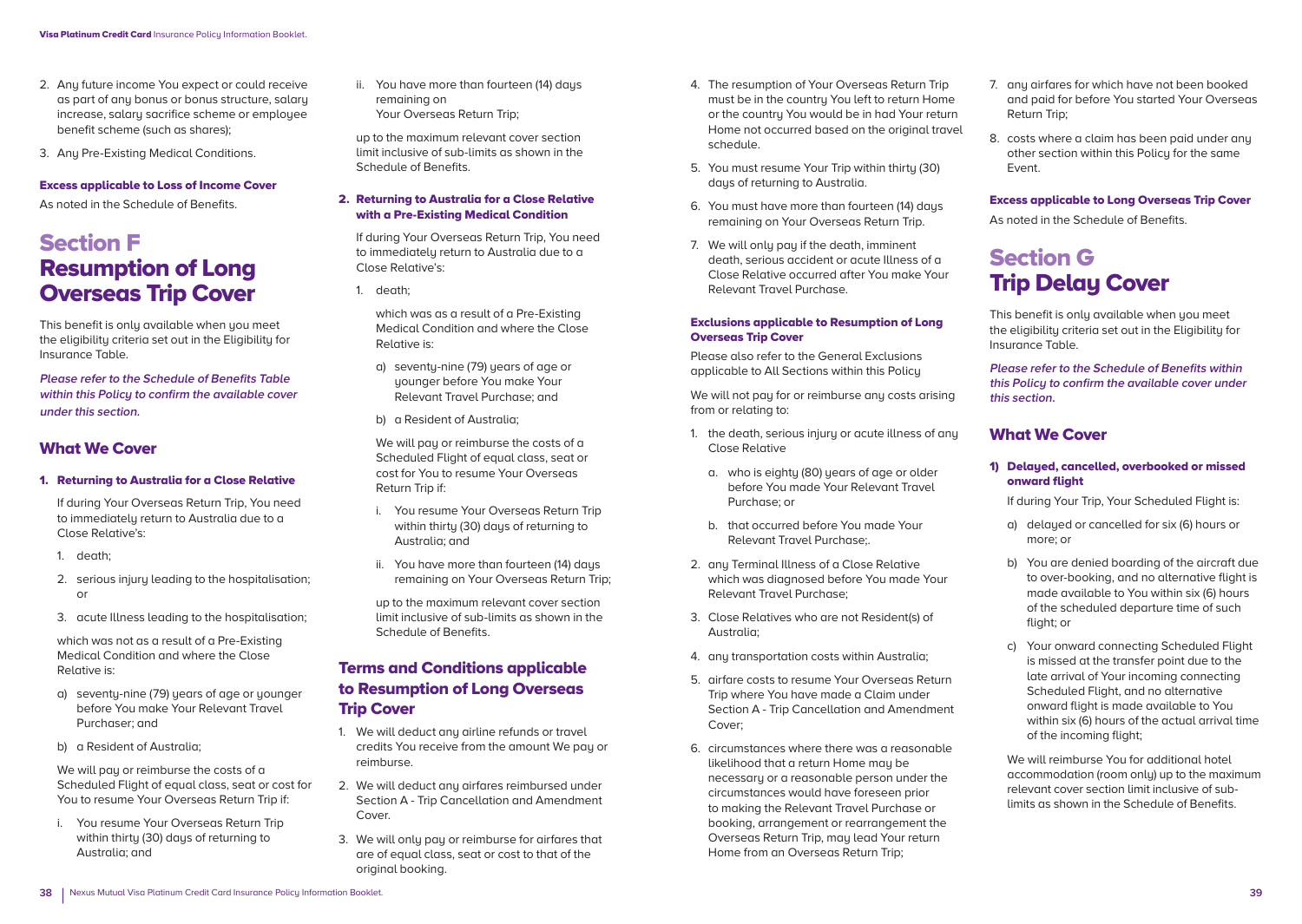#### 2) Extended Delaued, cancelled, overbooked or missed onward flight

If You have a claim under 1) Delayed. cancelled, overbooked or missed onward flight (above), We will also reimburse You for additional accommodation expenses (room only) for each full 24-hour period that the delay continues beyond the initial six (6) hour delay up to the maximum relevant cover section limit inclusive of sub-limits as shown in the Schedule of Benefits.

#### 3) Personal Baggage delay checked on Scheduled Flight

 If during Your Trip, Your accompanying Personal Baggage, which is checked in on the Scheduled Flight is not delivered to You by the airline provider within twelve (12) hours of Your arrival at the scheduled destination point that is not the airport You first departed from in Your Home State or Territoru in Australia, We will reimburse You for the purchase of essential emergency clothing and toiletries which are required for use within the first twenty-four (24) hours of the Personal Baggage delay up to the maximum relevant cover section limit inclusive of sub-limits as shown in the Schedule of Benefits.

#### 4) Extended Personal Baggage delay checked on Scheduled Flight

 If during Your Trip, Your accompanying Personal Baggage, which is checked in on the Scheduled Flight is not delivered to You by the airline provider upon Your arrival at the scheduled destination point that is not the airport You first departed from in Your Home State or Territory in Australia,

 We will reimburse You for the reasonable emergency purchase of essential clothing and toiletries for each additional twenty-fours (24) hours after the initial (12) hours baggage delay, up to the maximum relevant cover section limit inclusive of sub-limits as shown in the Schedule of Benefits.

#### 5) Delayed arrival to a Special Event

 If during Your Trip, Your Scheduled Flight is delayed due to an unforeseeable circumstance outside Your control and as a result You would be unable to arrive in time for a Special Event,

which cannot be delayed due to Your late arrival, We will pay reasonable additional expenses for the cost of alternative public transport to arrive at the Special Event in time, up to the maximum relevant cover section limit inclusive of sub-limits as shown in the Schedule of Benefits.

# Terms and Conditions applicable to Trip Delay Cover

- 1. In the event of a claim, You must provide Us with invoices and/or receipts.
- 2. In respect of delayed Personal Baggage, You must first make contact with the transport provider or carrier as soon as practicable to notify them of the missing or delayed Personal Baggage and obtain a property irregularity report. If it is not reasonably practicable to obtain a property irregularity report, You must provide reasonable evidence in support of why a report can not be obtained. For example: emails, call logs demonstrating Your attempt to obtain the propertu irregularity report. A copy of any property irregularity report obtained from the airline must be supplied to Us together with the following information:
	- a) full details of the flight (airline, flight numbers, departure airport, destination, scheduled flight times and arrival airport);
	- b) full details of the delay or loss incurred; and
	- c) full details of expenses for which reimbursement is claimed.
- 3. We will deduct all credits, refunds and allowances provided or offered to You by the transport provider or carrier from the amount we pay or reimburse.

#### Exclusions applicable to Trip Delay Cover

Please also refer to the General Exclusions applicable to All Sections within this Policy.

We will not pay for or reimburse any costs arising from or relating to:

1. the confiscation or requisition by any customs agency or other government authorities;

- 2. the purchase of essential clothing and toiletries which are not required for use within 24 hours of the Personal Baggage delay and are not necessary for Your Trip;
- 3. If You do not make contact with the transport provider or carrier as soon as practicable to notify them of the missing or delayed Personal Baggage and obtain a property irregularity report. If it is not reasonably possible to obtain a property irregularity report, You must provide reasonable evidence in support of why a report cannot be obtained (Such evidence includes emails and call logs to the travel provider);
- 4. Personal Baggage delay or extended Personal Baggage delay in the airport You first departed from in Your Home State or Territoru in Australia;
- 5. any costs that relate to any other person for which You have paid for that is not a Covered Person.

#### Excess applicable to Trip Delay Cover

As noted in the Schedule of Benefits.

# Section H Personal Baggage, Valuables, Money and Documents Cover

This benefit is only available when you meet the eligibility criteria set out in the Eligibility for Insurance Table.

**Please refer to the Schedule of Benefits within this Policy to confirm the available cover under this section.**

### What We Cover

If during Your Trip, Your:

- 1. Personal Baggage, Valuables, or Documents are accidently damaged or destroyed; or
- 2. Personal Baggage, Valuables, Money or Travel Documents are accidentally lost; or
- 3. Personal Baggage or Documents are lost or stolen when they have been checked in or stowed in the luggage hold of an airplane,

ship, bus or train, where You had no access to that Personal Baggage until the end of the transport; or

- 4. Personal Baggage, Valuables, Money, Documents are lost or stolen when they have been stowed in a specially designated area (such as overhead compartment, luggage rack or hotel storage room) on an airplane, ship, bus or train transport or with an accommodation provider; or
- 5. Personal Baggage, Valuables, Money, Documents are stolen from Your locked accommodation (excluding motor vehicle accommodation) where the accommodation was reasonably able to be locked; or
- 6. Personal Baggage (excluding Valuables and Money) or Documents left Unattended are stolen from a motor vehicle, where:
	- a. items were locked out of sight in a Secure Area and
	- b. Forcible Entru has been used bu an unauthorised person to gain entry to the vehicle and
	- c. evidence of such Forcible Entry is available; or
- 7. Personal Baggage, Valuables, Money, Documents which are:
	- a. carried by You; or
	- b. under Your observation and within three (3) metres of You are lost or stolen;

We will, after We deduct the Excess from Your claim, do one of the following:

- pay You the reasonable costs for the item to be repaired if it is practical and economic for the item to be repaired;
- If it is not practical and economic to repair the item, We will pay You to replace the item with the same or nearest tupe if the item is available (i.e. make and model);
- If the item cannot be repaired or replaced by You, We will pay You the lesser of:
	- i. the depreciated (which includes wear and tear) value of the item; or
	- ii. the current replacement cost of the item;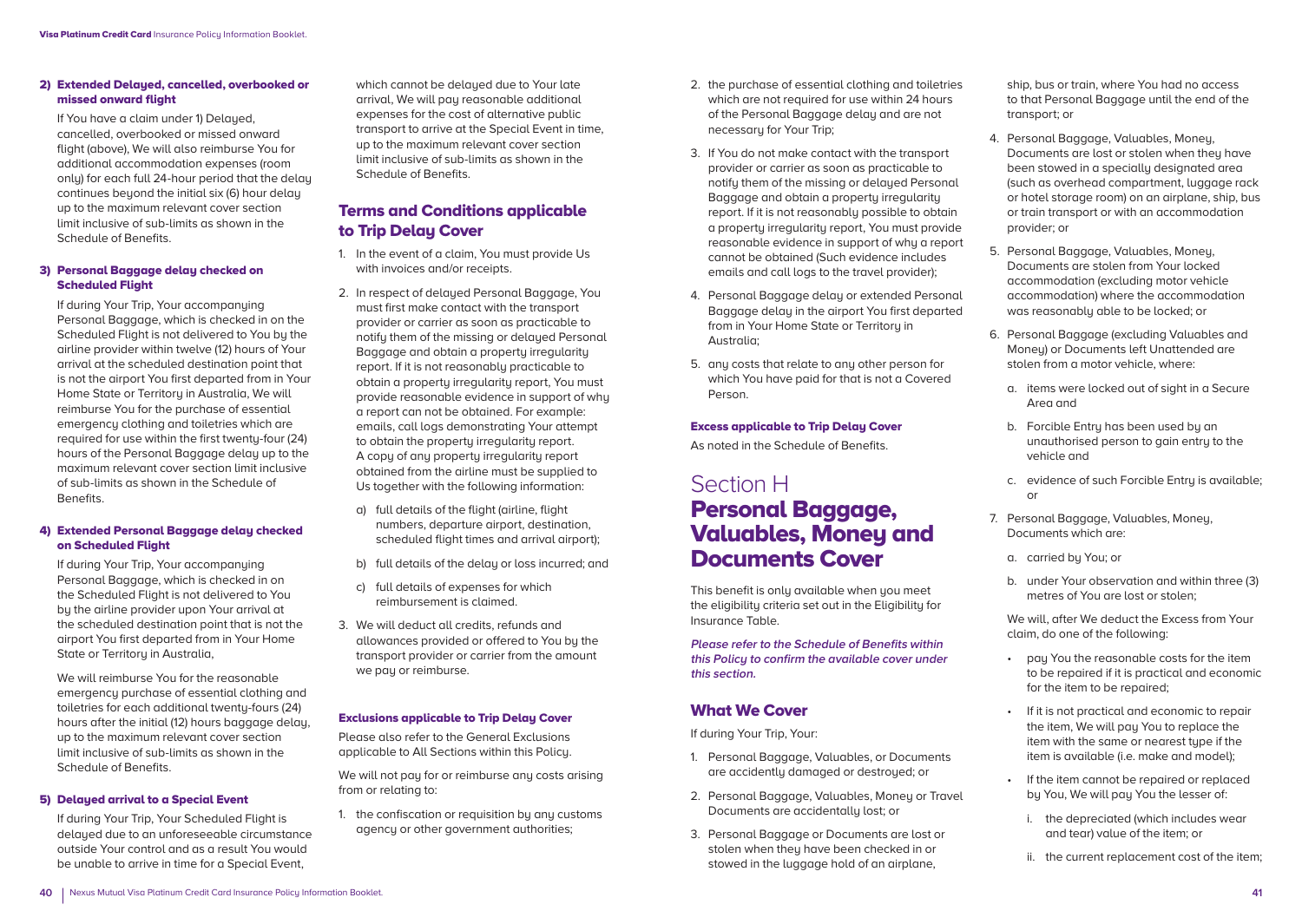# Terms and Conditions applicable to Personal Baggage, Valuables, **Moneu and Documents Cover**

- 1. Any payment will be based on the item's depreciated value, repair cost (to the condition before the loss) or current replacement cost, as outlined directly above.
- 2. You must take all reasonable precautions for the safetu and supervision of Your Personal Baggage, Valuables, Money and Travel Documents.
- 3. For any claims to a Pair or Set, if You agree to surrender the undamaged item(s) of the Pair or Set to Us and We agree to accept them, We will pay You the current replacement cost of the entire Pair or Set. If you do not agree to surrender the undamaged items, We will only be liable for the value of that part of a Pair or Set which has been lost, stolen, damaged or destroyed. For example, if one earring is stolen We will only pay 50% of the cost of replacement earrings.
- 4. If We ask, You must send to Us any damaged or undamaged items and pay for postage.
- 5. Theft of Personal Baggage or Documents left Unattended in a motor vehicle is subject to the following:
	- a. items must be locked out of sight in a Secure Area, and
	- b. Forcible Entru must have been used by an unauthorised person to gain entry to the vehicle, and
	- c. evidence of such entry is available.
- 6. To support all claims, You must supply a copy of the item's purchase receipt or invoice or an alternative written or printed proof of the purchase price or value.
- 7. Claims for loss, theft or criminal damage must be reported to the:
	- a) local police; or
	- b) appropriate issuing authority (in the case of Travel Documents);

 and a written report obtained where reasonably possible. If a written report is not provided, You must provide evidence that You have taken reasonable steps to report the loss, theft or criminal damage including details of the time and place You made the report, and the name and contact details of who You reported the loss, theft or criminal damage to (to the extent such details are within Your power to provide).

- 8. Claims for damaged items in transit, must be reported to the carrier, tour or transport provider or accommodation provider and a written report obtained. If it is not possible to obtain a written report, You must provide reasonable evidence in support of why a report cannot be obtained, such as emails, call logs to the travel or accommodation provider demonstrating Your attempt to obtain the report.
- 9. Benefits will not be pauable under more than one section or benefit of this Policu as a result of one Event. We will, however, pay the benefit tupe with the highest benefit amount.

#### Depreciation applicable to Personal Baggage, Valuables, Money and Documents Cover

We will apply depreciation (and wear and tear) in determining the value of Your Personal Baggage and Valuables as specified in the table below.

Depreciation considers an item's age, damage or change that is caused to an item when its being used normally. Depreciation will be calculated from the date of purchase of the item until the date of claimable Event, based on the original purchase price.

For example: If You purchased a mobile phone for \$1,000, went on a Trip and the phone was stolen, We will calculate the number of months between the date You purchased Your phone and the claimable Event date. Suppose the number of months is 6, We will calculate the depreciation as follows:

- -Excess + purchase price deprecation = amount payable
- Number of months  $= 6$
- 6 multiplied by depreciation for Smartphone of 2.5% = 15%
- Depreciation: \$1,000 multiplied by 15% = \$150
- Amount payable for Your stolen Smartphone:  $(-250) + $1,000 - $150 = $600$

#### Depreciation Table

| <b>Items</b>                         | <b>Deduction for</b><br>each month<br>of age of the<br>item at the time<br>of Event | <b>Maximum</b><br><b>Applicable</b><br><b>Depreciation</b> |
|--------------------------------------|-------------------------------------------------------------------------------------|------------------------------------------------------------|
| Electronic<br>equipment              | 2.5%                                                                                | 65%                                                        |
| Camera<br>(including<br>accessories) | 2.5%                                                                                | 65%                                                        |
| Sunglasses                           | 1.5%                                                                                | 65%                                                        |
| Smartphone                           | 2.5%                                                                                | 65%                                                        |
| Laptop                               | 2.5%                                                                                | 65%                                                        |
| Jewellery                            | 0%                                                                                  | 0%                                                         |
| <b>Sports</b><br>equipment           | 2.0%                                                                                | 65%                                                        |
| Cosmetics                            | 2.5%                                                                                | 65%                                                        |
| Clothing                             | 1.9%                                                                                | 65%                                                        |
| Other personal<br>items              | 1.5%                                                                                | 65%                                                        |

#### Exclusions applicable to Personal Baggage, Valuables, Money and Documents Cover

**Please also refer to the General Exclusions applicable to All Sections within this Policy.** 

We will not pay for or reimburse any costs arising from or relating to:

- 1. any items loaned, hired or entrusted to You.
- 2. claims for loss, theft, criminal damage where a written report from local police or appropriate issuing authority (in the case of Travel Documents) is not provided. If it is not possible to obtain a written report, provide evidence that You have taken reasonable steps to request a written report from the local police or appropriate issuing authority. Such evidence includes name and contact details of who You reported the incident to, emails and call logs to local police or appropriate issuing authority;
- 3. claims for damaged items in transit where a written report from the carrier, tour, transport or accommodation provider is not provided and where the Covered Person is unable to evidence that they have taken reasonable steps to obtain a written report from the carrier, tour, transport or accommodation provider. Such evidence includes emails and call logs to the carrier, tour, transport or accommodation provider;
- 4. theft from a Travelling Companion, Close Relative or any person you have given consent to visit You, stay or travel with You;
- 5. electrical or mechanical breakdown of items;
- 6. items left Unattended in a Public Place unless You have no option other than to leave the items Unattended due to an emergency medical, security or evacuation situation);

7. Valuables or Moneu left Unattended in a motor vehicle;

- 8. Personal Baggage or Documents left Unattended and which are stolen from a motor vehicle if the items have not been locked in the Secure Area (unless You have no option other than to leave the Personal Baggage or Documents Unattended due to an emergency medical, securitu or evacuation situation)
- 9. Valuables or Money within Your Personal Baggage checked in or stowed in the luggage hold of an airplane, ship, bus or train;
- 10. atmospheric or climatic conditions, wear and tear (damage that naturally and inevitably occurs as a result of normal wear or aging), vermin, insects, rodents or any process of cleaning, repairing, restoring or alteration;
- 11. any business goods or specialised equipment relating to a trade or profession;
- 12. the confiscation or destruction bu order of any government or public authority;
- 13. any items sent under the provisions of any freight contract, postal, courier or similar service;
- 14. damage to fragile or brittle items unless caused by fire or resulting from an accident to an aircraft, sea vessel or motor vehicle;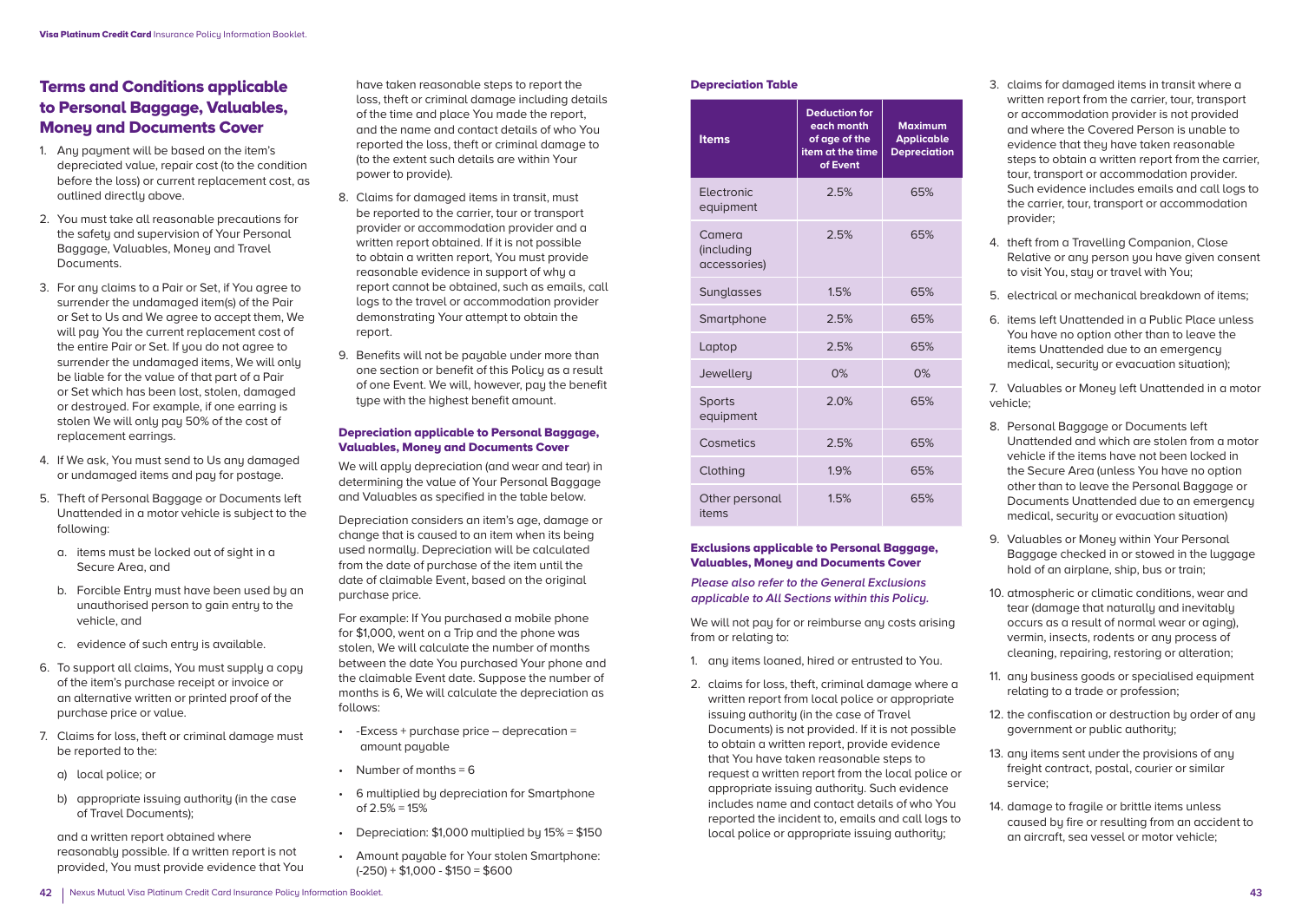- 15. any sporting equipment, bicucles, surfboards or waterborne craft (including their ancillary equipment) of any description. This exclusion does not apply while in the custody of a transport provider;
- 16. any drones:
- 17. any motor vehicle, motor vehicle accessories or parts, motorised or propelled vehicles such as scooters, electric bicycles or golf buggies;
- 18. in respect to a Pair or Set of items, if You choose not to surrender the undamaged item(s) that form part of the Pair or Set, We will only pay for the value of the item(s) which have been lost, stolen, damaged or destroyed;
- 19. shortages, errors, omissions, depreciation in value in respect of Money and Documents;
- 20. any bonds, coupons, gift cards, stamps, vouchers, warranties, pre-loaded or rechargeable cards including but not limited to phone, debit or stored value cards;
- 21. loss of Valuables or Money from Your accommodation unless evidence is available that Forcible Entru was used to gain entru to the accommodation or where reasonable evidence (such as key entry recording) that there was unauthorised entry;
- 22. any of the following: animals or plant life, antiques and historical artefacts, securities, or documents of any kind other than those within the definition of Money and Documents, china, consumable or perishable items, contact or corneal lenses, dentures, glass, hearing aids, keys, musical instruments, pictures, photos;
- 23. costs where a claim has been paid under any other section of this Policy for the same Event;

24. lost or stolen cryptocurrency.

#### Excess applicable to Personal Baggage, Valuables, Money and Documents Cover

As noted in the Schedule of Benefits.

# Section I **Hijack Cover**

This benefit is only available when you meet the eligibility criteria set out in the Eligibility for Insurance Table.

**Please refer to the Schedule of Benefits within this Policy to confirm the available cover under this section.**

### What We Cover

If during Your Trip, Your Licensed Airplane, Ship, Bus or Train is Hijacked by persons using violence or threat of violence and You are detained in excess of 24 hours as a result of the Hijack, We will pay costs for:

- a) a return economy airfare; and
- b) extra accommodation (room-only) for each twenty-four (24) hour period;

for Your Close Relatives to travel to and stay at the location of the hijacking, up to the maximum relevant cover section limit inclusive of sub-limits as shown in the Schedule of Benefits.

# Terms and Conditions applicable to Hijack Cover

- 1. Payment and cover start after the first twentyfour (24) hours from the time a government authority had been notified of the hijacking.
- 2. We will not act as Your negotiator or intermediary or advise You or any person in dealing with the hijackers.

#### Exclusions applicable to Hijack Cover

Please also refer to the General Exclusions applicable to All Sections within this Policy.

We will not pay for or reimburse any costs arising from or relating to:

1. Hijacking from a member of Your family, Close Relative or Travelling Companion.

#### Excess applicable to Hijack Cover

As noted in the Schedule of Benefits.

# Section J Kidnap Cover

This benefit is only available when you meet the eligibility criteria set out in the Eligibility for Insurance Table.

**Please refer to the Schedule of Benefits within this Policy to confirm the available cover under this section.**

# What We Cover

If during Your Trip, You are illegally taken, seized or detained and held captive for the purpose of demanding payment of monies to secure Your release, We will pay costs for:

- a) a return economy airfare; and
- b) extra accommodation (room-only) for each twenty-four (24) hour period;

for Your Close Relatives to travel to and stay at the location of the hijacking, up to the maximum relevant cover section limit inclusive of sub-limits as shown in the Schedule of Benefits.

### Terms and Conditions applicable to Kidnap Cover

- 1. Payment and cover start after the first twentyfour (24) hours from the time a government authority had been notified of the kidnapping.
- 2. We will not act as Your negotiator or intermediary or advise You or any person in dealing with the kidnappers.

#### Exclusions applicable to Kidnap Cover

Please also refer to the General Exclusions applicable to All Sections within this Policy.

We will not pay for or reimburse any costs arising from or relating to:

1. Kidnapping from a member of Your family, Close Relative or Travelling Companion.

#### Excess applicable to Kidnap Cover

As noted in the Schedule of Benefits.

# Section K Personal Liability Cover

This benefit is only available when you meet the eligibility criteria set out in the Eligibility for Insurance Table.

**Please refer to the Schedule of Benefits within this Policy to confirm the available cover under this section.**

### What We Cover

If during Your Trip, You become unintentionally legally liable to pay compensation to someone (other than a member of Your family, a Close Relative or a Travelling Companion) as a result of:

- a) an Injury or death to that person; or
- b) accidental physical damage or loss to someone else's tangible property

We will pay or reimburse costs up to the maximum relevant cover section limit inclusive of sub-limits as shown in the Schedule of Benefits for:

- a) Your legal costs;
- b) damages that are recoverable from You;
- c) costs that are incurred with Our consent not unreasonably withheld;
- d) costs for legal representation at any coroner's inquest or fatal accident inquiry or in a court of summary jurisdiction.

# Terms and Conditions applicable to Personal Liability Cover

- 1. You must not admit liability, negotiate, make any promise, payment or settlement without Our prior written consent (which will not be unreasonably withheld, delayed or conditioned).
- 2. You must as soon as reasonably possible once You receive them, send Us every letter, claim, writ, summons, process, notice of any prosecution or inquest that relates to, or may give rise to, liability.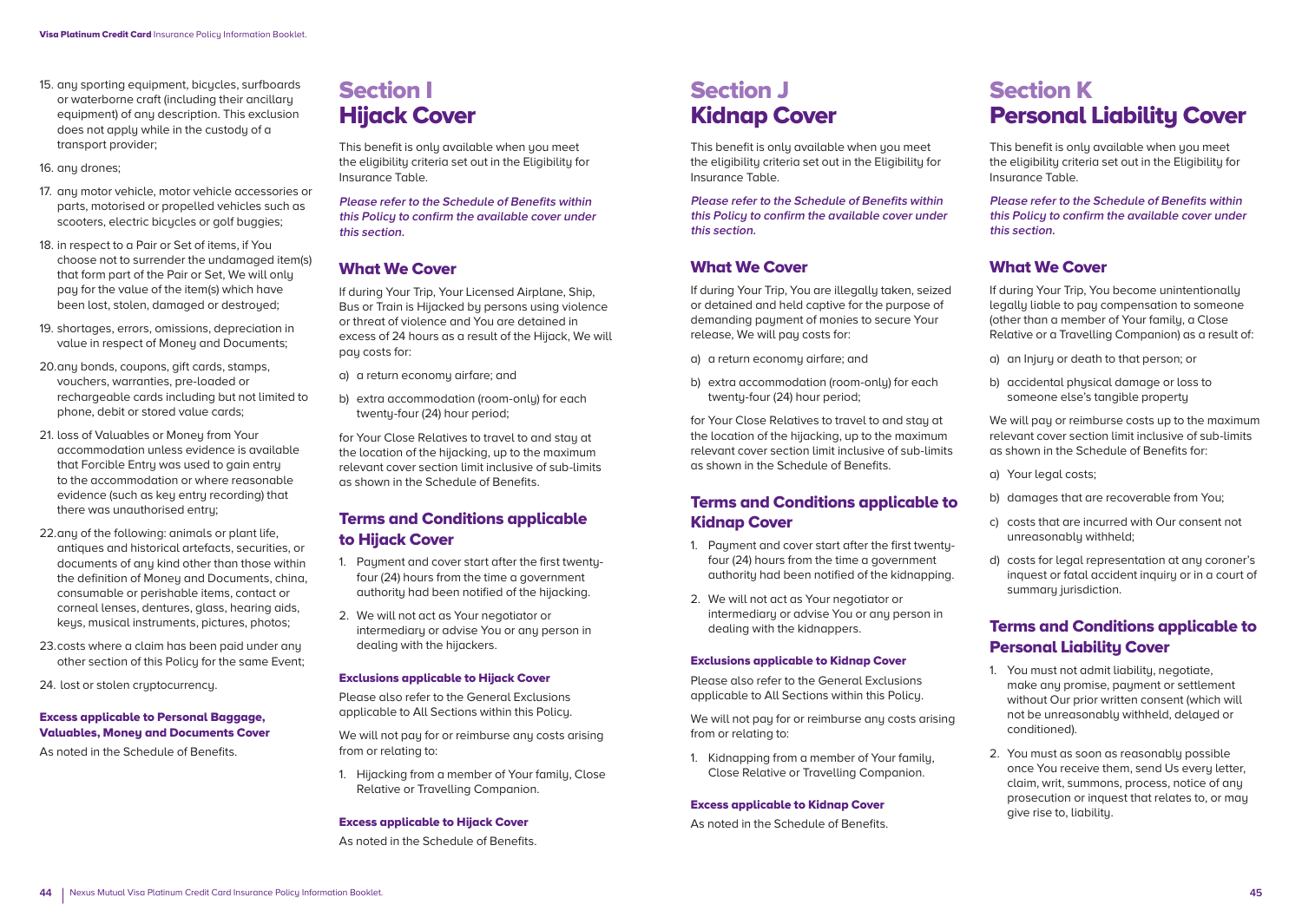- 3. We may at any time make full and final settlement of any claim at Our cost pursuant of this Personal Liability Cover. If We do so, We will have no further liability in respect of such Event or Events except for the payment of costs and expenses incurred prior to the date of settlement.
- 4. We may make any investigation We deem necessary.

#### Exclusions applicable to Personal Liability **Cover**

#### **Please also refer to the General Exclusions applicable to All Sections within this Policy.**

We will not pay for or reimburse any costs arising from or relating to:

- 1. You intentionally incurring any liability:
- 2. Injury to any person who is a member of Your family, a Close Relative or Your Travelling Companion or under a contract of service or apprenticeship with You;
- 3. loss of or damage to any material property belonging to You or in Your care, custody or control or belonging to a member of Your family, a Close Relative or Your Travelling Companion or anyone under a contract of service or apprenticeship with You. This does not apply to loss of or damage to buildings and their contents temporarily occupied by You during a Trip;
- 4. liability You incur under a contract or agreement which you would not have in the absence of such contract or agreement;
- 5. any unlawful, wilful or malicious act by You and including any assault and/or battery committed by You;
- 6. aggravated, exemplary or punitive damages or the payment of any fine or penalty:
- 7. liability arising out of the transmission of a sexually transmittable disease or passing on an illness, virus or disease to another person;
- 8. liability arising directly or indirectly out of the ownership, possession, control or use by You or on Your behalf of:
- a. mechanically propelled vehicles (including scooters), aircraft (including drones), hovercraft or watercraft (other than nonmechanically propelled watercraft less than ten (10) metres in length);
- b. firearms;
- c. animals (other than horses and domestic pets);
- 9. injury or loss of or damage to material property arising directly or indirectly from:
	- a. the ownership possession or occupation of land, immobile property or caravans other than as temporary accommodation in the course of a Trip;
- b. the carrying on of any trade, business or profession;
- 10. liability arising from Excluded Sports and Activities.

#### Excess applicable to Personal Liability Cover

As noted in the Schedule of Benefits.

# Section L Rental Vehicle Excess **Cover**

This benefit is only available when you meet the eligibility criteria set out in the Eligibility for Insurance Table.

**Please refer to the Schedule of Benefits within this Policy to confirm the available cover under this section.**

### What We Cover

- If during Your Trip, You hire a Rental Vehicle:
- a) for less than thirty (30) days; and
- b) pay for the comprehensive vehicle insurance option on the Rental Vehicle for the duration of the rental period; and

Your Rental Vehicle is:

- a) damaged in a motor vehicle collision; or
- b) damaged by fire; or
- c) maliciously damaged; or
- d) stolen;

 whilst in Your control or custody, We will pay or reimburse You the lesser of:

- I. the Rental Vehicle Deductible You would be required to pay as part of the Rental Agreement; or
- II. the Rental Vehicle damage;

 that You become liable to pay under the Rental Agreement, up to the maximum relevant cover section limit inclusive of sub-limits as shown in the Schedule of Benefits.

# Terms and Conditions applicable to Rental Vehicle Excess Cover

- 1. You must be the nominated driver or specified driver under the Rental Agreement.
- 2. You must have a valid international driving licence or a driver's licence that permits You to legally drive the Rental Vehicle.
- 3. You have paid for comprehensive vehicle insurance on the Rental Vehicle for the duration of the rental period that is within Your Trip.
- 4. Cover will take effect from the time You take legal control of the Rental Vehicle and will cease at the time the Rental Company assumes control of the Rental Vehicle whether at its business location or elsewhere.
- 5. Claims will not be paid in respect of expenses to the extent that they are assumed, waived or paid by the Rental Company or its insurers.
- 6. In the event You have a claim, You must provide a copy of:
	- a. your Rental Agreement;
	- b. any incident report that was completed;
- 7. Losses will not be paid in respect of any property or expenses insured under another policy or any claim, which should be recoverable under any other insurance.

#### Exclusions applicable to Rental Vehicle Excess Cover

#### **Please also refer to the General Exclusions applicable to All Sections within this Policy.**

We will not pay for or reimburse any costs arising from or relating to:

- 1. the rental of trucks, mini buses, buses, trailers, caravans, campervans, motorcucles, mopeds, motorbikes, motor homes, scooters or bicycles;
- 2. use of the Rental Vehicle in, or in training for, racing competitions, trials, rallies or speed testing;
- 3. operation of the Rental Vehicle in violation of the terms of the Rental Agreement;
- 4. where You are not a nominated driver or specified driver under the Rental Agreement;
- 5. where You do not have an appropriate and a valid driving licence giving You legal rights to drive;
- 6. anyone who is not a Covered Person;
- 7. damage sustained whilst driving on an unsealed or private road;
- 8. any administration costs, petrol, loss of use penalties or fines;
- 9. atmospheric or climatic conditions, wear and tear (damage that naturally and inevitably occurs as a result of normal wear or aging), vermin, insects, rodents or any process of cleaning, repairing, restoring or alteration;
- 10. Any damage that results in You filling the vehicle with inappropriate petrol or petrol that is not specified by the manufacturer;
- 11. any pre-existing damage.

#### Excess applicable to Rental Vehicle Excess Cover

As noted in the Schedule of Benefits.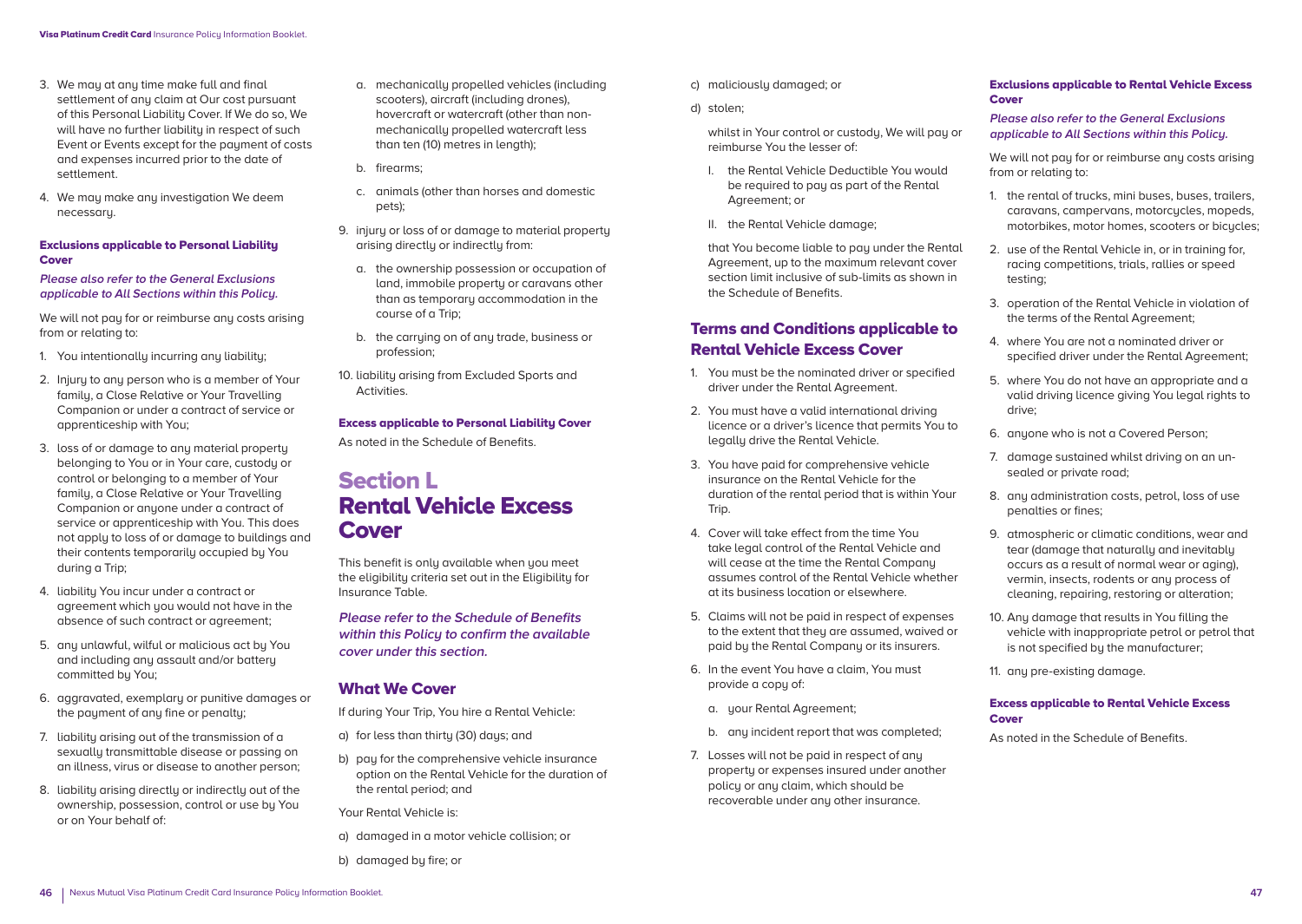# Section M Card Purchase Cover

This benefit is only available when You meet the eligibility criteria set out in the Eligibility for Insurance Table.

# What We Cover

#### Theft or damage of an Eligible Item

If Your Eligible Item is stolen or damaged within ninety (90) days of purchase. We will:

- pay You the reasonable costs for the Eligible Item to be repaired if it is practical and economic for the Eligible Item to be repaired;
- If it is not practical and economic for You to have the Eligible Item repaired, We will reimburse You with the replacement amount not exceeding the original purchase price of the Eligible Item;

up to the maximum relevant cover section limit inclusive of sub-limits as shown in the Schedule of Benefits.

# Terms and Conditions applicable to Card Purchase Cover

- 1. Any claims to a Pair or Set, if You agree to surrender the undamaged item(s) of the Pair or Set to Us and We agree to accept them, We will pay You the current replacement cost of the entire Pair or Set. If You do not agree to surrender the undamaged items, We will only be liable for the value of that part of a Pair or Set which has been stolen, damaged or destroyed. For example, if one earring is stolen We will only pay 50% of the cost of replacement earrings.
- 2. An Eligible Item which is left Unattended in a Public Place and which is not subsequently recovered shall not constitute theft, unless You have no option other than to leave the Eligible Item Unattended due to an emergency medical, security or evacuation situation.
- 3. If You purchase the Eligible Item as a gift for someone else. You may request for Us to pay a valid claim directly to the recipient of the gift.
- 4. You must provide Us with copies of invoices and/or receipts relating to the Eligible Item. Upon request, You must also provide Us with the damaged Eligible Item or receipt as proof of mailing/shipping.
- 5. Claims for theft must be reported to the local police and a written report obtained. If it is not reasonably possible to obtain a written report, You must provide evidence of Your attempts to obtain a report such as emails or call logs to the local police. If you are unable to provide sufficient evidence, this may impact your claim.

#### Exclusions applicable to Card Purchase Cover

**Please also refer to the General Exclusions applicable to All Sections within this Policy.** 

We will not pay for or reimburse any costs arising from or relating to:

- 1. damage to an Eligible Item wilfully damaged by You;
- 2. claims for theft where a written report from local police is not provided and where the Covered Person is unable to provide evidence that they have taken reasonable steps to obtain a written report from the local police, such evidence includes emails and call logs to local police;
- 3. costs where a claim has been paid under any other section under this Policy for the same Event;
- 4. theft or damage an Eligible Item received as a gift;
- 5. items purchased in a business name or business owned or business related;
- 6. An Eligible Item which is left Unattended in a Public Place, unless You have no option other than to leave the Eligible Item Unattended due to an emergency medical, security or evacuation situation;
- 7. damage resulting from normal wear and tear (damage that naturally and inevitably occurs as a result of normal wear or aging) to an Eligible Item;
- 8. damage to an Eligible Item caused by product defects;
- 9. theft of or damage to an Eligible Item left Unattended in a motor vehicle, except when:
	- i. the Eligible Item is locked out of sight in a Secure Area and Forcible Entru has been used by an unauthorised person to gain entry to the vehicle, and evidence of such Forcible Entry is available; or
	- ii. You have no option other than to leave the Eligible Item Unattended due to an emergency medical, security or evacuation situation;
- 10. theft of or damage to jewellery, watches, precious metals and gemstones in baggage unless carried on You;
- 11. theft of or damage to:
	- a. animals, living plants, perishable goods (including but not limited to food, drugs, fuel or oil);
	- b. software, operating sustems or firmware:
	- c. cash, its equivalents, traveller's cheques, tickets or negotiable instruments;
- d. a boat, automobiles, motorboats, airplanes or any other motorised vehicles and their integral parts and installed accessories;
- e. second-hand, including antiques;
- f. real estate or movable fixtures or fittings (including but not limited to dish washers and fixed air conditioners) which are, or are intended to form part of any home or real estate;
- 12. in respect to a Pair or Set of items, if You choose not to surrender the undamaged item(s) that form part of the Pair or Set, We will only pay for the value of the item(s) which have been stolen or damaged.

#### **Excess applicable to Card Purchase Cover**

As noted in the Schedule of Benefits.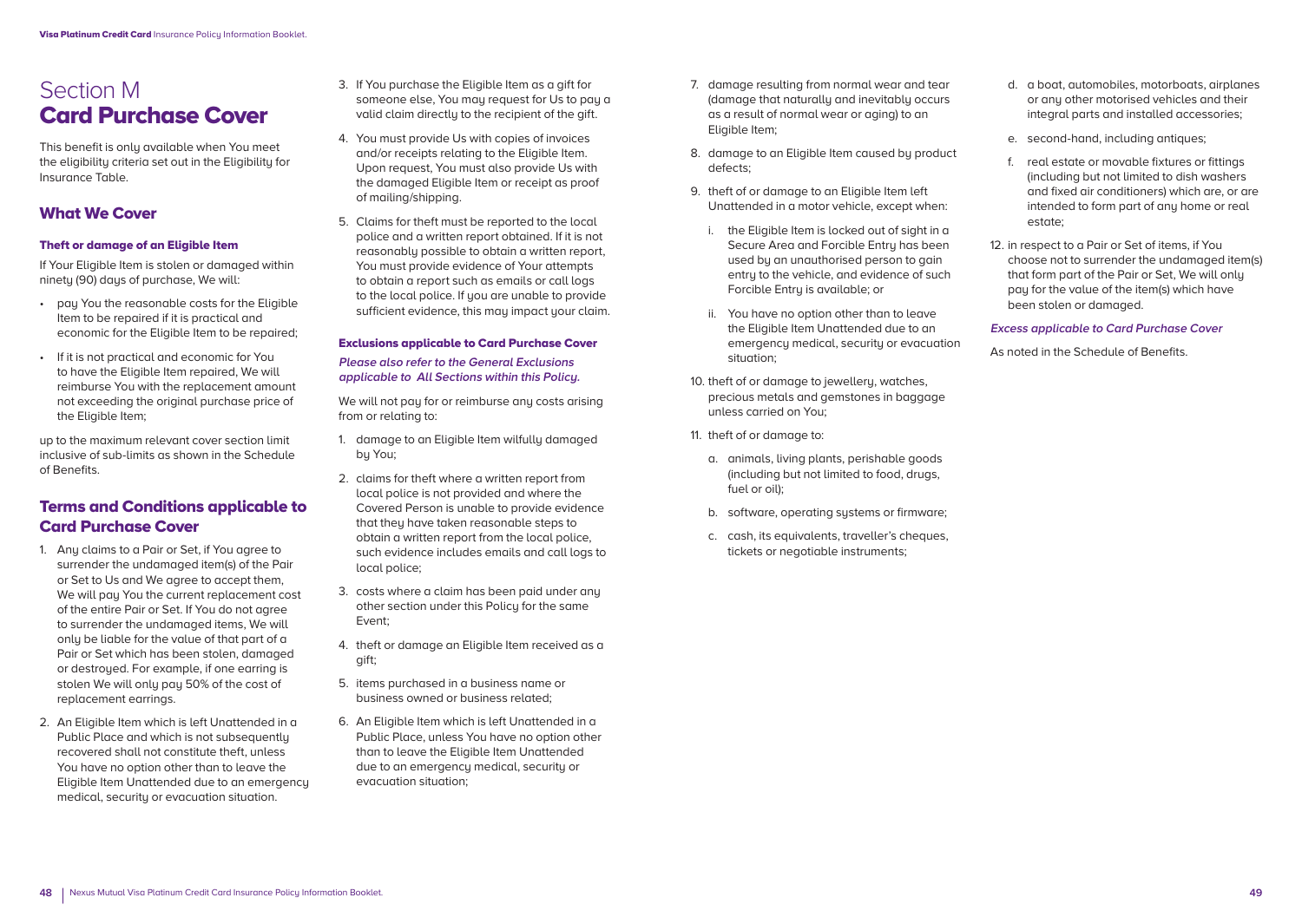# Section N Buyer's Advantage Cover

This benefit is only available to the Card Member when the Card Member meets the eligibility criteria set out in the Eligibility for Insurance Table Specific Definitions under Buyer's Advantage Cover Buyer's Advantage

.Original Warranty means a manufacturer's written warranty that does not exceed five (5) years and is applicable within Australia to the Eligible Item.

# What We Cover

If a Card Member purchases an Eligible Item from a retailer, the Card Member will receive cover for the breakdown or defect of Eligible Item purchased, provided that such breakdown or defect would have been covered by the Original Warrantu and occurs between the date that the Original Warrantu expired and the end of the Buyer's Advantage Period (see table below).

Buyer's Advantage commences on expiry of the original manufacturer's warranty.

| <b>Where the</b><br><b>Original</b><br><b>Warranty</b><br>Period is: | <b>The Buyer's Advantage</b><br>Period is:                           |  |
|----------------------------------------------------------------------|----------------------------------------------------------------------|--|
| 1 month                                                              | 1 month commencing at the<br>end of the Original Warranty<br>Period  |  |
| 6 months                                                             | 6 months commencing at the<br>end of the Original Warranty<br>Period |  |
| $1 - 4$ years                                                        | 1 Year commencing at the<br>end of the Original Warranty<br>Period   |  |
| 4+ years                                                             | No Cover                                                             |  |

We will, after We first deduct the applicable Excess from Your claim, do one of the following:

- pay You the reasonable costs to repair or rebuild the Eligible Item if it is practical and economic for the item to be repaired;
- if it is not practical and economic for You to have the Eligible Item repaired or rebuilt, We will pay You the lesser of the original purchase price or the replacement cost of the Eligible item;

up to the maximum relevant cover section limit inclusive of sub-limits as shown in the Schedule of **Benefits** 

# Terms and Conditions applicable to Buyer's Advantage Cover

- 1. The Card Member will need to provide a copy of the Original Warranty, the sales receipt and account statement showing the purchases as they need these in order to make a claim.
- 2. Claims to a Pair or Set, if the Card Member agrees to surrender the undamaged item(s) of the Pair or Set to Us and We agree to accept them, We will pay the Card Member the current replacement cost of the entire Pair or Set. If the Card Member does not agree to surrender the undamaged items, We will only be liable for the value of that part of a Pair or Set which has been lost, stolen, damaged or destroyed. For example, if one earring is stolen We will only pay 50% of the cost of replacement earrings.

#### Exclusions applicable to Buyer's Advantage Cover

**Please also refer to the General Exclusions applicable to All Sections within this Policy.** 

We will not pay for or reimburse any costs arising from or relating to:

- 1. any loss or damage caused by a failure to take reasonable care in the circumstances to protect and maintain the Eligible Item against loss or damage or to take reasonable care to mitigate any loss or damage to the property.
- 2. any costs other than for parts and or labour costs resulting from a covered breakdown or defect.
- 3. any obligations, costs or losses beyond those set out in the Original Warranty.
- 4. any payments, costs, expenses or claims for bodily injury, property damage, consequential loss of damage, loss of profit, punitive damages or legal costs associated in any way with the product.
- 5. any costs for:
	- a. an Eligible Item purchased in a business name or business owned or business related;
	- b. a boat, automobiles, motorboats, airplanes or any other motorised vehicles and their integral parts and installed accessories;
	- c. second-hand, including antiques;
	- d. real estate or movable fixtures or fittings (including but not limited to dish washers and fixed air conditioners) which are, or are intended to form part of any home or real estate.

#### Excess applicable to Buyer's Advantage Cover

As noted in the Schedule of Benefits.

- 10. being under the influence of alcohol, where You have a recorded blood alcohol concentration (BAC) greater than the limit prescribed by the applicable governing authority whilst operating a motor vehicle, or at all other times having recorded a blood alcohol concentration (BAC) greater than 0.10%;
- 11. taking of any drug, medication, narcotic or hallucinogen, unless as prescribed by a Doctor and taken in accordance with the prescription and doctors' advice but is not for the treatment of addiction to illegal drugs;
- 12. Your intentionally self-inflicted injury, suicide, self-destruction or any attempt thereof;
- 13. Your participation, involvement or taking part in Excluded Sports and Activities while on a Trip;
- 14. any costs where You are participating in a sporting event where any participant receives. or is eligible to receive, an appearance fee, wage, salary or prize money in excess of \$1,000. Participation includes training for, coaching or otherwise competing in that sporting event;
- 15. travel into hazardous work sites (e.g. underwater, mines, construction sites, oilrigs, etc.);
- 16. any costs with respect to Cuba;
- 17. declared or undeclared war or any act thereof; however, any act committed by an agent of any government, party or faction engaged in war, hostilities or other warlike operations provided such agent is acting secretly and not in connection with any operation of armed forces (whether military, naval, or air forces) in the countru where the injury occurs shall not be deemed an act of war;
- 18. service in the armed forces (military, naval or air service of any country) except Australia where cover applies for Cancellation. Curtailment or Trip Change under Section A – Trip Cancellation and Amendment Cover (specified Event number 4);
- 19. participation in anu militaru or emergencu services such as police or fire-fighting;
- 20. activities undertaken as an operator or crew member of any transport provider:
- 21. flying in military aircraft or any aircraft which requires special permits or waivers;
- 22. commission of or attempt to commit an illegal act by or on behalf of You or Your beneficiaries;
- 23. direct or indirect, actual, alleged or threatened discharge, dispersal, seepage, migration, escape, release of or exposure to any hazardous biological, chemical, nuclear or radioactive material, gas, matter or contamination;
- 24.the refusal, failure or inability of any person, company or organisation, including but not limited to a travel agent, tour operator, accommodation provider, airline or other carrier, vehicle rental agency or any other travel or tourism services provider to provide services or accommodation due to their Insolvency or the Insolvency of any person, company or organisation they deal with;
- 25.an act of Terrorism except for when such Event occurs under the following cover in Sections; B - Overseas Medical Emergency Expenses Cover, I - Hijack Cover or J - Kidnap Cover of this Policu: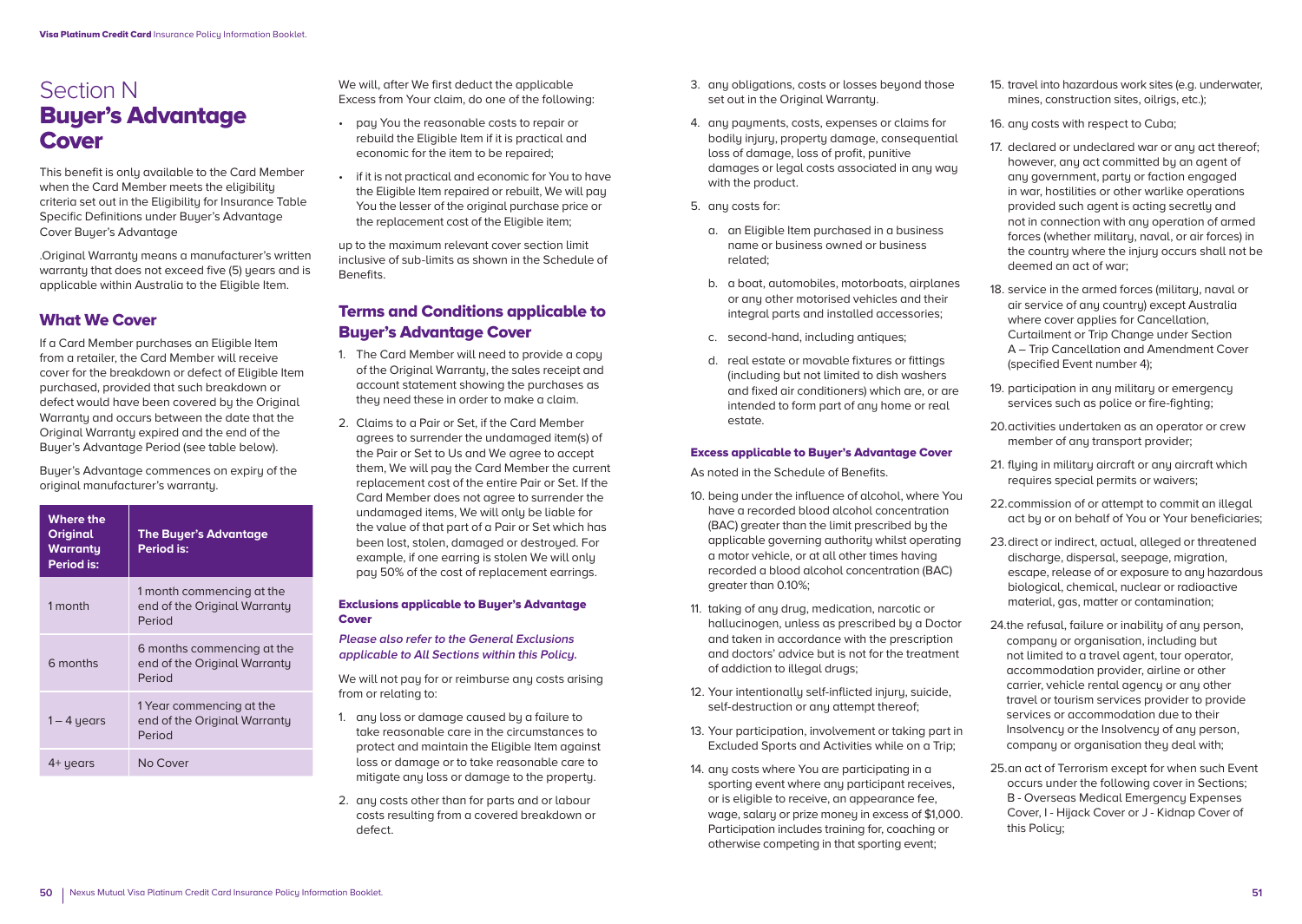- 26. any loss of enjoyment or any financial loss not specifically covered within this Policy;
- 27. any loss which is recoverable by compensation under any other workers compensation act, transport accident laws or any other similar legislation or by Government sponsored fund, plan, medical benefit scheme required to be affected by or under a law;
- 28. an epidemic, pandemic or outbreak of an infectious disease or virus or any derivative or

mutation of such viruses (or arising directly or indirectly from these) or the threat, or perceived threat, of any of these;

29. any costs in relation to You being required to be quarantined;

30. You are riding a motorcucle:

- a. without wearing a helmet (either as the driver or a passenger);
- b. as the driver without being licensed in both Australia and the country of travel to drive such a motorcycle; or
- c. whilst You are racing or participating in a professional capacity or motocross;
- 31. pregnancy in the following circumstances:
- a) any past medical condition(s) relating to a previous pregnancy or if You have experienced pregnancy complications prior to You making Your Relevant Travel Purchase.
- b) for any costs under Section B Overseas Medical Emergency Expenses Cover after the end of the 23rd week of Your pregnancy, which is calculated from the last known date of Your menstrual period or calculated from staging ultrasound and is not otherwise excluded within this Policu.
- c) for any costs under Section B Overseas Medical Emergency Expenses Cover arising from childbirth or the health of a newborn child. This exclusion applies irrespective of the stage of pregnancy at which the child is born. Meaning a newborn (whether premature or otherwise) is not considered a Covered Person under the Policy if the child was born on the Trip.
- d) for any costs under Section B Overseas Medical Emergency Expenses Cover arising from or relating to an abortion, unless this is to save life of the mother following an Injury or Illness.
- e) for any costs under Section B Overseas Medical Emergency Expenses Cover arising from fertility treatment or treatment associated with an assisted reproduction program including but not limited to, in vitro fertilisation (IVF).
- 32. Treatment from, or medical advice given, by a doctor or dentist who is You or Your Close Relative except in a life-threatening emergency;

# General Exclusions Applicable to All Sections

We will not cover losses, pay or reimburse any costs, under any section of this Policy which are recoverable from any other source, or arising from:

- 1. circumstances when after You made Your Relevant Travel Purchase, You start a Trip against the following advice:
	- I. for an Overseas Return Trip: the Australian Federal Government or an Australian government agency (such as DFAT) have issued a travel advisoru warning, advising You to 'Do Not Travel' or that borders are closed, for the destination You planned to travel to. Please refer to who.int, smartraveller.gov.au, dfat.gov.au or other government sites for further information. This exclusion applies even if You have been granted a travel exemption by an Australian State or Territory, the Australian Federal Government or an Australian government agency (such as DFAT) to travel;
	- II. for a Domestic Return Trip: an Australian State or Territoru Government or government agency have issued an official written statement advising You not to travel to Your destination, or that borders are closed for the destination You have planned to travel to. This exclusion applies even if You have been granted a travel exemption by an Australian State or Territory, the Australian Federal Government or an Australian government agency (such as DFAT) to travel;
	- III. when a Doctor has deemed You unfit to travel;
- 2. You or any other person having a change of mind and deciding not to start a Trip, continue with the Trip or any other disinclination to travel;
- 3. any Pre-existing Medical Conditions (except under Section F - Resumption of Long Overseas Trip Cover, 2 - Returning to Australia for a Close Relative with a Pre-Existing Medical Condition);
- 4. You, a Travelling Companion or Close Relative's Terminal Illness which was diagnosed before You made Your Relevant Travel Purchase;
- 5. where You:
	- a) are eighty (80) years of age or older before You made Your Relevant Travel Purchase; and/or
	- b) have not started and ended Your Trip from Australia; and/or
	- c) are not a Resident of Australia;
- 6. any trip where You have not made Your Relevant Travel Purchase prior to Your trip departure date;
- 7. any Trip undertaken by a Spouse or Dependent Child who is not travelling with the Card Member on each part of the Trip.
- 8. any costs arising directly from You being unfit to travel if You knew, or a reasonable person in Your circumstances would have known, that You were unfit to travel whether or not You had sought medical advice;
- 9. a Domestic Return Trip where You do not stay at the destination for at least one (1) night and/ or that is less than 150km radius from Your Home;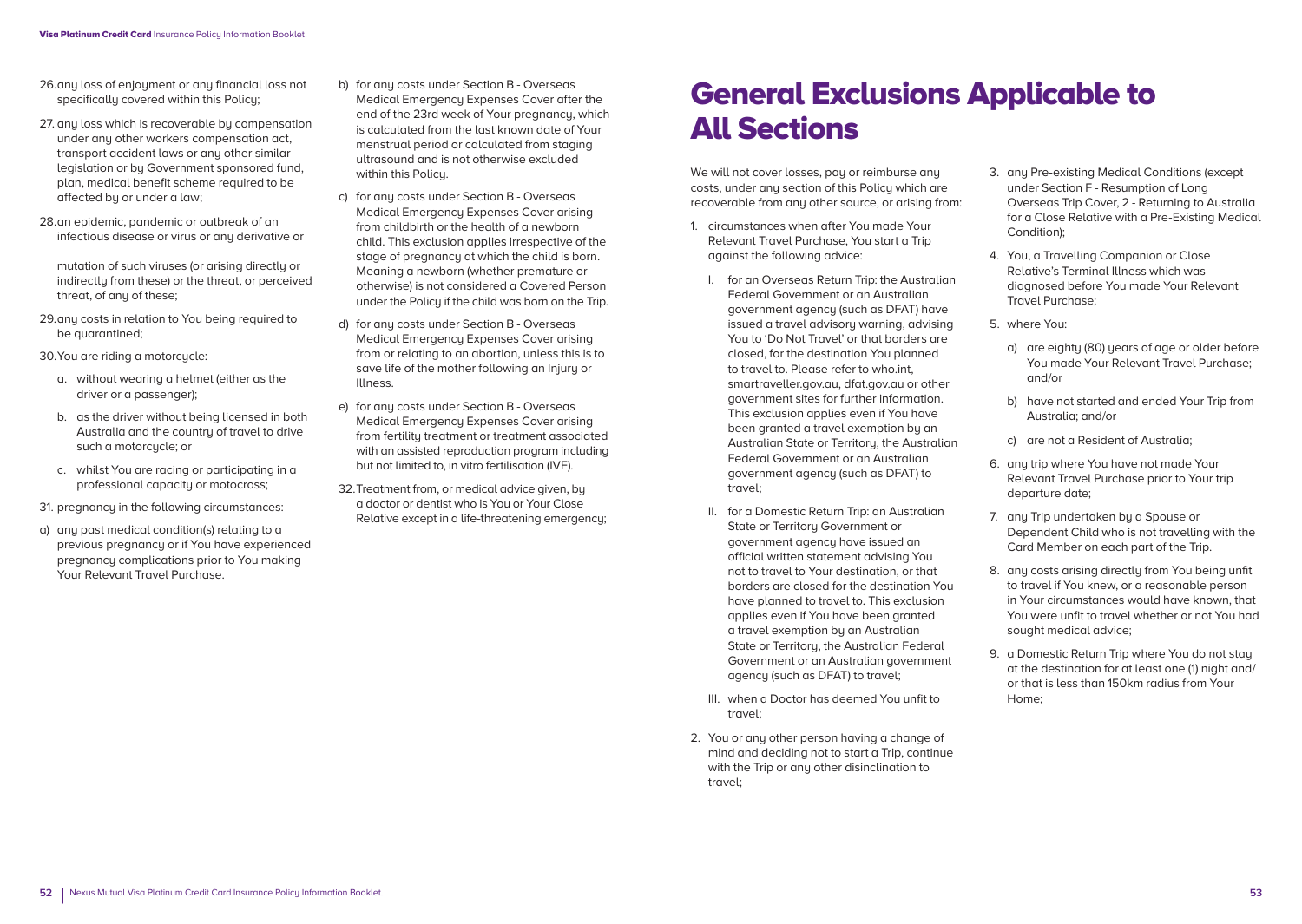# How do I make a claim?

#### **Overseas emergency** – Call Chubb Assistance on **+61 2 8907 5666.**

If You are admitted to a hospital or You incur costs and expenses covered under Section B, You must advise Chubb Assistance as soon as practically possible. Approvals are required for all costs and expenses or for any Repatriation.

**Non-emergency** – Making a claim is quick and easy: in 5 steps You can submit Your claim online by visiting the Chubb Claims Centre www. chubbclaims.com.au

#### What will I need to submit a claim online?

You (or Your representative) will need to provide:

- 1. The Policy number as shown in this Policy, which enables Us to verify Your Policy details.
- 2. Your email address.

 Your contact information, which allows Us to give You real-time updates on Your claim status or contact You for additional information.

- 3. Supporting documents. The documents reasonably required vary based on claim type, but may include any relevant:
	- medical or doctors' reports:
	- receipts or other proof of expenses;
	- proof of earnings that are being claimed;
	- reports that have been obtained from the police, accommodation provider or transport provider (including an airline) about the loss, theft or damage;
	- product warranties or bank statements;
	- photographs or quotes. Please attach these to Your online submission to expedite assessment;
	- additional evidence that We may request to enable Us to assess Your claim; and
	- Intended payee information, which allows Us to quickly make approved payments.

#### What should I do before I submit a claim?

- 1. Take all reasonable steps to mitigate any further losses or unreasonable and unnecessary expenses, including notifying Chubb Assistance as soon as practically possible, if You are admitted to hospital or You anticipate medical or additional accommodation or travel expenses;
- 2. Claims for loss, theft or criminal damage must be reported to the local police and a written report obtained where reasonably possible. If a written report is not provided, You must provide evidence that You have taken reasonable steps to report the loss, theft or criminal damage including details of the time and place You made the report, and the name and contact details of who You reported the loss, theft or criminal damage to (to the extent such details are within your power to provide).

#### When should I notify Chubb of my claim?

You should advise Us as soon as possible of an occurrence or an Event which could lead to a claim, or within thirty (30) days of the Event taking place which gives rise to a claim, or as soon as reasonably practical.

#### Will I need to undertake a medical examination?

If required and to enable Us to confirm if some of the benefits sections within the Policy respond or continue to respond to an Event, We may need to arrange for You to undertake a medical examination at Our expense when and as often as We may reasonably require.

#### Can I claim under this Policy if I can claim for the same expense under another insurance Policy e.g. my private health insurance?

If You wish to submit Your claim under this Policy, please advise Us if You have already made a claim under any other insurance policies or tell Us if You have any insurance policies in place which might respond to Your loss. As a general rule, the amount You can recover for Your expenses under this Policu or any other policies cannot exceed Your expenses.

#### Can I claim expenses that I have incurred in obtaining evidence to submit with my claim?

No, expenses incurred by You in obtaining evidence for Us to assess Your claim cannot be claimed as an expense under this Policy. These expenses are payable by You.

#### Can I admit liability if an Event occurs which may give rise to a claim?

No, You (or Your legal representative) should not make any offer, promise of payment or admit any liability without written consent from Us (where such consent will not be unreasonably withheld or delayed. You should request the claim against You be put in writing.

#### Do I need to help Chubb make recoveries for any amounts paid under the Policy?

Yes, You may need to help Us to make recoveries of any amounts that We pay You under Your Policy. We have the right to sue under any other party in Your name to recover money payable or paid under the Policy, or to choose to defend any action brought against You. You must provide reasonable assistance to Us in this regard.

#### How long will it take for my claim to be assessed?

Once all evidence to support Your claim has been submitted, if We approve Your claim, We will settle Your claim within five (5) business days.

#### If my claim is approved, how long will it take for me to receive payment?

Once We have approved Your claim, if there is an associated payment due to You, We will issue the payment within five (5) business days.

#### If I die, will my estate be able to claim under the Policy?

Yes, if Your Policu provides cover in the event of Your death,

Your estate will be able to make a claim under the Policy.

I don't have internet access / an email address to submit my claim online; can I still submit a claim?

Yes, however this may increase the time taken to assess Your claim. You can call Us on 1800 717 614 to request a claim form to be mailed out to You which can then be mailed back to Us. Hours of operation: 8:30am to 5pm Monday to Friday.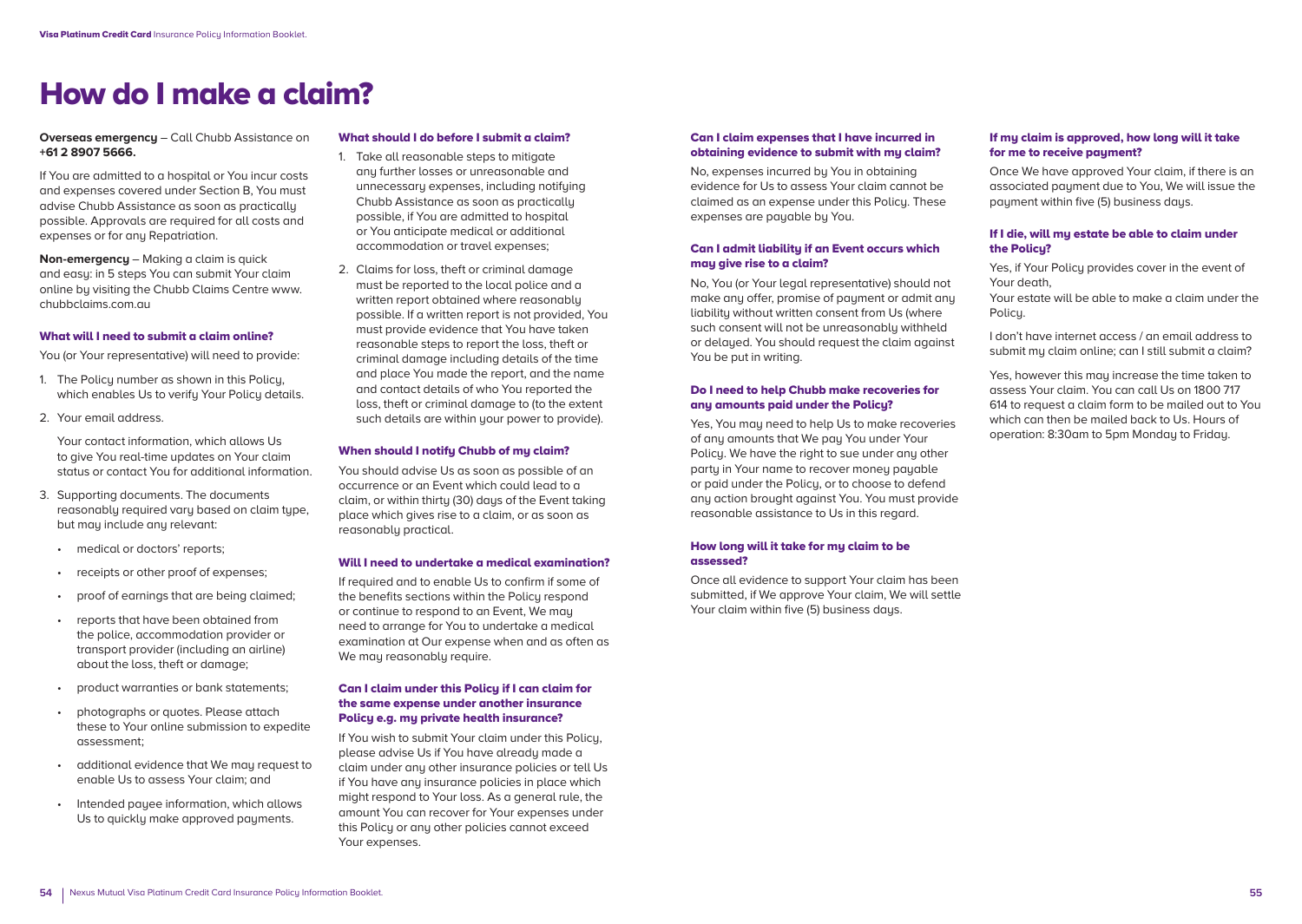# Privacy Statement

In this Statement "We", "Our" and "Us" means Chubb Insurance Australia Limited (Chubb).

Cuscal means Cuscal Limited ABN 95 087 822 455 AFS Licence No. 244116 of 1 Margaret Street Sydney NSW 2000, the holder of the Policu."You" and "Your" refers to Our customers and prospective customers as well as those who use Our website.

This Statement is a summaru of Our Privacu Policu and provides an overview of how We collect, disclose and handle Your Personal Information. It also tells you about how we exchange Personal Information with Cuscal. Our Privacu Policu mau change from time to time and where this occurs, the updated Privacy Policy will be posted to Our website.

Chubb is committed to protecting Your privacy. Chubb collects, uses and retains Your Personal Information in accordance with the requirement of the Privacy Act 1988 (Cth) and the Australian Privacy Principles (APPs), as amended or replaced from time-to-time.

# Why We collect Your Personal Information

The primaru purpose for Our collection and use of Your Personal Information is to enable Us to provide insurance services to You.

Sometimes, We may use Your Personal Information for Our marketing campaigns and research, in relation to new products, services or information that may be of interest to You.

# How We obtain Your Personal Information

We collect Your Personal Information (which may include sensitive information) at various points including, but not limited to, when You are applying for, changing or renewing an insurance policy with Us or when We are processing a claim. Personal Information is usually obtained directly from You, but sometimes via a third party such an insurance intermediary or Your employer (e.g. in the case of a group insurance policy). Please refer to Our Privacy Policy for further details.

When information is provided to Us via a third party We use that information on the basis that You have consented or would reasonably expect Us to collect Your Personal Information in this way. We take reasonable steps to ensure that You have been made aware of how We handle Your Personal Information.

# When do We disclose Your Personal Information?

We may disclose the information We collect to third parties, including:

- the policyholder (where the insured person is not the policuholder, i.e., group policies);
- service providers engaged by Us to carry out certain business activities on Our behalf (such as claims assessors, call centres in Australia, online marketing agency, etc);
- intermediaries and service providers engaged by You (such as current or previous brokers, travel agencies and airlines);
- government agencies (where We are required to bu law):
- other entities within the Chubb group of companies such as the regional head offices of Chubb located in Singapore, UK or USA (Chubb Group of Companies); and

• third parties with whom We (or the Chubb Group of Companies) have sub-contracted to provide a specific service for Us, which may be located outside of Australia (such as in the Philippines or USA). These entities and their locations may change from time-to-time. Please contact Us, if You would like a full list of the countries in which these third parties are located.

In the circumstances where We disclose Personal Information to the Chubb Group of Companies, third parties or third parties outside Australia We take steps to protect Personal Information against unauthorised disclosure, misuse or loss.

#### Exchanging Personal Information with Cuscal

Cuscal is the holder of the Group Policy under which Your Card insurance benefits are provided. We may share and receive Personal Information from Cuscal in order to manage and administer the Group Policy and insurance benefits, manage and pay claims, resolve complaints, manage litigation, respond to requests from third parties (including regulators and media), and to develop and improve our products and customer service. Cuscal handles all Personal Information strictly in accordance with the Terms & Conditions and Privacy Statement applicable to your Nexus Mutual Card.

# Your decision to provide Your Personal Information

In dealing with Us, You agree to Us using and disclosing Your Personal Information, which will be stored, used and disclosed by Us as set out in this Privacy Statement and Our Privacy Policy.

# Access to and correction of Your Personal Information

Please contact Our customer relations team on 1800 815 675 or email CustomerService.AUNZ@ chubb.com if You would like:

- a copy of Our Privacy Policy, or
- to cease to receive marketing offers from Us or persons with whom We have an association.

To request access to, update or correct Your Personal Information held by Chubb, please complete this Personal Information request form and return to:

**Email:** CustomerService.AUNZ@chubb.com

**Fax:** + 61 2 9335 3467

**Address:** GPO Box 4907 Sydney NSW 2001

### How to Make a Complaint

If You have a complaint or would like more information about how We manage Your Personal Information, please review Our Privacy Policy for more details, or contact:

#### **Privacy Officer**

Chubb Insurance Australia Limited GPO Box 4907 Sydney NSW 2001 +61 2 9335 3200 Privacy.AU@chubb.com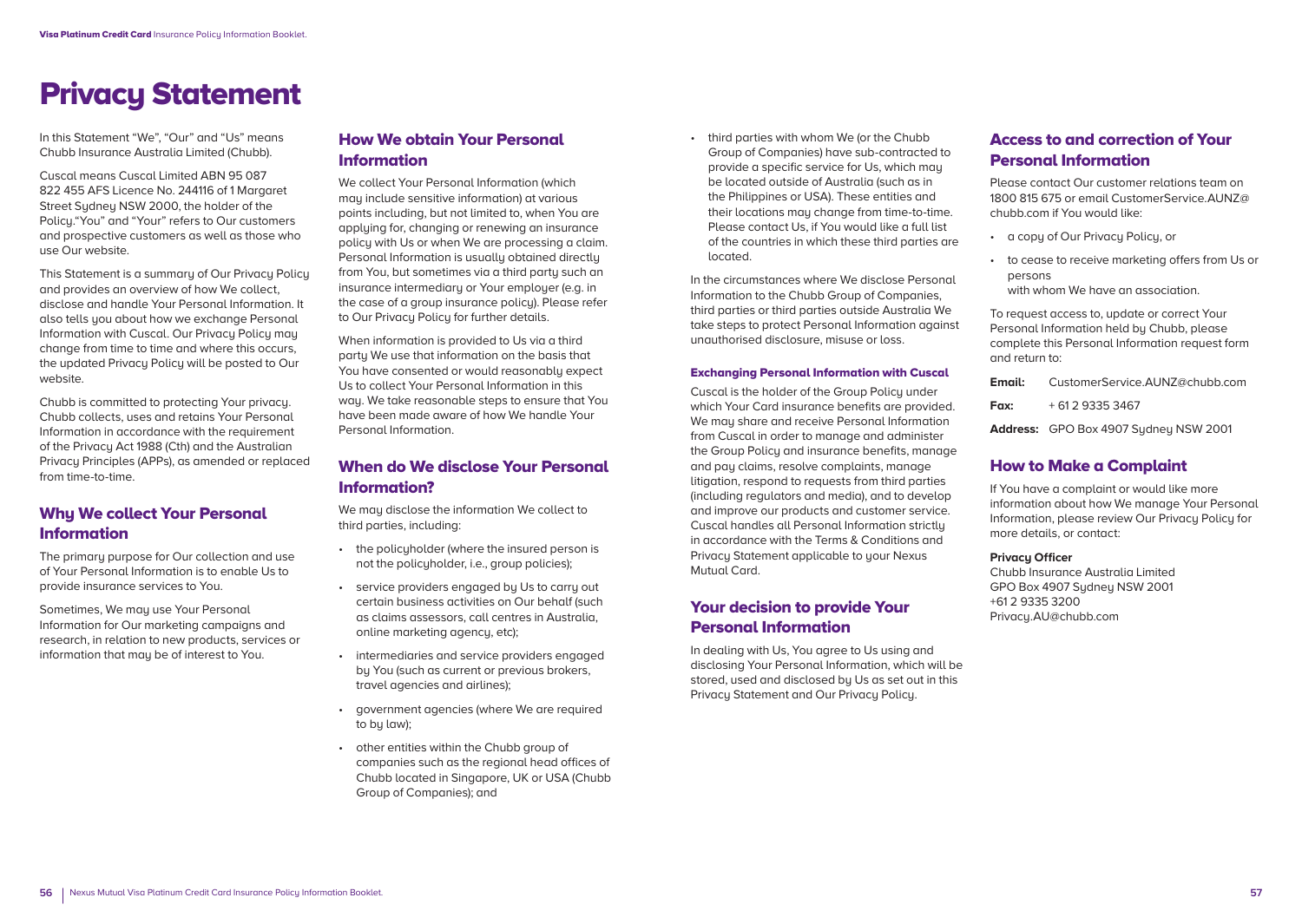# Complaints and Dispute Resolution Process

We understand that You could be dissatisfied with Our organisation, Our products and services, or the complaints handling process itself. We take all Our customer's concerns seriously and have detailed below the complaints process that You can access.

# Complaints and Customer Resolution Service

# Contact Details

If You are dissatisfied with any aspect of Your relationship with Chubb including Our products or services and wish to make a complaint, please contact Our Complaints and Customer Resolution Service (CCR Service) by post, phone, fax, or email, (as below):

**Complaints and Customer Resolution Service** Chubb Insurance Australia Limited GPO Box 4065 Sydney NSW 2001 P +61 2 9335 3200 F +61 2 9335 3411 E complaints.AU@chubb.com

Our CCR Service is committed to reviewing complaints objectively, fairly and efficiently.

### Process

Please provide Us with Your claim or policy number (if applicable) and as much information as You can about the reason for Your complaint.

#### Our response

We will acknowledge receipt of Your complaint within one (1) business day of receiving it from You, or as soon as practicable. Following acknowledgement, within two (2) business days We will provide You with the name and relevant contact details of the CCR Service team member who will be assigned to liaise with You regarding Your complaint.

We will investigate Your complaint and keep You informed of the progress of Our investigation at least every ten (10) business days and will make a decision in relation to Your complaint in writing within thirty (30) calendar days. If We are unable to make this decision within this timeframe, We will provide You with a reason for the delay and advise of Your right to take Your complaint to the Australian Financial Complaints Authority (AFCA) as detailed below, subject to its Rules. If Your complaint falls outside the AFCA Rules, You can seek independent legal advice or access any other external dispute resolution options that may be available to You.

To the extent allowable at law, if You request copies of the information We relied on to make a decision about Your complaint, We must provide it within ten (10) business days of Your request. Please see the General Insurance Code of Practice 2020 (codeofpractice.com.au) or contact Us for further details.

Please note that if We have resolved Your complaint to Your satisfaction by the end of the fifth (5th) business day after We have received it, and You have not requested that We provide You a response in writing, We are not required to provide a written response. However, this exemption does not apply to complaints regarding a declined claim, the value of a claim, or about financial hardship.

### External Dispute Resolution

If You are dissatisfied with Our complaint determination, or We are unable to resolve Your complaint to Your satisfaction within thirtu (30) days, You may refer Your complaint to AFCA, subject to its Rules.

AFCA is an independent external dispute resolution scheme approved by the Australian Securities and Investments Commission (ASIC). We are a member of this scheme and We agree to be bound by its determinations about a dispute. AFCA provides fair and independent financial services complaint resolution that is free to consumers.

You may contact AFCA at any time at:

#### **Australian Financial Complaints Authority**  GPO Box 3 Melbourne VIC 3001

- 
- P 1800 931 678 (free call)
- F +61 3 9613 6399
- E info@afca.org.au W www.afca.org.au
- Time limits may apply to complain to AFCA and so You should act promptly or otherwise consult the AFCA website to find out if or when the time limit relevant to Your circumstances expires.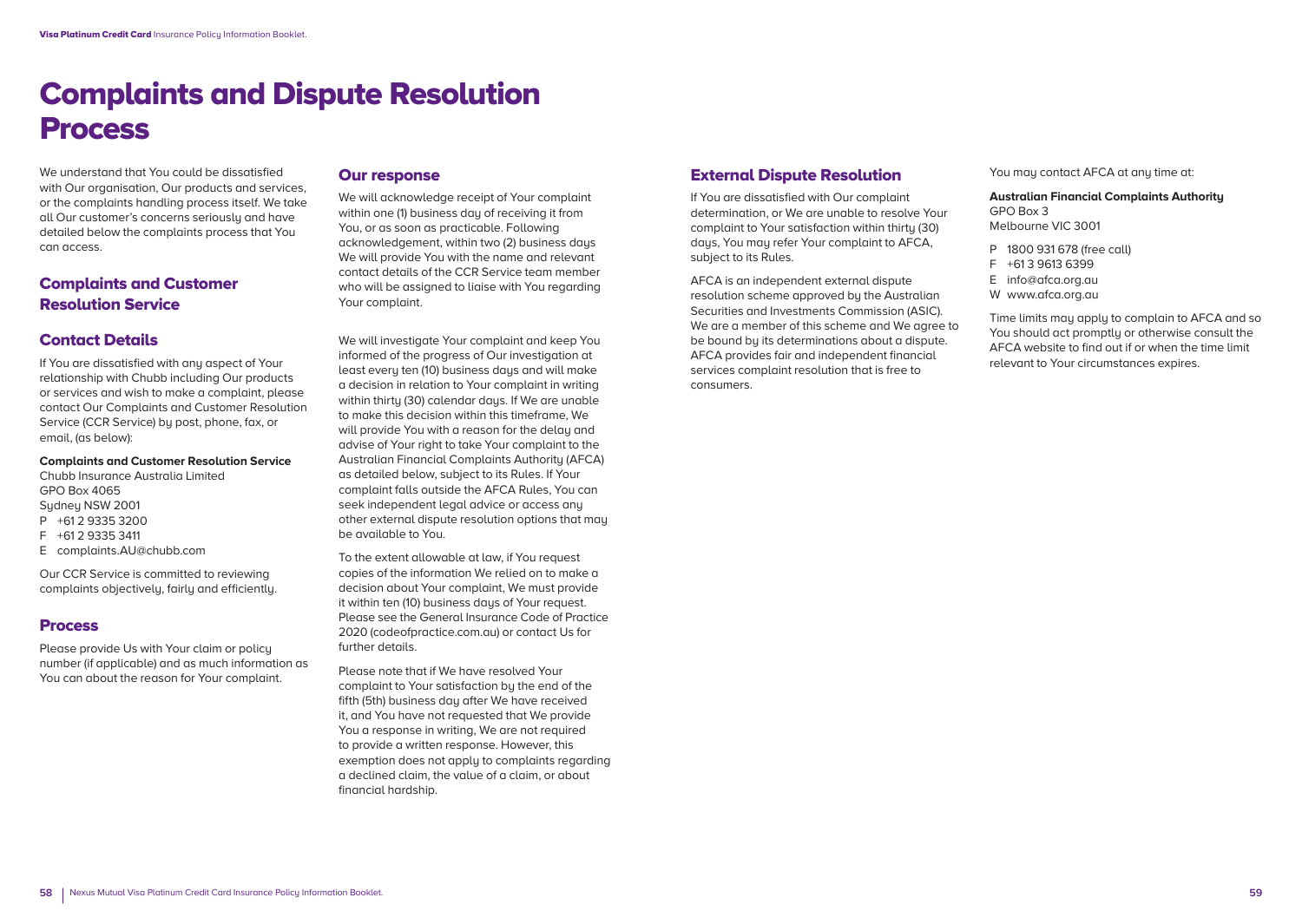# **General** Insurance Code of Practice

We are a signatory to the General Insurance Code of Practice (Code). The objectives of the Code are to further raise standards of service and promote consumer confidence in the general insurance industry. Further information about the Code and your rights under it is available at codeofpractice.com.au and on request. As a signatory to the Code, we are bound to comply with its terms. As part of our obligations under Parts 9 and 10 of the Code, Chubb has Customers Experiencing Vulnerability & Family Violence Policy (Part 9) and a Financial Hardship Policy (Part 10).

# Sanctions

This insurance does not apply to the extent that trade or economic sanctions or other laws or regulations prohibit us from providing insurance, including, but not limited to, the payment of claims. All other terms and conditions of the policy remain unchanged.

Chubb is a subsidiary of a US company and Chubb Limited, a NYSE listed company. Consequently, Chubb is subject to certain US laws and regulations [in addition to EU, UN and national sanctions restrictions] which may prohibit it from providing cover or paying claims to certain individuals or entities or insuring certain types of activities related to certain countries such as but not limited to Iran, Suria, North Korea, North Sudan, Crimea and Cuba.